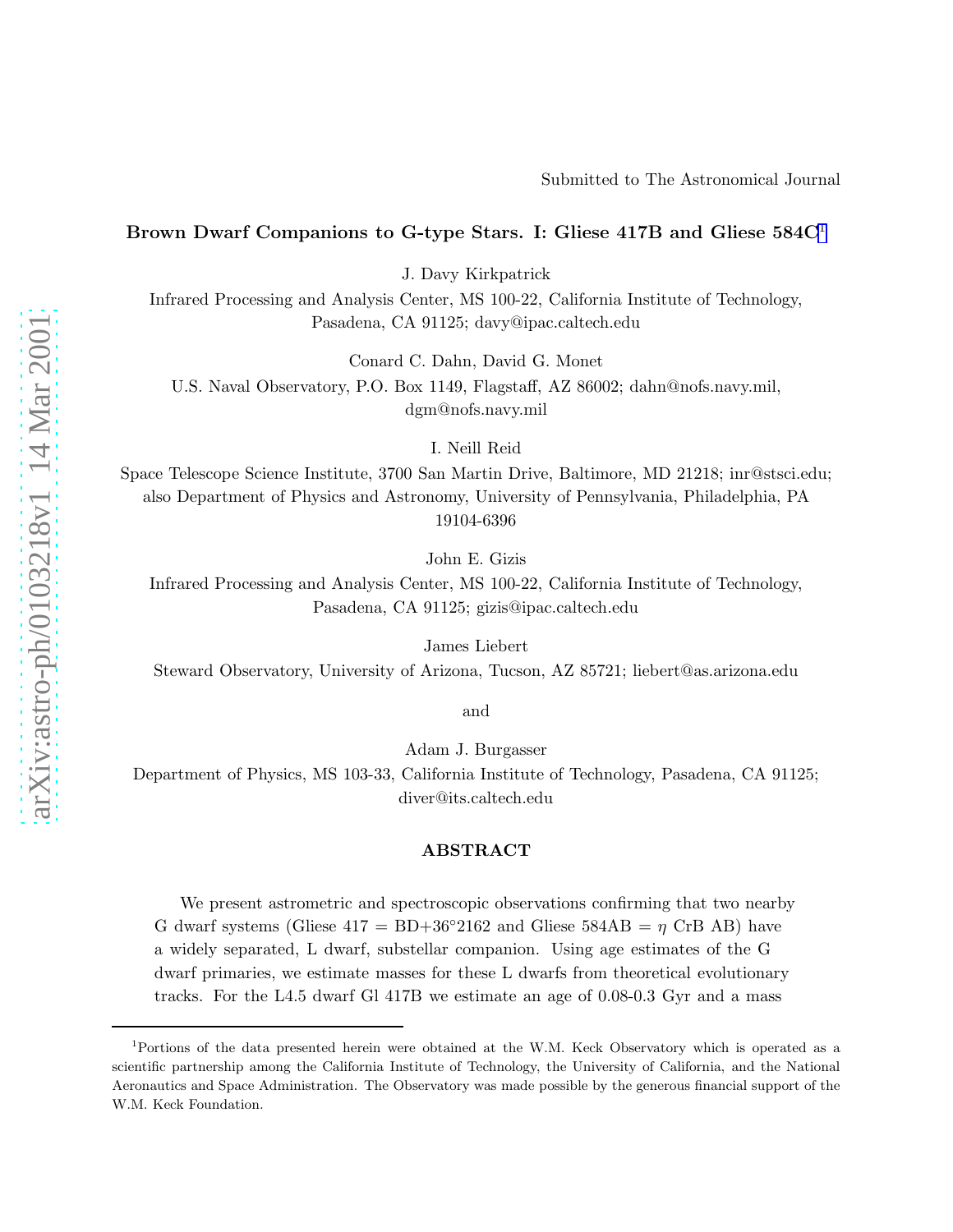of 0.035 $\pm$ 0.015  $M_{\odot}$ . For the L8 dwarf Gl 584C we estimate an age of 1.0-2.5 Gyr and a mass of  $0.060\pm0.015$   $M_{\odot}$ . This latter object also shows evidence of spectrum variability, which may be due to surface inhomogeneities rotating into and out of view. These new companions are also compared to six other L dwarf and T dwarf companions previously recognized. For the L dwarf companions, ages implied by the presence or absence of lithium are consistent with ages inferred from the primaries alone.

*Subject headings:* stars: low-mass, brown dwarfs — stars: fundamental parameters infrared: stars — stars: atmospheres — stars: distances

#### 1. Introduction

The search for brown dwarfs and planets as close companions to nearby stars has met with spectacular success in recent years. Radial velocity surveys of F, G, K, and M stars have turned up many planetary companions with masses of ~0.001 M<sub>☉</sub> and higher (see Marcy & Butler 2000 and references therein). High spatial resolution space-based studies have also revealed low-mass stellar and substellar companions to nearby stars and brown dwarfs (HST NICMOS – Lowrance et al. 1999, Lowrance et al. 2000, Martín et al. 1999; HST WFPC2 – Reid et al. 2000). Ground-based adaptive optics, coronagraphy, and small-field imaging have also resulted in several important discoveries (e.g., Nakajima et al. 1995, Rebolo et al. 1998).

Despite the recent successes, the search for similar companions at much wider separations has seen little advancement since the days of van Biesbroeck's (1944, 1961) photographic search for common-proper-motion companions to high motion stars. Finding companions at wide separations involves one main limitation: large pieces of sky have to be canvassed. In the case of the triple star  $\alpha$  Centauri AB + Proxima Centauri, the apparent separation is a staggering 2.18 degrees, which at the system's distance of 1.3 pc corresponds to a separation of ∼0.04 pc. Even wider physical separations are known, however, such as the  $\gamma$  Ceti AB + Gl 106.1C system with a separation of  $\sim 0.09$  pc.

The best available observational evidence suggests that widely separated companions exist out to distances of ∼0.1 pc (Latham et al. 1984, Weinberg 1990). Companions at significantly wider separations are highly unlikely due to dynamical interactions with passing field stars (Retterer & King 1982). Using data from Close, Richer, & Crabtree (1990) it is found that ∼5% of systems (or  $~\sim$ 3% of stars) with  $M_V \leq 9.0$  (spectral type ∼M0 V) have a companion wider than 0.01 pc. When M dwarfs are also included in the analysis, it is found that a similar number ( $\sim 6\%$  of systems) have companions at these separations (Fischer & Marcy 1992).

Estimates by Reid et al. (1999a,b) show that there could be perhaps as many as two times the number of brown dwarfs as stars in the solar neighborhood. If the distribution of substellar companions mimics that of stellar companions we might expect up to 10% of disk stars to have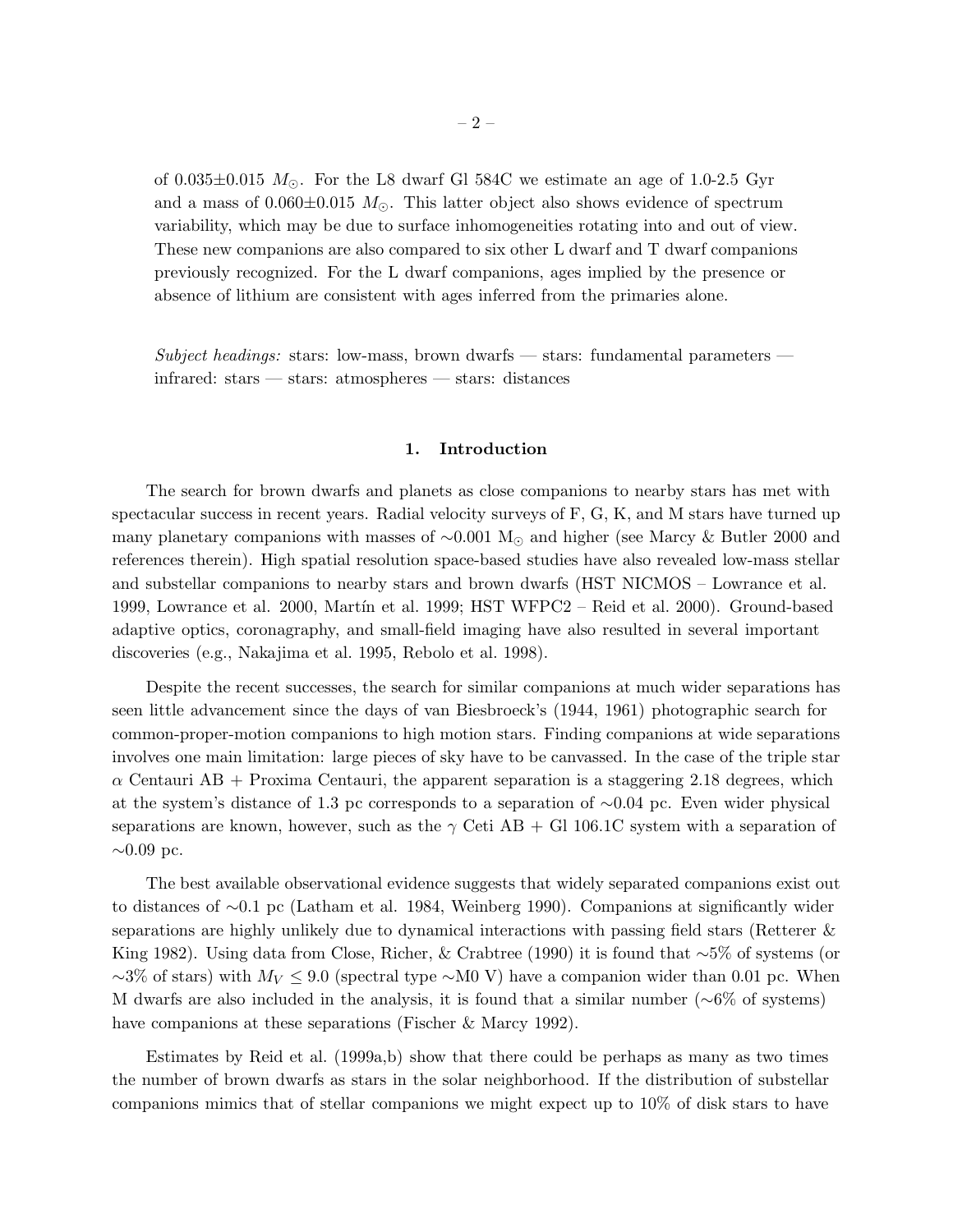a brown dwarf companion at a separation greater than 0.01 pc. However, the results of Marcy & Butler (2000) show that there is a distinct difference between the frequency of stellar and substellar companions at very close separations. They note a paucity of brown dwarf companions – the "brown dwarf desert" – at separations less than 3 AU around solar-type main sequence stars; fewer than 0.5% of their stars have a brown dwarf companion at these separations. The reason for this difference remains unexplained, but a possible key is in finding whether a similar "brown dwarf desert" exists at wider separations from main sequence stars.

Today's deep, large-area surveys like the Deep Near-Infrared Survey (DENIS; Epchtein et al. 1997), the Two Micron All Sky Survey (2MASS; Skrutskie et al. 1997), and the Sloan Digital Sky Survey (SDSS; York et al. 2000) are presenting a wealth of new material with which lower luminosity companions to nearby stars can be found at very wide apparent separations. Two such companions with K dwarf primaries have already been found by 2MASS and have been announced elsewhere – Gl 570D (Burgasser et al. 2000) and GJ 1048B (Gizis et al. 2000). Here we discuss two additional brown dwarfs, Gl 417B and Gl 584C, both of which are L dwarf companions to nearby G dwarfs.

The discovery of these L dwarfs is described in §2. Details on the spectroscopic follow-up are given in §3 along with astrometric measurements showing that the two L dwarfs share common proper motion with the nearby G stars. Using extensive supplementary observations of the G dwarf primaries, we derive age estimates for the systems and mass estimates for the L dwarf companions in §4. We compare these two brown dwarfs to other known companions in §5 and summarize our conclusions in §6.

# 2. Discovery

While searching the 2MASS data for late-L dwarf suspects (Kirkpatrick et al. 2000), we uncovered two candidates lying in close proximity to known nearby stars. The first candidate has a designation of 2MASSI J1112256+354813 and is shown in the finder chart of Figure 1a. As an L-dwarf candidate it is bright and quite red:  $K_s = 12.69 \pm 0.05$  and  $J - K_s = 1.88 \pm 0.06$ . As shown in the figure it lies 90′′ southwest of the nearby G dwarf Gl 417 (aka HR 4345, HD 97334,  $BD+36°2162)^2$ . Hereafter we will refer to the primary as Gl 417A and to the L dwarf candidate as Gl 417B.

<sup>&</sup>lt;sup>2</sup>The field around Gl 417A contains several relatively bright stars. BD+36 2164 (V=7.2) lies ∼156″ to the northeast of Gl 417A (V=6.4). The Hipparcos parallax and proper motion measurements (Perryman et al. 1997) for this star show that it is unassociated with Gl 417A. A dimmer star  $(V=12.3)$  referred to as BD+36 2162C is located ∼86′′ southeast of Gl 417A. This star has no Hipparcos measures, but it is also unassociated because a comparison of the DSS and XDSS images shows that it exhibits no detectable proper motion (whereas that of Gl 417A is obvious). Another bright star, BD+36 2165 (LHS 2373; V=9.8), is located ∼312′′southeast of Gl 417A. This star exhibits motion that is larger and along a substantially different position angle than that of Gl 417A, and Hipparcos also finds a much greater distance. Hence, this object is also not associated.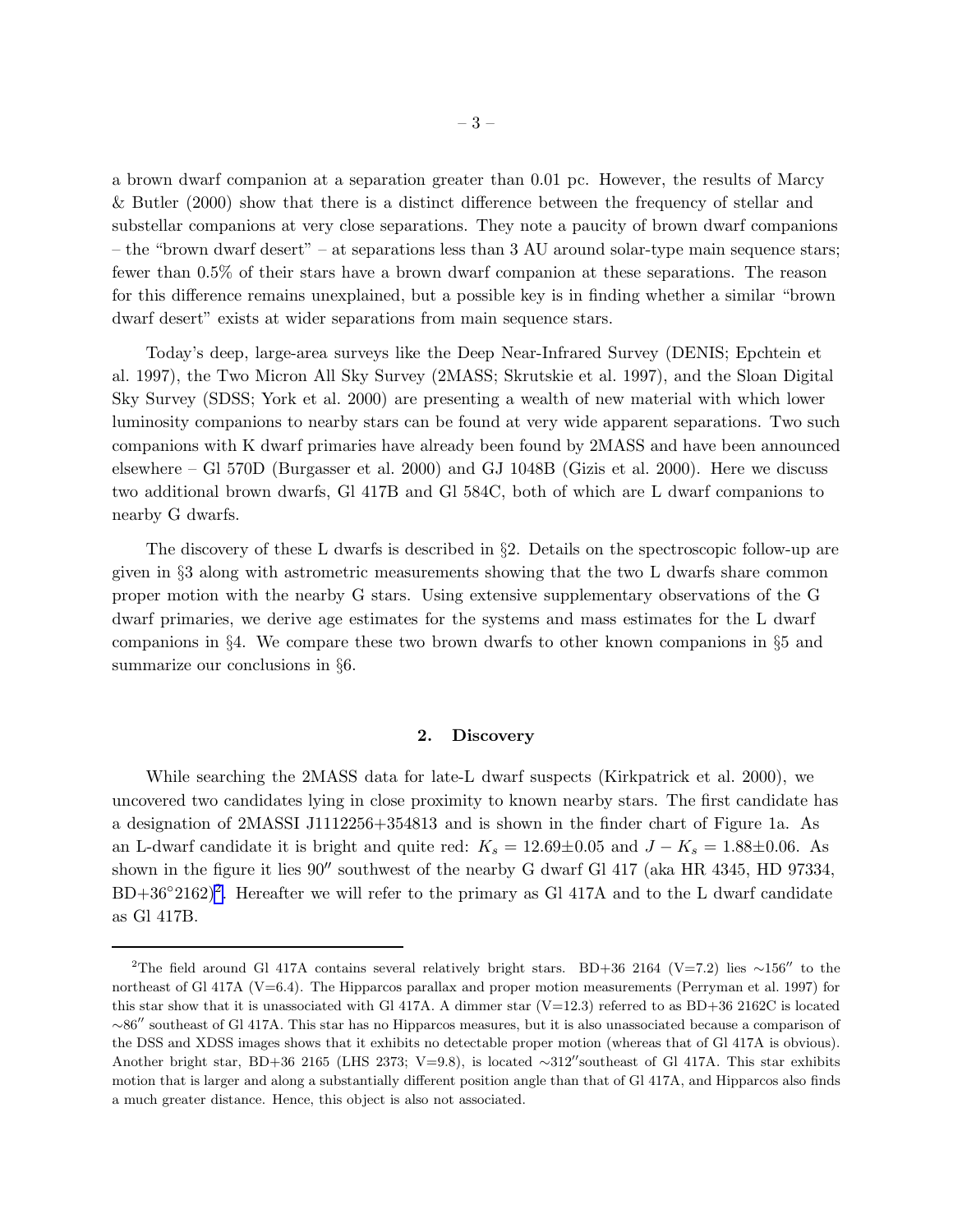The second candidate has a designation of 2MASSW J1523226+301456 and is shown in the finder chart of Figure 1b. It is even redder than the previous candidate –  $J - K_s = 2.09 \pm 0.13$ with  $K_s = 14.24 \pm 0.07$  – and lies 194″ southeast of the nearby G dwarf double Gl 584AB (aka  $\eta$ CrB AB, HR 5727/8, HD 137107/8, BD+30◦2653, ADS 9617AB)<sup>3</sup> . Hereafter we will refer to the L dwarf candidate as Gl 584C.

As Figure 1 shows, neither of these L dwarf candidates is visible on the POSS-I E (red) plates, indicating very red optical-minus-infrared colors. The sources are also invisible in on-line images of the POSS-II J (blue) and F (red) plates. Thus, the 2MASS images represent the first-epoch detections for both candidates.

#### 3. Follow-up Observations

# 3.1. Astrometric Confirmation

The G dwarf primaries have small motions on the sky –  $0.^{\prime\prime}29$  yr<sup>-1</sup> for Gl 417A and  $0.^{\prime\prime}22$ yr−<sup>1</sup> for Gl 584C (Perryman et al. 1998) – so moderately precise astrometry is needed for speedy verification of common proper motion between the G dwarf primaries and the L dwarf companions. Toward this end, both systems have been observed at multiple epochs starting in May 1999 at the U. S. Naval Observatory in Flagstaff, Arizona. Both Gliese systems were observed with the 61-inch Strand Astrometric Reflector using the ND9 camera. This camera employs a 3mm (∼40′′) diameter attenuating spot deposited upon an optically flat substrate that is mounted ∼1mm in front of the Tek2K CCD. This spot is located at the center of the ∼10′×10′ field of view and provides approximately 9.0 magnitudes of compensation. Images were centered with G dwarf primaries behind the spot so that both the bright primaries and L dwarf candidate secondaries could be recorded simultaneously. An astrometrically flat, wide-I interference filter ( $\lambda_c \sim 8100 \text{ Å}$ ;  $FWHM \sim 1910$  Å) was employed for the observations.

The astrometric observations are summarized in Table 1, which gives the epochs of the observations, number of images taken, parallax factors in RA and Dec, and the mean components of the projected tangents of the zenith distances for each set of observations. The parallax factors represent the effective triangulation baseline (in AU) at the time of observation, and the sizable, non-monotonic variation in parallax factor over the spread of epochs assures good separation of parallax from proper motion. The components of the projected tangent of the zenith distance are relevant to potential contamination of the measures by differential color refraction (DCR; cf. Monet et al. 1992) which will be addressed below.

<sup>3</sup>Two other relatively bright stars are also listed in various catalogues as members of this system. A star known as  $BD+30°$  2653C (ADS 9617C, V=13.4) is located 72″ due north of Gl 584AB. Another star, ADS 9617D (V=11.0) is located 217′′ to the northeast of Gl 584AB. A comparison of the 1954-epoch POSS-I images to the 2000-epoch 2MASS images shows that neither of these stars shares the proper motion of Gl 584AB, so neither is physically associated.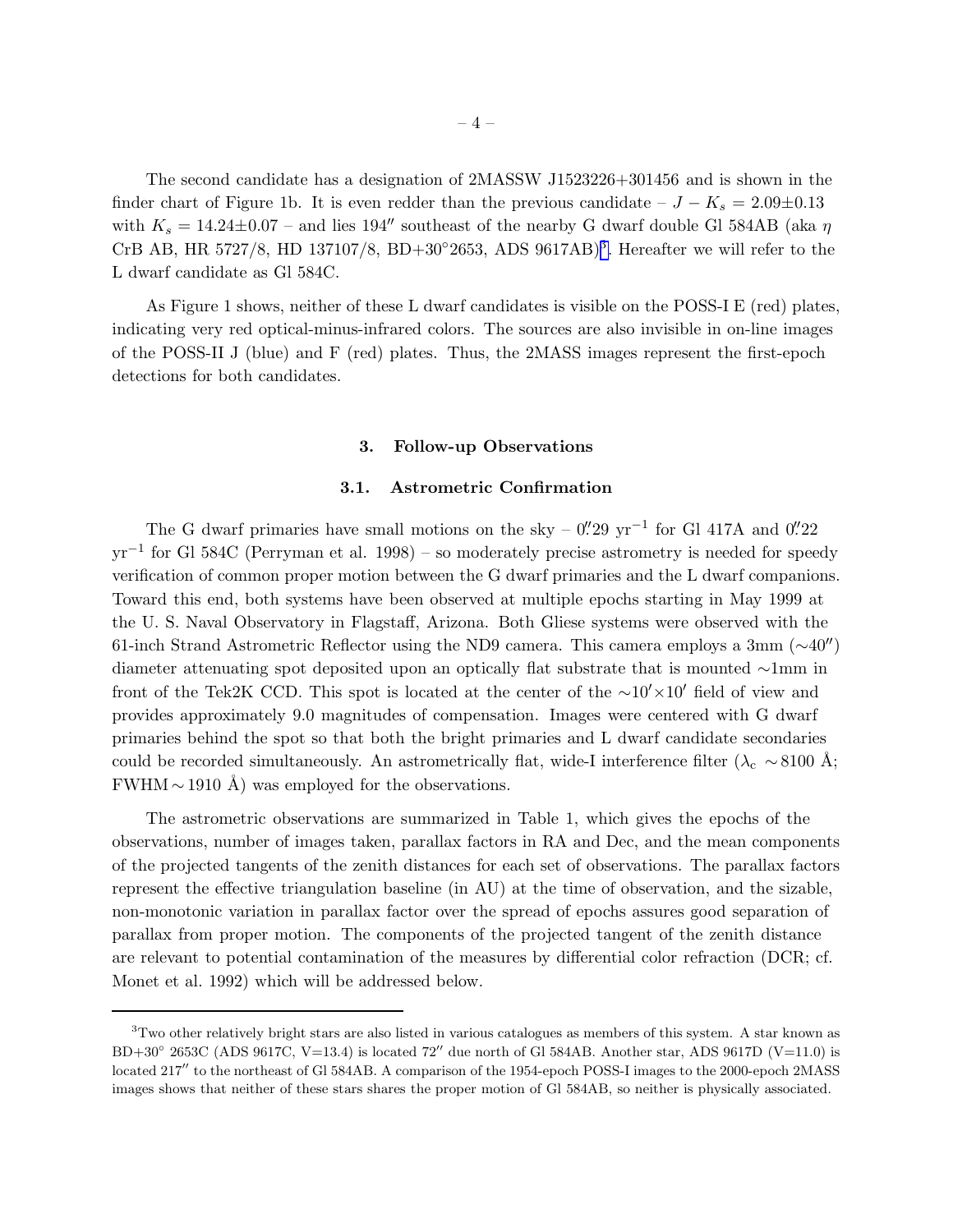For the Gl 417 system, relative parallaxes and proper motions could be measured for both the A and B components using 8-10 minute integrations. A reference frame of 16 stars, well distributed around both target objects, was initially employed for the solution. Table 2a summarizes the astrometric results for Gl 417, with the first line presenting the HIPPARCOS (Perryman et al. 1997) results for the A component for comparison. The results for both A and B components from the full USNO solution (13 exposures, 16 reference stars) are given in the second and third lines.

In comparing the USNO parallax and proper motion results with the HIPPARCOS values, it is important to remember that the USNO determinations are made from narrow-field, differential measures and are, therefore, strictly "relative" to the mean parallaxes and mean proper motions of the reference stars which are both set identically equal to zero by the formal least squares reduction algorithms. Relative parallaxes can be "corrected" to absolute by estimating the mean parallax of the reference stars employed, either from a galactic model, or better from (spectro)photometric observations of the individual stars. The HIPPARCOS results, on the other hand, are derived from global solutions to whole-sky observations of many thousands of stars and should, therefore, be truely "absolute." As discussed below, photometric observations for faint stars in the near proximity of such bright primary stars was not generally successful. However, based on other USNO parallax determinations for fields at similar galactic latitudes as Gl  $417 (+67.3°)$  and where similarly faint reference stars were observed individually with V,V−I photometry, we can estimate a correction from relative to absolute parallax of approximately  $0.9\pm0.2$  milliarcsecond (mas) for the USNO determinations. In making comparisons between the USNO and HIPPARCOS parallax values, this amount should be added to the USNO relative parallaxes presented in Table 2a. When this is done, the agreement between the USNO and HIPPARCOS parallax results are very satisfactory and justify adopting the better determined HIPPARCOS astrometry for further discussions of the Gl 417 system.

Alternate, equally viable, solutions employing various subsets of the full USNO data have been investigated. For example, one of the observations at epoch 2000.35 is noticeably weak and the residuals for it stand out as  $>2\sigma$  outliers. If that observation is rejected, the results presented in the fourth and fifth lines of Table 2a are obtained. In addition, 6 of the 16 reference stars employed in the previous solutions are either quite weak on several frames or fall in the region of the field affected by reflected light off of the compensation spot. If we further remove them from the astrometric solution, the results presented on the sixth and seventh lines are obtained. These are just example results from an array of solutions carried out for various combinations of exposure frames and reference stars. They are presented to demonstrate that, although the observational data is admittedly limited, the solutions they yield are indeed quite robust and do support the physical relationship between the G dwarf primary and the L dwarf secondary – that is, that the two objects are at the same distance and share a common proper motion.

The solutions presented thus far have not included any correction for differential color refraction (DCR). The wide-I filter employed for the observations has been in routine use on the USNO parallax program since 1992 and a DCR correction for it has been calibrated using the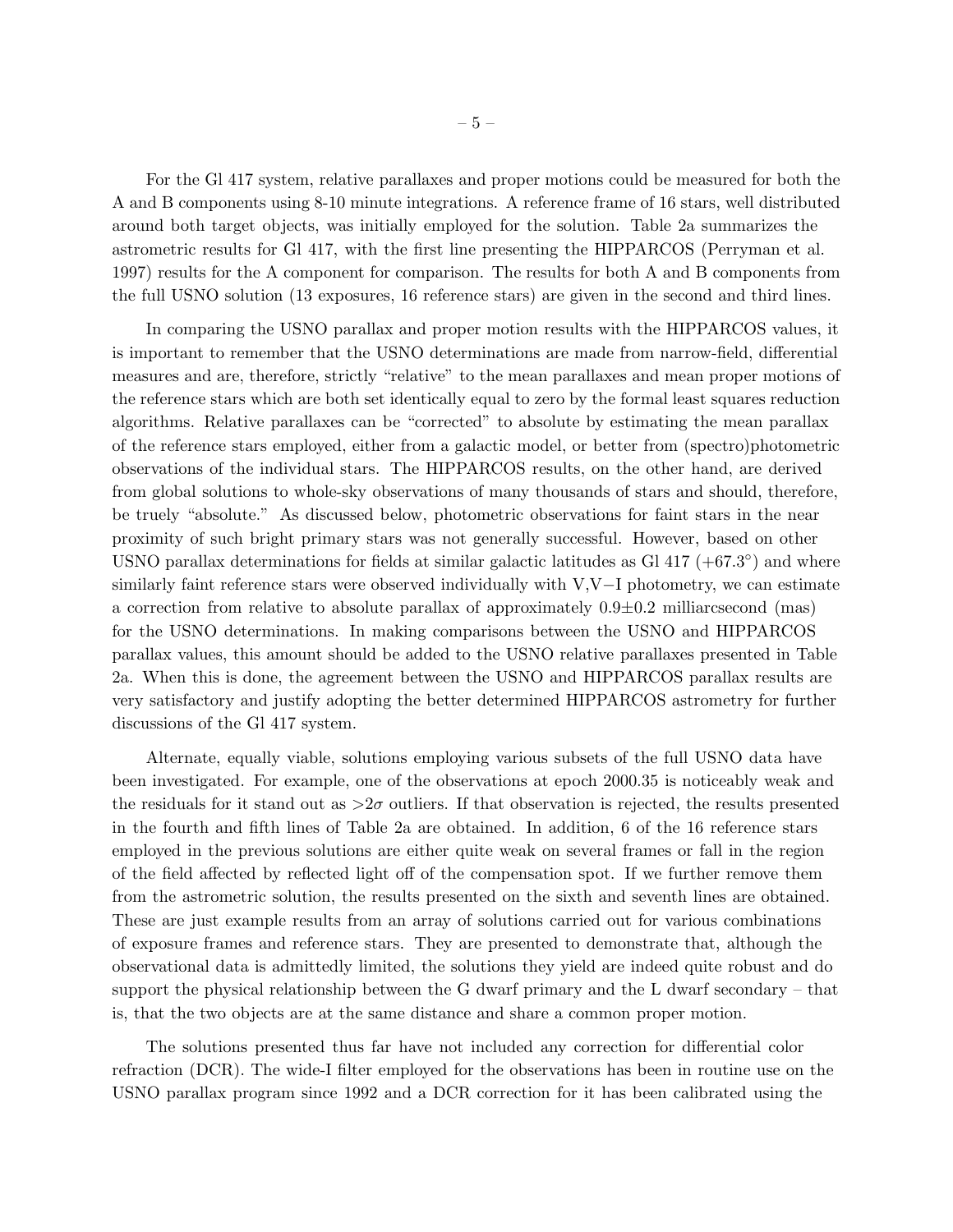method described in Section 3.2 of Monet et al. (1992). The resulting relation is essentially the same as shown in figure 4 of that paper for the STWIDER bandpass but with an amplitude only 0.252 times as large. As in the case of the STWIDER calibration, the wide-I calibration has only been measured for stars as red as late M-dwarfs. Extrapolation of this calibration to redder L-dwarfs – especially to late L-dwarfs, where the strong, broad KI absorption alters the energy distribution within the wide-I bandpass significantly  $-$  is at best valid for observations confined to small range of hour angles. As the data in Table 1 show, the astrometric exposures presented here were mostly centered within 45 minutes of the meridian and there is only a small correlation between projected tangent of the zenith distance and parallax factor. Hence, we anticipate that the effects of DCR on the astrometry presented should not be too large.

Due to observational constraints, only rough estimates of the DCR effects are possible. Measures of V-I colors for both the L dwarfs and the astrometric reference stars were not possible using USNO telescopes and instrumentation. The L dwarfs are simply too faint at V-band and even attempts to observe them at R-band were unsuccessful. Even the reference stars were, in most cases, unobservable due to the larger amounts of scattered light from the G dwarf primaries at V-band. Hence, estimated colors have been adopted to illustrate the potential effect that DCR might produce.

Examination of reference star photometry for 23 USNO fields at similarly high galactic latitudes shows that the majority of reference stars have V-I colors between 0.8 and 2.5. Only an occassional star might be as blue as 0.6 or as red as 2.8. For six fields employing faint reference stars, the median V-I colors of those stars ranged from 1.13 to 1.68. Therefore, solutions including DCR corrections were run assuming that all reference stars employed for the Gl 417 field had either V-I=1.0 or V-I=1.7. For Gl 417A the measured value of V-I=0.67 was adopted from HIPPARCOS. For Gl 417B, a value of V-I=6.2 was assumed based on the measured value of V-I=6.2+/-0.5 obtained for 2MASSW 1507476−162738 which is bright enough to be measured at V-band and which has a similar spectral type (L5) as Gl 417B (L4.5).

The astrometric solutions including these DCR estimates are given on the eighth through eleventh lines of Table 2a. Small but significant changes in the formal numbers are seen – especially for the L-dwarf component – when these results are compared with the solutions neglecting DCR. However, the Table 2a results – which include just a few examples from an array of solutions carried out for various combinations of exposure frames, reference stars, and DCR estimates – demonstrate that, while the formal numbers can change somewhat (as expected), in all cases the solutions support a physical relationship between the G-dwarf primary (Gl 417A) and the L-dwarf secondary (Gl 417B). Hence, we feel well justified in adopting the better determined HIPPARCOS astrometry in further discussions of the Gl 417 system.

The observational situation for the Gl 584 system was much more difficult. The primary pair of G dwarfs, Gl 584AB, are recorded by the 61-in as partially resolved; that is, not sufficiently separated for astrometric measure of individual components and not sufficiently blended to permit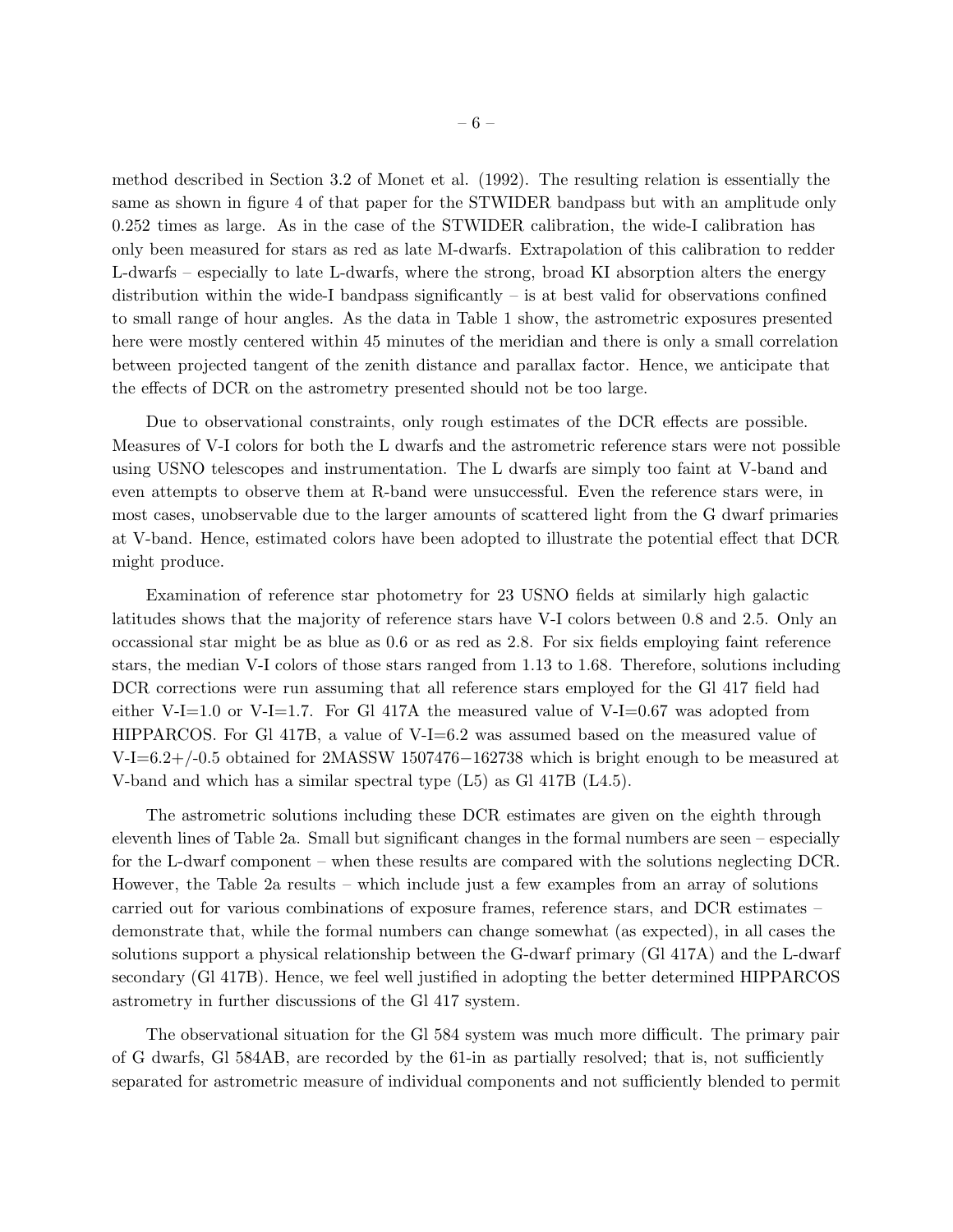reliable astrometry of the combined light. Furthermore, even when the AB pair was exposed to saturation behind the 9.0 mag compensation spot, the L dwarf candidate companion was not recorded due to its extreme faintness at I-band. Following several trial exposures with the AB pair moved to the edge of the CCD field or even off the CCD, it was decided to leave the field positioned with the AB pair behind the spot since this arrangement seemed to reduce the glare of scattered light from the AB pair into the region of the L dwarf. Exposure times of 20, 30, and 40 minutes were used at epoch 1999.38 and the results have relatively low S/N. Single 90 minute exposures were used at epochs 2000.34 and 2000.51 and gave better results.

Due to the increased amounts of scattered light from longer exposure times, the faintness of Gl 584C, and the location of the target well into one quadrant of the useable field, the results for Gl 584C are much less definitive. Only 7 reference stars were useable and 3 of these are very faint. With only a limited number of exposures and a poor reference frame, alternate solutions were not possible or gave very unsatisfactory results. Table 2b gives the HIPPARCOS solution for Gl 584AB along with USNO solutions first without a DCR correction and then with DCR estimates assuming a very uncertain V-I=6.5 for Gl 584C. The agreement of the non-DCR USNO parallax solution with the HIPPARCOS value appears to be highly fortuitous, since the two DCR solutions show little agreement with the non-DCR solution. However, the proper motions from all 3 USNO solutions agree well enough with the HIPPARCOS results that it is very likely that Gl 584C has a physical relationship with Gl 584AB and is at the same distance. For further discussion we assume this to be the case and adopt the HIPPARCOS astrometry for the Gl 584 system.

## 3.2. Spectroscopic Confirmation

Gl 417B and Gl 584C were observed in 1998 December and 1999 March using the Low Resolution Imaging Spectrograph (LRIS; Oke et al. 1995) at the 10m W. M. Keck Observatory on Mauna Kea, Hawaii. Table 3 contains a log of the observations<sup>4</sup>. A 400  $g/mm$  grating blazed at 8500 Å was used with a 1<sup>"</sup> slit and  $2048\times2048$  CCD to produce 9-Å-resolution spectra covering the range  $6300 - 10100$  Å. The OG570 order-blocking filter was used to eliminate second-order light. The data were reduced and calibrated using standard IRAF routines. A 1-second dark exposure was used to remove the bias, and quartz-lamp flat-field exposures were used to normalize the response of the detector. The individual stellar spectra were extracted and sky subtracted using the "apextract" routine in IRAF, allowing for the slight curvature of a point-source spectrum viewed through the LRIS optics and using a template where necessary. Wavelength calibration was achieved using neon+argon arc lamp exposures taken after each program object. Finally, the spectra were flux-calibrated using observations of standards LTT 9491, Hiltner 600, LTT 1020, and Feige 56 from Hamuy et al. (1994). As these data were taken as part of our general spectral classification campaign, no data were acquired for telluric absorption correction. Hence, the

<sup>&</sup>lt;sup>4</sup>The other L dwarfs listed in this table are discussed in  $\S 4.2$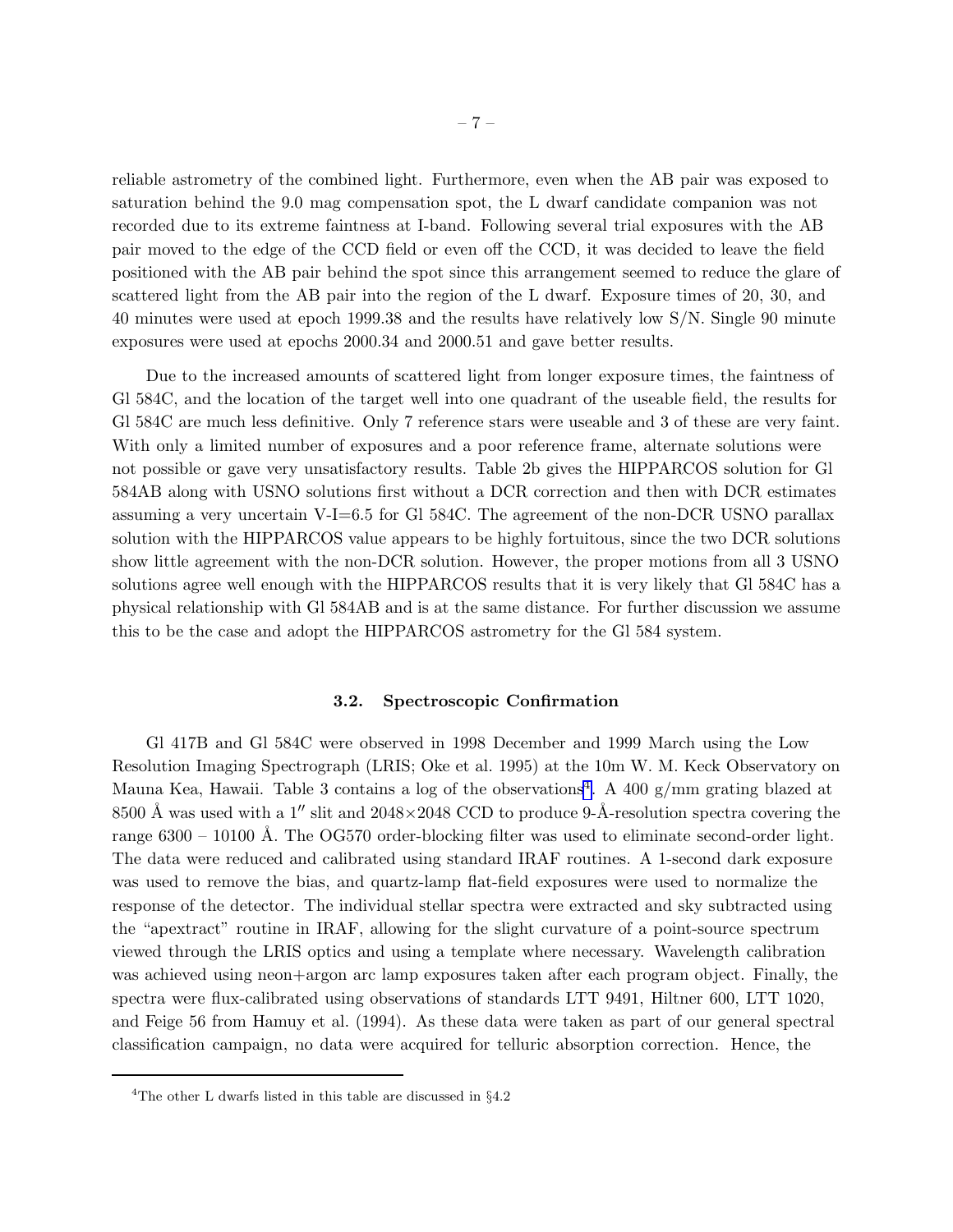earth's atmospheric  $O_2$  bands at 6867-7000, 7594-7685 Å and  $H_2O$  bands at 7186-7273, 8161-8282,  $~\sim$ 8950-9300,  $~\sim$ 9300-9650 Å are still present in the spectra. For all observations the slit was oriented at the parallactic angle to eliminate problems associated with differential refraction.

As shown in Figure 2, the spectra of both objects confirm that these are L dwarfs. The classifications for these two objects, which are fully discussed in Kirkpatrick et al. (2000), are L4.5 V for Gl 417B and L8 V for Gl 584C. Both objects exhibit Li I absorption at 6708  $\AA$ , as illustrated in the insets in Figure 2. For both, the Li I absorption has an equivalent width of 9 A, though the spectrum of Gl 584C in much noisier in this wavelength regime. The presence of lithium absorption indicates that these two L dwarfs are substellar (Rebolo et al., 1992).

#### 3.3. Spectrum Variability in Gl 584C

A comparison of the 1998 Dec 24 and 1998 Dec 25 spectra of Gl 584C shows evidence for variability in some of the feature strengths, prompting us to reobserve it again on 1999 Mar 04 and 1999 Mar 31. A more detailed observing log for Gl 584C is given in Table 4. As shown in the table, each night consisted of three or four back-to-back 20-minute integrations except for the last observation on 1998 Dec 25, which was cut short by advancing twilight.

Each of these individual exposures is shown in Figure 3 except for those of 1999 Mar 04, a night riddled by variable seeing and possibly light cirrus. There is excellent agreement in the overall spectral shape of the eleven individual integrations, but subtle differences are also seen.

Figure 4a shows details of the eleven spectra over the  $8350-9050$  Å region. There is no appreciable telluric absorption in this wavelength range, but the telluric emission, as shown in Figure 4b, is comprised of myriad OH and  $O_2$  lines, all of which are blended at this resolution. Despite the strong sky lines, this telluric emission is easily subtracted from the L dwarf spectra, leaving only slight residuals at the 1% level. Individual spectra on 1998 Dec 25, for example, show excellent agreement despite the fact that the  $O_2$  and OH emission is greatly enhanced in the first, high-airmass spectra relative to the later ones. On any given night the shape of the spectrum in this region repeats well, but discrepancies in the bandstrength near  $8650 \text{ Å}$  exist from one night to the next. Based on this figure we argue that this effect can not be a consequence of poor sky subtraction. We therefore conclude that the variability see in Figure 4a is inherent to the L dwarf itself.

Figure 5 shows details of the same spectra but in the 9050-9750 Å region. Again, individual spectra for a particular night are internally self-consistent, but comparisons between nights reveal discrepancies. In this case, the discrepancies are found in the  $9250-9600$  Å  $H<sub>2</sub>O$  absorption band, which has (as stated in  $\S 3.2$ ) not been corrected for telluric  $H_2O$  absorption at the same wavelengths. Our experience at Keck on other clear runs where telluric absorption corrections *were* applied in this wavelength regime indicates that the depths of these telluric  $H_2O$  bands can vary by at least 10% from one clear night to the next. The change seen here between the 1998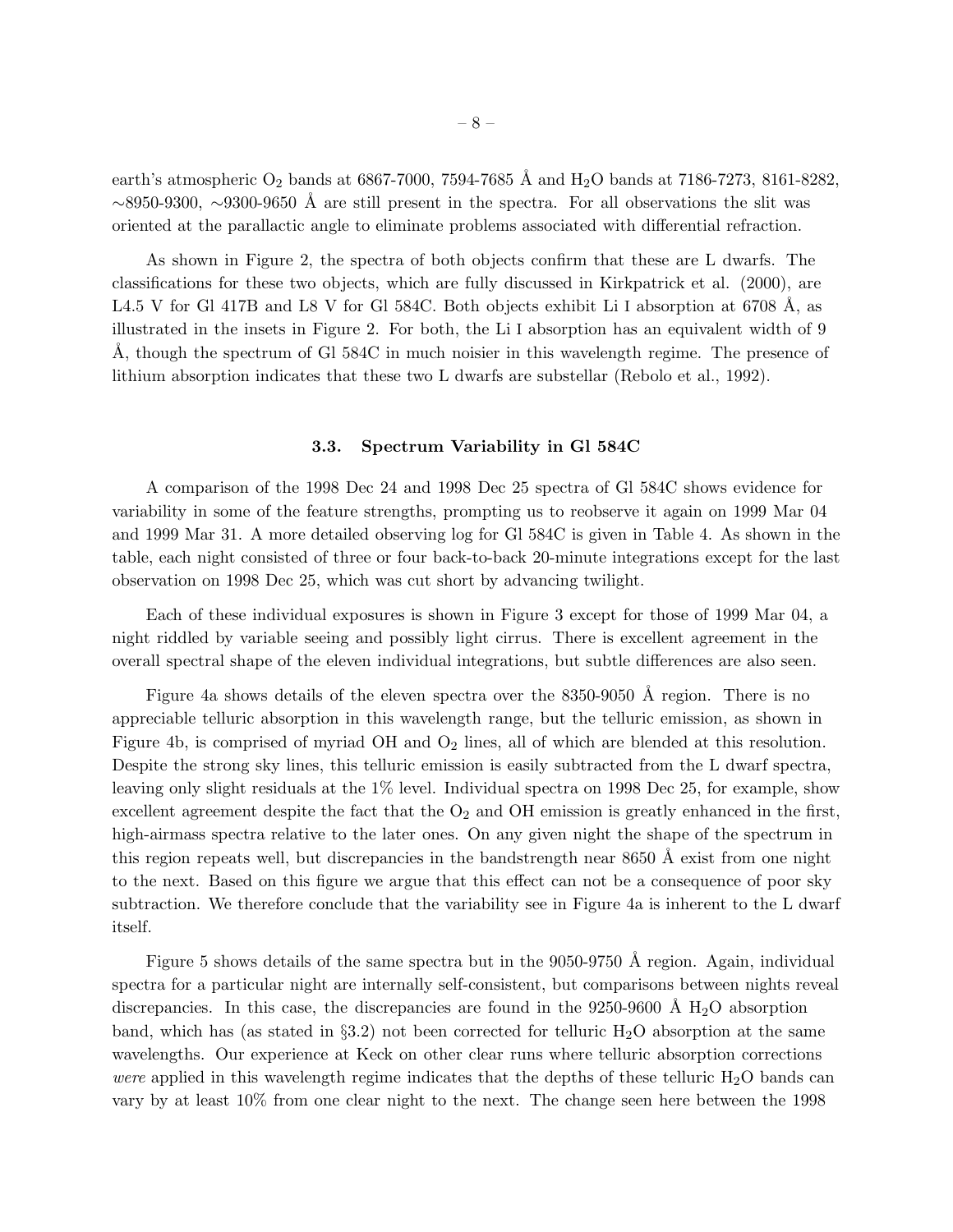Dec 24 and 1998 Dec 25 spectra is ~15%. Hence, the changes seen in the 9250-9600 Å region *may* simply be due to variations in telluric  $H_2O$  absorption. A rigorous monitoring program specifically designed to correct for telluric absorption would be able to determine whether or not a portion of the  $H_2O$  variations seen here is intrinsic to the L dwarf itself.

Figure 6a shows comparisons of the summed spectra for each night. Overall, the spectral slope repeats well from night to night as do the strengths of the Cs I lines. Pairwise overplots in Figures 6b-f demonstrate the nightly differences suggested by the individual spectra in Figures 4 and 5. These overplots show the magnitude of the variability in the  $8600-8700$  Å region longward of the CrH bandhead and the possible variability in the  $H_2O$  band longward of 9300 Å.

Variability has been reported previously in the spectra of other cool dwarfs. Tinney & Tolley  $(1999)$  reported variability in the integrated light of two 30-Å-wide bandpasses centered at 8570 and 8725 Å in the M9 brown dwarf LP 944-20. This is in the same spectral region where we see variability in Gl 584C, and in the case of LP 944-20 the variation was detected in a 2-hour time interval. Variability has also been observed by Nakajima et al. (2000) in the near-infrared spectrum of the T dwarf SDSSp J162414.37+002915.6. Here the time span was only 80 minutes, but slight changes were nonetheless seen in the depths of some features assumed to be  $H_2O$ . Bailer-Jones & Mundt (1999, 2001) have also detected photometric variability at I-band in three L dwarfs and one late-M dwarf. In those studies, the L1.5 dwarf 2MASSW J1145572+231730 was shown to have a variability whose period does not repeat from one observing season to the next.

The variations seen in Gl 584C as well as the other cool dwarfs noted above may be a consequence of inhomogeneities in the photosphere. Such inhomogeneities would produce changes in the integrated light as the dwarf rotates. This hypothesis is supported, at least in part, by evidence that the rotation period of these cool dwarfs has a similar timescale as the observed variations, typically a few hours as measured via vsini by Basri et al. (2000) and Schweitzer et al. (2001). What are these photospheric irregularities? An analogy to low mass stars might suggest starspots – regions of cooler temperature and increased magnetic activity. An analogy to planets might suggest irregularly distributed "clouds" or bands in the atmosphere, the condensates blocking warmer layers below and producing chemical differentiation higher in the atmosphere. Bailer-Jones & Mundt (2001) find that photometric variability is more common in L dwarfs than in late-M dwarfs; since chromospheric activity is seen to drop from late-M to early-L (Gizis et al. 2000a), these authors suggest that starspots are unlikely to be the correct explanation. Moreover, the lack of significant periods in any of the confirmed variables leads them to conclude that if the inhomogeneities are due to surface features, they must evolve on timescales shorter than their observation baseline (typically 3-6 days). Additional observations are badly needed to quantify the variations – their amplitudes, their timescales, and the spectral features most affected – before we can begin to sort out the reasons behind them.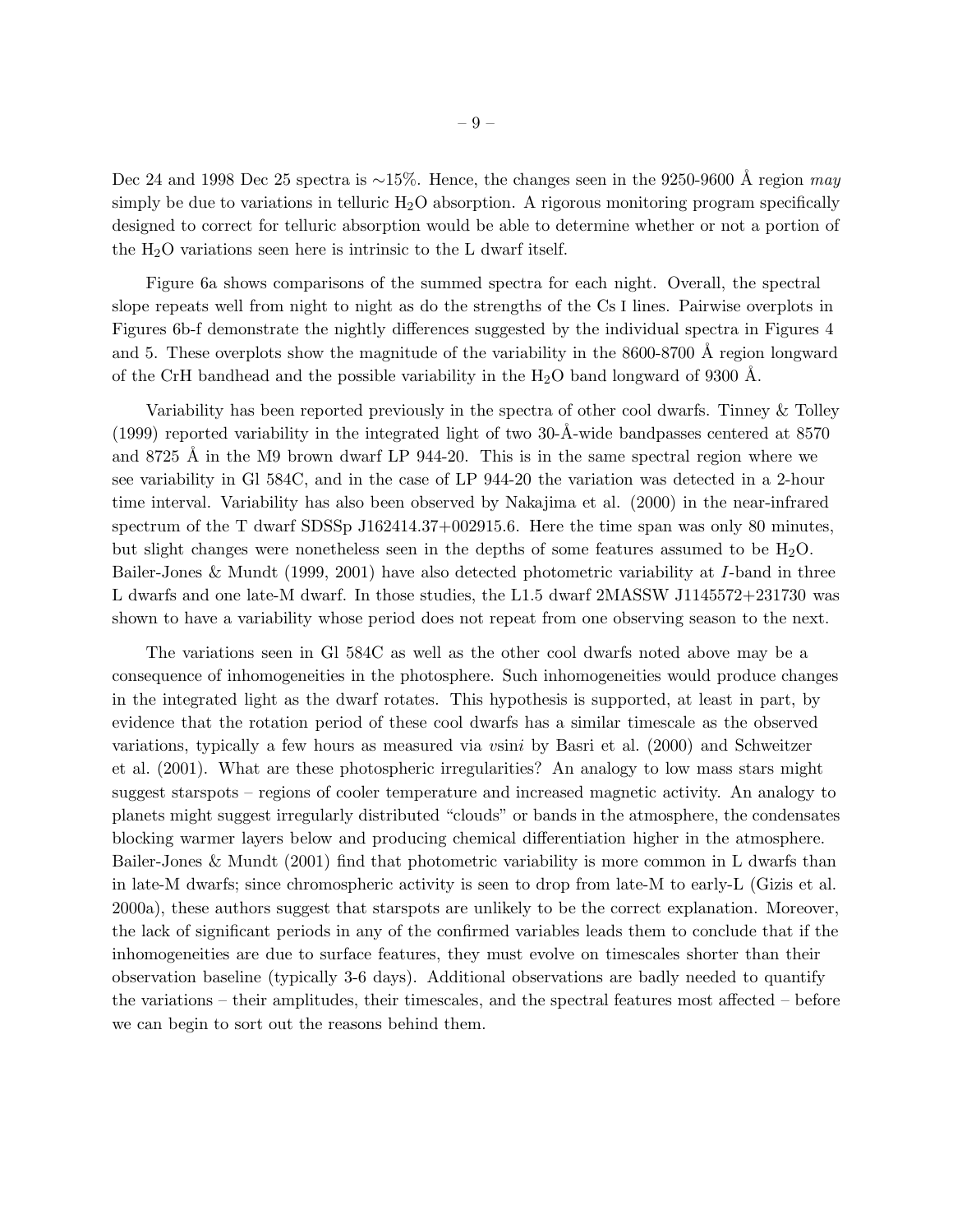## 4. Age and Mass Estimates

Because the primaries in both systems are bright, well-studied G dwarfs, we can use published observations to estimate their ages<sup>5</sup>. We can then use those age estimates to constrain the masses of the L dwarfs themselves if we assume that the G dwarf primaries are coeval with their companions.

There are four main observational characteristics that can in principle be used to assign ages to solar-type stars: (1) chromospheric and coronal activity – in general the older the star, the less active it is<sup>6</sup>; (2) metallicity – this should be a direct reflection of the material, perhaps processed and recycled in previous generations of stars, from which it formed; (3) lithium abundance – for G dwarfs, the observed lithium abundance declines with time as the initial lithium is slowly destroyed and not replenished; (4) space velocity – on average this increases with age as objects in the galaxy undergo velocity boosts over their lifetimes due to encounters with giant molecular clouds.

All four of these measurements can also be intercompared on an ensemble of nearby stars to identify young, co-moving, stellar kinematic groups. Establishing membership in a group is an even more valuable indicator of age since the properties of all members of the group can be used to determine a more reliable age for the group as a whole. In §4.1 we present the available data to establish an age for each system. In §4.2 we use those age determinations to estimate masses for the L dwarf companions.

## 4.1. Ages

#### *4.1.1. Estimates from Chromospheric and Coronal Activity*

X-ray luminosities: There are several measurements that can be made to determine the level of chromospheric activity. One such indicator is the fraction of the star's luminosity emitted at X-ray wavelengths. The logarithm of this quantity ( $log(L_X/L_{bol})$ , Table 5) is plotted against B − V color in Figure 7 for the G dwarfs Gl 417A, Gl 584AB, and the Sun. Also shown for comparison are the  $log(L_X/L_{bol})$  values for members of the Pleiades and Hyades clusters as listed in Stern et al. (1995), Hempelmann et al. (1995), Micela et al. (1999), and Krishnamurthi et al. (1998). The figure shows that both Gl 417A and Gl 584AB are more X-ray active than the Sun with Gl 417A more active than Gl 584AB. Based on this plot alone, Gl 584AB looks older than

<sup>&</sup>lt;sup>5</sup>For an overview of age dating for main sequence stars of all types, see Lachaume et al. (1999).

<sup>&</sup>lt;sup>6</sup>A sustained level of activity is expected in very close binary systems where tidal influences can counteract the trend of decreasing rotation with time. Such should not be the case for Gl 584AB since the pair is a relatively wide system of separation 16 AU (Mason et al. 1999). Here, the observed measures of activity should still be a valid reflection of age.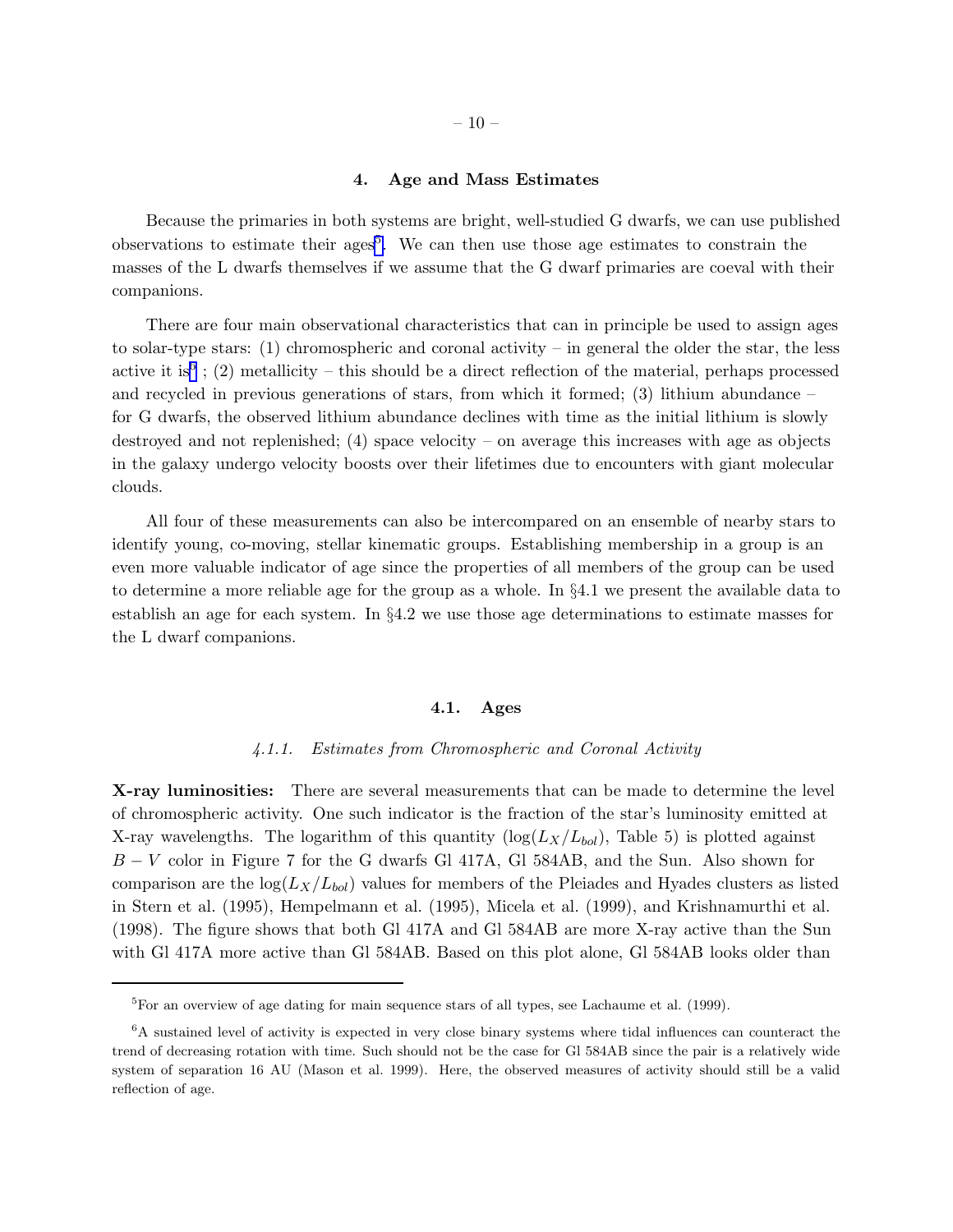the average Hyad (625±50 Myr; Perryman et al. 1998). Gl 417A appears somewhat younger than the Hyades but not inconsistent with the age of the Pleiades (∼125 Myr; Stauffer et al. 1998).

Gaidos (1998) derives a relation between  $\log(L_X/L_{bol})$  and age for the evolving Sun using empirical relations for the time dependence of a sunlike star's luminosity, the time dependence of rotation rate, and the dependence of X-ray luminosity on rotation period:

$$
\log(L_X/L_{bol}) = -6.38 - 2.6\alpha \log(\frac{t}{4.6}) + \log[1 + 0.4(1 - \frac{t}{4.6})]
$$
\n(1)

where t is age in Gyr and  $\alpha$  is the exponent in equation (3) below. Here equation (1) has been adjusted to yield the solar value listed in Table 5. Because both Gl 417A and Gl 584AB are very similar in spectral type to the Sun, we can use this relation to estimate crude ages for the two G dwarf systems: 80-250 Myr for Gl 417A and ∼2 Gyr for Gl 584AB.

**Emission in Ca II:** A second activity indicator is the fraction of the total luminosity emerging as chromospheric emission in the Ca II H and K lines. The logarithm of this quantity ( $\log R'_{HK}$ , Table 5) is plotted against  $B - V$  color in Figure 8 for the G dwarf systems listed in Table 5. Values for Hyades stars (Duncan et al. 1984) are also shown as well as mean values for several other clusters. Gl 417A emits a larger percentage of its total flux in chromospheric emission than does Gl 584AB. Whereas Gl 584AB has an  $R'_{HK}$  index implying an age greater than the Hyades, Gl 417 is most likely of Hyades age or younger.

Donahue (1993, 1998) gives a relation between age and chromospheric emission. This relation is derived from observed  $\log R'_{HK}$  values of stars in clusters spanning a wide range of ages and is valid for ages older than 10 Myr:

$$
\log(t) = 10.725 - 1.334R_5 + 0.4085R_5^2 - 0.0522R_5^3 \tag{2}
$$

where  $t =$  age in Gyr and  $R_5 = (10^5) \log R'_{HK}$ . Using this equation, we find an age estimate for Gl 417A of ∼400 Myr and for Gl 584AB of ∼2.5 Gyr.

Rotational period: Rotational period can also be used as an age indicator since rotation rate is coupled to the internal dynamo, which drives the level of chromospheric and coronal activity. The rotational period ( $P_{rot}$ , Table 5) is plotted against  $B-V$  color in Figure 9. The locus occupied by Hyades and Pleiades stars is also shown (Stern et al. 1995; Hempelmann et al. 1995; Krishnamurthi et al. 1998). The rotation period of Gl 417A implies that it is at least as young as the Hyades while that of Gl 584AB implies an age older than the Hyades.

The period of rotation is thought to increase as a power law over time:

$$
P_{rot} \propto t^{\alpha} \tag{3}
$$

where the exponent most likely falls in the range  $1/2 \le \alpha \le 1/e$  (Skumanich 1972; Walter & Barry 1991). If we take the 25.3-day rotation period of the Sun along with a solar age of 4.6 Gyr,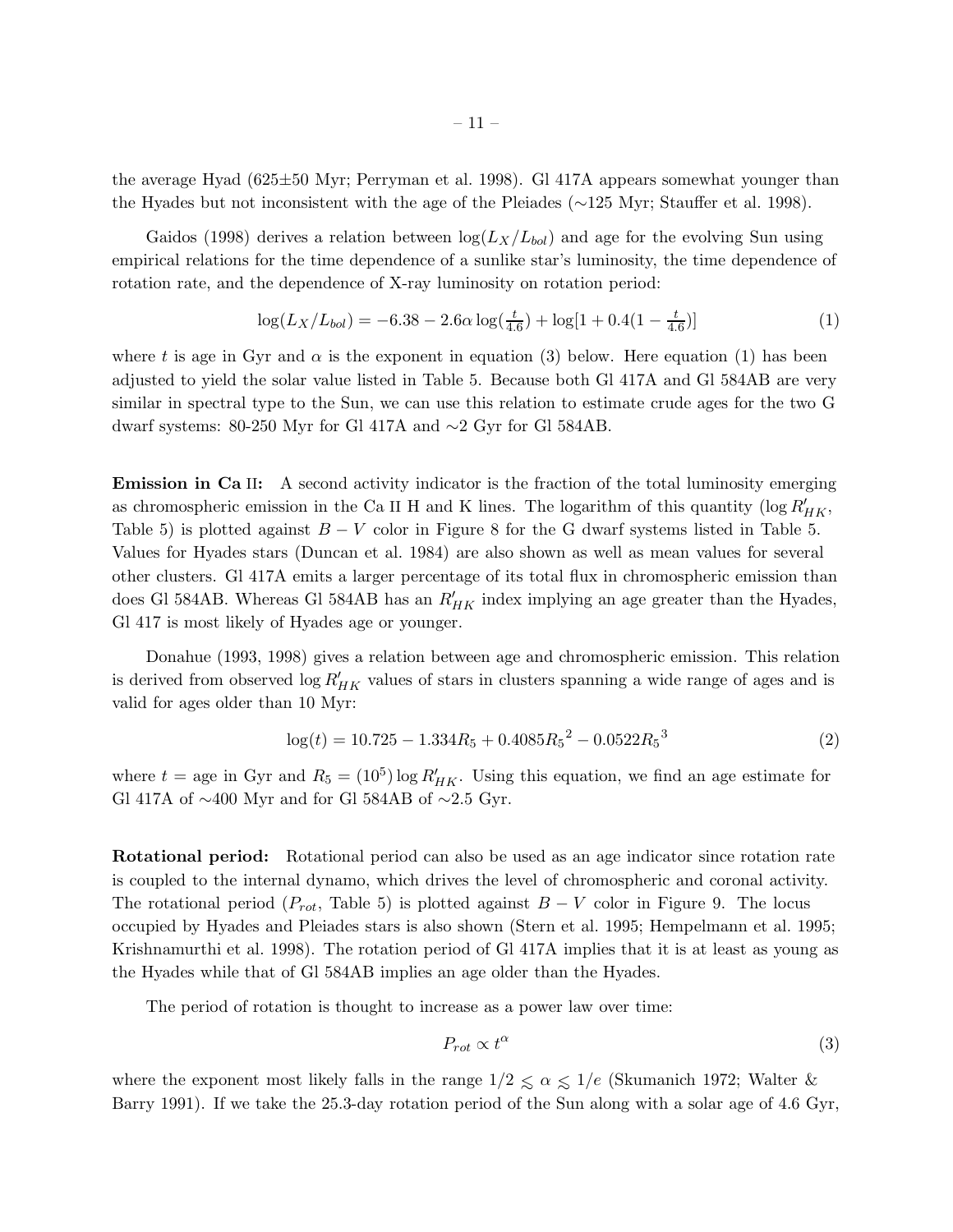we can use equation (3) to estimate ages for the G dwarf systems of 150-400 Myr for Gl 417A and 850 Myr-1.35 Gyr for Gl 584AB.

Chromospheric variations: Finally, the variation in chromospheric activity can also be used as a crude chronometer of age for solar-type stars. Stars with low-amplitude variability generally have cyclical periods and are old stars like the Sun. G dwarfs of younger age (∼1-2 Gyr) show moderate-amplitude variability and occasional cyclical periods. Much younger stars show larger variability with no well defined periodicity. As listed in Table 5, both Gl 417A and Gl 584AB show variable periodicities and this implies, as do the other activity indicators discussed above, that these G dwarfs are considerably younger than the Sun.

# *4.1.2. Estimates from Metallicity*

The values of [Fe/H] in Table 5 show that Gl 417A has solar metallicity while Gl 584AB is more metal poor by 0.2 dex. Figure 10 shows mean [Fe/H] values for clusters and moving groups of known age, as measured from F and G stars by Boesgaard (1989), Boesgaard & Friel (1990), and Friel & Boesgaard (1992). This figure demonstrates that there is little correlation between metallicity and age, leading Boesgaard (1989) to the conclusion that the principal factor determining a cluster's metal content is not its age but its position in the Galaxy. Edvardsson et al. (1993, see their Fig. 31) show that the age-metallicity relation for field stars also shows very large scatter. Therefore, the metallicities of G dwarfs cannot be used as chronometers but may be suggestive of membership in nearby clusters or moving groups.

# *4.1.3. Estimates from Lithium Abundance*

In the study of stellar atmospheres, lithium is an important element because (1) it is easily fused in stellar interiors and (2) it does not occur as a stable byproduct of any normal thermonuclear reaction (Herbig 1965; Bodenheimer 1965). Hence, a star's current lithium content is just the fraction of its nascent lithium that it has not yet destroyed. Thus by assuming an intial lithium abundance and by measuring the current abundance, the age of the star can be estimated.

However, the details of how a star recycles the material near its photosphere (i.e., those layers visible to spectrographs) into deeper layers where lithium destruction occurs are complex and vary as a function of mass. K and early-M dwarfs, for example, are believed to be fully convective and as a result of convective turnover will destroy all of their primordial lithium. For brown dwarfs below  $0.06M_{\odot}$ , the interior never reaches temperatures sufficient for lithium destruction, so these objects retain their full complement of primordial lithium on timescales <100 Myr (Magazz`u et al. 1993). In a mid-to-late F dwarf the convection zone is too shallow to allow nuclear reactions to destroy lithium at its base. However, microscopic diffusion of Li atoms below the convection zone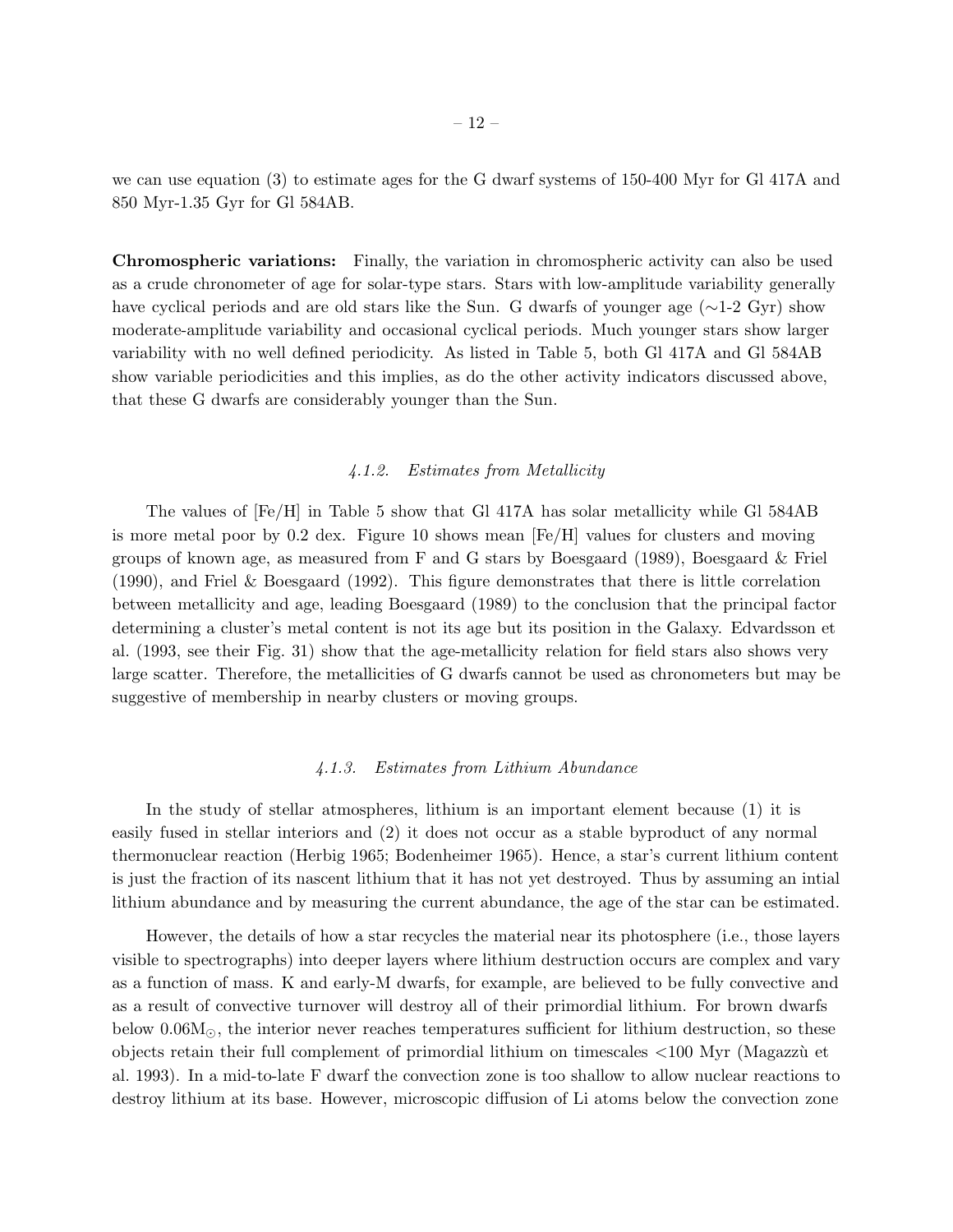will, slowly with time, deplete the star's lithium reserve. For these stars, lithium abundance is a good tracer of age (Boesgaard 1991).

The lithium abundance,  $log(N(L_i))$ , has been measured for mid-to-late F dwarfs in several well studied clusters. These mean values are plotted as a function of cluster age in Figure 11. Boesgaard (1991) represents the relationship by

$$
\log[N(Li)] = -0.30 \log(t) + 5.33\tag{4}
$$

where  $\log[N(L_i)]$  is on the scale where  $\log[N(H)] = 12.00$  and t is the age of the F star in Gyr. In early type G dwarfs, like Gl 417A and Gl 584AB, the rate of lithium diffusion is higher than for mid-to-late F stars, so the values of  $log[N(L_i)]$  listed in Table 5 need to be adjusted for use in equation (4). In figure 1 of Boesgaard (1991), it is shown that the  $log[N(L_i)]$  values for stars of Hyades age decline by ∼0.3 dex from mid-F to G0. Between mid-F and G1, the difference is  $\sim$ 0.6 dex. Figure 9b of Soderblom et al. (1993c) shows that for stars of Pleiades age,  $\log[N(L)]$  is roughly constant from mid-F to G1. As further reference, the dependence of lithium abundance on age and on spectral type  $(T_{eff})$  is especially well presented in Fig. 4 of Gaidos et al. (2000).

We can therefore assume corrections to the lithium abundances for the G0 dwarf Gl 417A and the ∼G1 dwarf pair Gl 584AB, plug those values into equation (4), and determine for which values the resulting age is consistent with the size of the correction assumed. When we do this, we find that equation (4) predicts self-consistent ages of ∼600 Myr for Gl 417A and ∼300 Myr for Gl 584AB. For late-F stars in a single cluster, however, star-to-star lithium abundances can vary by  $\pm 0.4$  dex in log[ $N(Li)$ ]. Moreover, as Figure 11 shows, the metal-rich Hyades falls significantly above the mean relation suggested by the other clusters, so the rate of lithium depletion may also have a dependence on metallicity. Another complication is that lithium depletion may also depend on the rotational history of the star (Ventura et al. 1998). Thus, these lithium-based age estimates for Gl 417A and Gl 584AB should be considered as very crude estimates only.

# *4.1.4. Estimates from Kinematics*

The  $U, V, W$  space motions of Gl 417A and Gl 584AB place them squarely in the "young" disk" as defined by Eggen (1963) and Leggett (1992). (Note that those papers use the left-handed coordinate system – i.e., where U is defined as positive *away* from the Galactic center – as opposed to the right-handed coordinate system employed here.) Space motion is a poor indicator of age for individual stars. However, while old stars can have low space motions relative to the Local Standard of Rest (LSR), very few young stars have high velocities. Thus, the observed motions (Table 5) are consistent with, and even suggestive of, relatively young ages for both stellar systems considered here.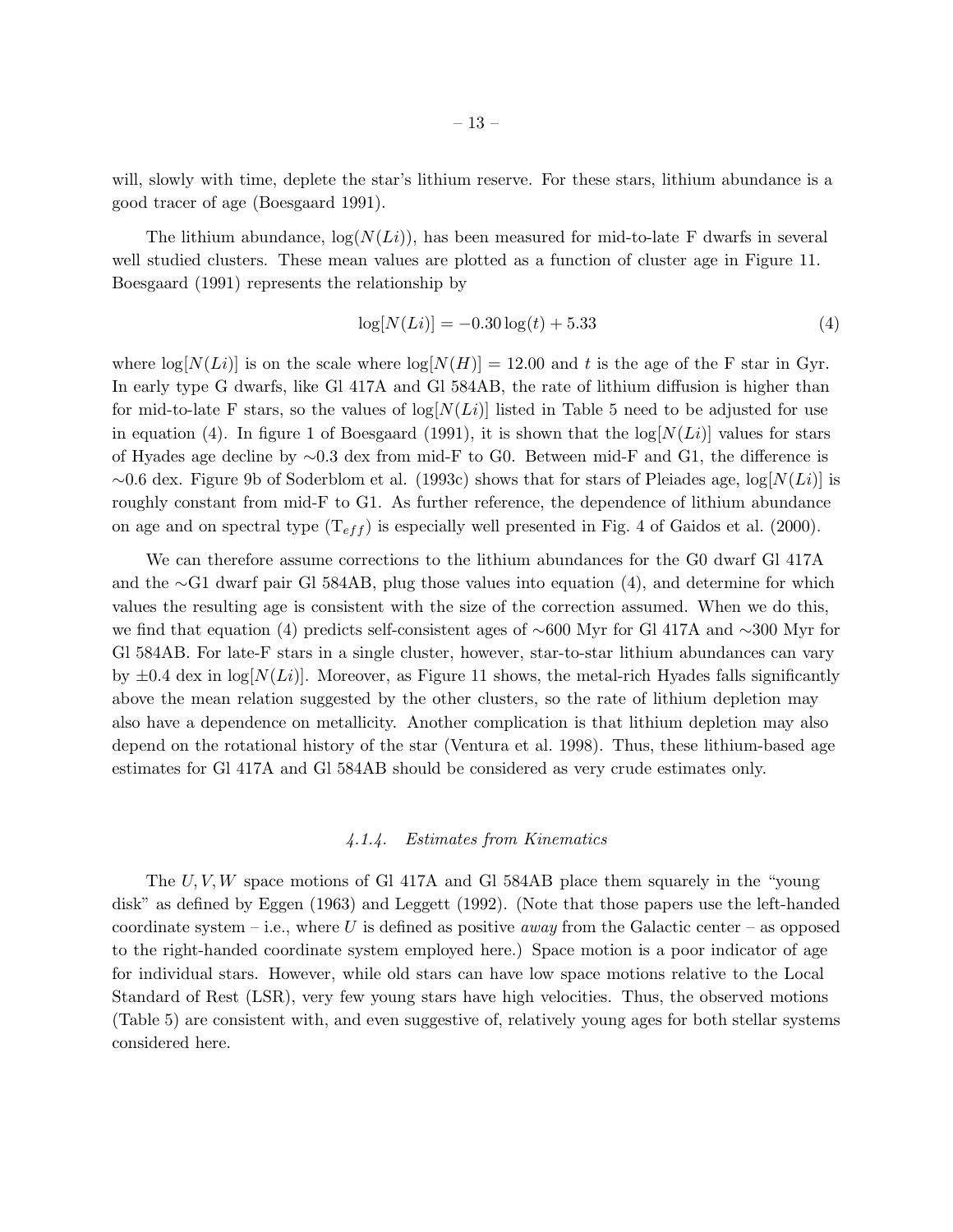## *4.1.5. Estimates from Inclusion in Moving Groups*

The individual age estimates from above are listed in Table 6 for both of the G dwarf primaries. Using this information, we can determine whether either is a likely member of a known moving group.

Gl 417A has been listed by Gaidos (1998) as a possible member of the Local Association, which appears to comprise a kinematically coherent stream of clusters and associations including  $\alpha$  Persei and the Pleiades. These stars have ages substantially less than 300 Myr, most having ages of 20-150 Myr (Jeffries 1995). The space motion of Gl 417A (Table 5) is in reasonable agreement with the space motion<sup>7</sup> of stars thought to belong to the Group,  $U, V, W = -10,-21,-13$ (Jeffries 1995), but the three-dimensional dispersion is a very large 9.9 km/s. The metallicity is also in good agreement with  $\alpha$  Persei and the Pleiades (Figure 10). It is clear, though, that an age as young as 20 Myr for this star is not supported by the evidence summarized in Table 6. If this star is a member of the Local Association, it would be one of the older members. Based on the evidence in Table 6 and the suggestion of Local Association membership, we assign an age of 80-300 Myr to Gl 417A.

Gl 584AB has been listed previously as a possible member of the Ursa Major Group, which has a traditional age of 300 Myr. Although Gl 584AB is located on the sky near stars comprising the core of the UMa Group and has a similar distance – 18.6 pc for Gl 584AB and 21.7 pc for the Group itself (Soderblom & Mayor 1993a) – the age estimates given above and as summarized in Table 6 indicate that this G dwarf pair is significantly older than 300 Myr. Soderblom & Mayor (1993a) arrive at the same conclusion based on chromospheric activity comparisons alone. We also note that the metallicity of Gl 584AB,  $[Fe/H] = -0.20$ , is slightly lower than the mean of the Group,  $[Fe/H] = -0.086 \pm 0.021$ , and significantly lower than the  $[Fe/H]$  values for all eight UMa Group members with robust measures in Boesgaard & Friel (1990). A comparison of the space motion of Gl 584AB with the mean motion of stars forming the group nucleus,  $U, V, W =$ +12.6,+2.1,−8.0 (Soderblom & Mayor 1993a), also indicates that Gl 584AB is probably not a member since this star falls outside of the measured three-dimensional dispersion of 1.7 km/s. We use the individual age estimates in Table 6 to derive an age range of 1-2.5 Gyr for this system, substantially older than the age of the Ursa Major Group.

#### 4.2. Masses

The spectral type of each L dwarf companion can be used to get a crude estimate of temperature. Using these temperature estimates and the age estimates from above, both companions can be placed on the theoretical H-R diagram and masses estimated. For Gl 417B its

<sup>&</sup>lt;sup>7</sup>All U, V, W space velocities reported here are corrected to the LSR using a solar motion of U, V,  $W = +10.4$ , +14.8, +7.3 km/s, as described in Johnson & Soderblom (1987).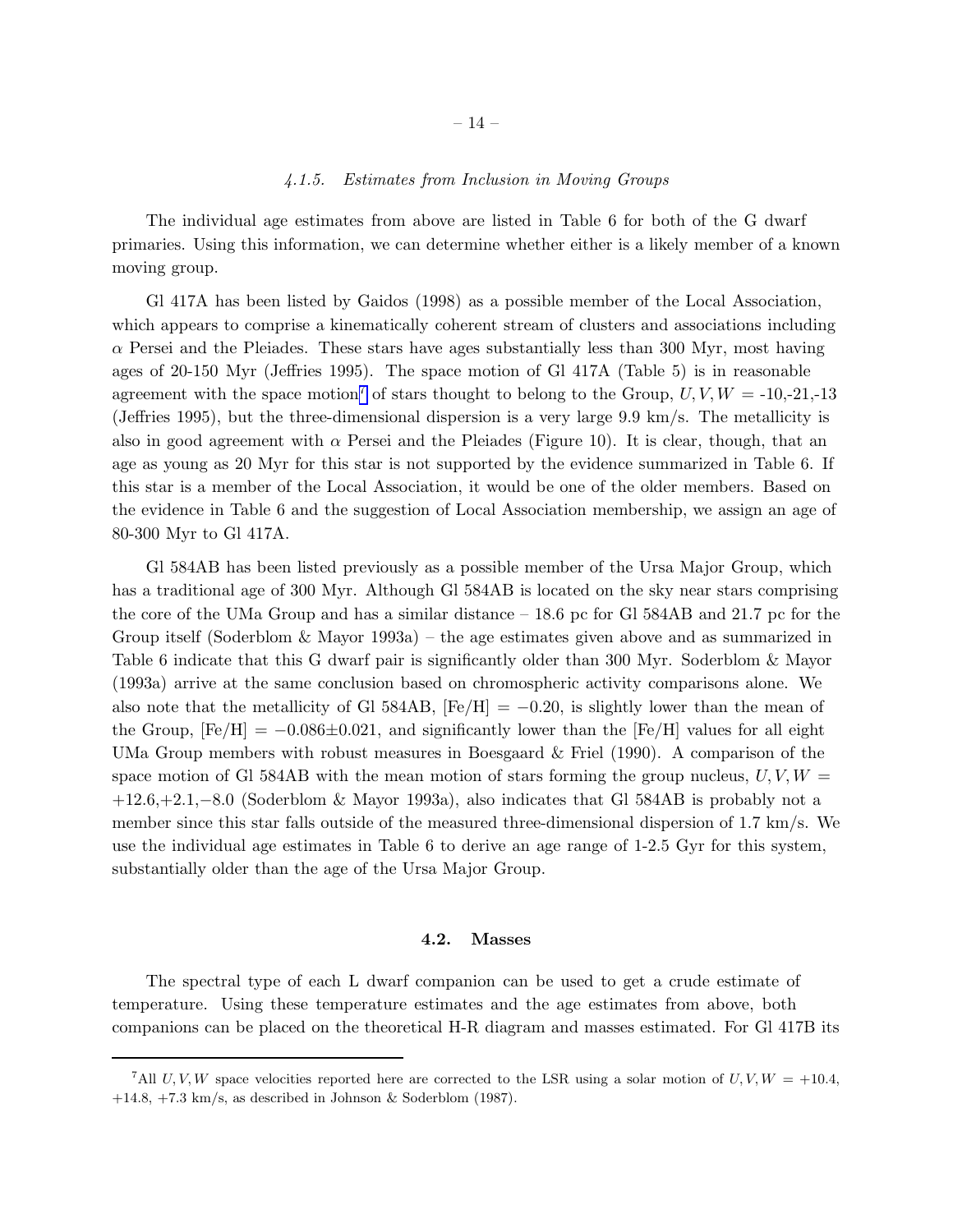spectral type of L4.5 V would place its temperature between 1600 and 1800 K based on the best current estimates (see, e.g., Kirkpatrick et al. 2000 and Basri et al. 2000). For Gl 584C its spectral type of L8 V would place its temperature between 1300 and 1600 K, though a temperature nearer 1300 K is favored based on simple physical arguments (Kirkpatrick et al. 2000; Reid et al. 2000).

Using the nongray atmospheres computed by Burrows et al. (1997), we can estimate masses for the two L dwarf companions. As shown in Figure 12, this gives  $M = 0.035 \pm 0.015 M_{\odot}$  for Gl 417B and  $M = 0.060 \pm 0.015 M_{\odot}$  for Gl 584C. Note that the less massive object has an earlier spectral type (is hotter) due to its much younger age.

## 5. Comparison to Other L and T Dwarf Companions

Several other L and T dwarf companions are also now known and can be compared to Gl 417B and Gl 584C. For three of these – GJ 1048B, G 196-3B, and GJ 1001B (LHS 102B) – we have obtained far red spectra to place them on the same classification system as the other L dwarf companions. Spectra of these three objects were obtained with LRIS at Keck using the setup described in §3.2. An observing journal for these three observations is given in the lower portion of Table 3, and reduced spectra are shown in Figures 13 and 14. Using the classification scheme of Kirkpatrick et al. (1999b), we assign types of L1 V to GJ 1048B, L2 V to G 196-3B, and L5 V to GJ 1001B. (Spectra of the latter two objects are also shown in Martin et al. 1999.) We note that GJ 1048B shows no Li I 6708-Å absorption (EW<1 Å) or H $\alpha$  emission (EW<1 Å). G 196-3B shows Li I absorption with EW≈6 Å but no measurable H $\alpha$  emission (EW<0.5 Å). GJ 1001B shows no Li I absorption (EW<0.2 Å) but shows weak  $H\alpha$  emission<sup>8</sup> with EW≈1.5 Å.

Table 7a lists the physical data<sup>9</sup> for each of the L dwarf companions, and Table 7b lists data for the two known T dwarf companions. Using our model-independent ages, we can plot these published companions on the theoretical H-R diagram of Figure 12. As with Gl 417B and Gl 584C, temperatures for the L dwarfs of Table 7a have been estimated from spectral types, with the temperature scales of Basri et al. (2000) and Kirkpatrick et al. (2000) used to bracket the most likely ranges. Temperature estimates for the T dwarf companions are taken from the literature.

Figure 12 shows that these L and T dwarf companions span a mass range from  $\sim$ 0.035 to  $\sim$ 0.075  $M_{\odot}$ . The final mass estimates are given in Tables 7a and 7b. It is interesting to note that the dwarfs G 196-3B, Gl 417B, and Gl 229B have nearly equal masses and thus to first order can

<sup>&</sup>lt;sup>8</sup>This object is the latest type L dwarf for which H $\alpha$  emission has been observed (see Kirkpatrick et al. 2000), thanks in part to the excellent signal-to-noise in this spectrum.

<sup>9</sup>We have used only the age estimates for the primary stars to assign ages for each companion. As a result, our age estimates differ from some published values that incorporate comparisons between the properties of the companions and brown dwarf theoretical models. Our approach allows us to use age diagnostics deduced from the companion as independent tests of ages derived from the primary alone.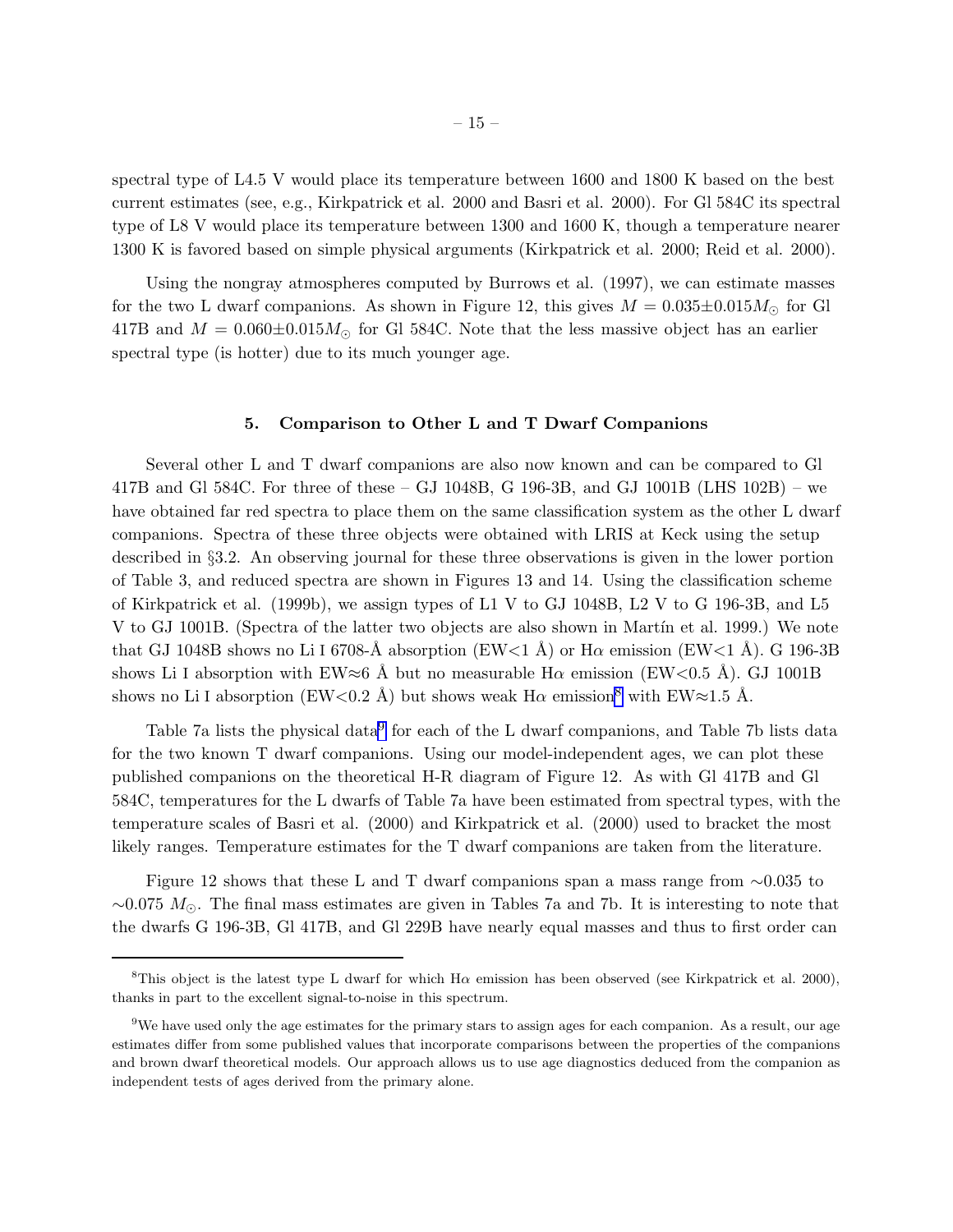be thought of as snapshots of a  $0.035-M<sub>o</sub>$  brown dwarf at three different stages during its cooling history. For an age even younger than that of the Pleiades, such an object would be a late M dwarf.

For objects as cool as L dwarfs, the presence of lithium indicates a mass below ∼0.060  $M_{\odot}$ . Although we have not yet used the presence or absence of lithium to constrain the ages or masses for the companions above, we see that the results are self-consistent. That is, for L dwarf companions without lithium, all have independent mass estimates placing them above ∼0.060  $M_{\odot}$ . Except for Gl 584C, all of the L dwarfs with lithium have mass estimates placing them below  $\sim$ 0.060  $M_{\odot}$ . The lithium detection in Gl 584C favors an age in the younger part of our estimated age range and a mass in the lower half of our mass range.

## 6. Conclusions

We have presented astrometric evidence that the G dwarfs Gl 417A and Gl 584AB both have very low luminosity, common proper motion companions. Spectroscopy shows that both are L dwarfs and both have strong lithium absorption lines, confirming that they are brown dwarfs. The cooler object, Gl 584C, is a very late L dwarf exhibiting bandstrength variations in its spectrum, perhaps a sign of changing "weather" in the brown dwarf atmosphere. Because the primaries of both systems are previously well studied, many parameters such as absolute magnitude, age, and metallicity can already be assigned to the L dwarfs themselves. The L4.5 dwarf Gl 417B has  $M_J = 12.9$ , is between 0.08 and 0.3 Gyr old, and has  $[Fe/H] = -0.01$ . Theoretical cooling tracks suggest that it has a mass of  $0.035\pm0.015$  M<sub>☉</sub>. The L8 dwarf Gl 584C has  $M_J = 15.0$ , just 0.4 magnitudes brighter in  $M_J$  than the well known T dwarf Gl 229B. Gl 584C is between 1.0 and 2.5 Gyr old, has  $[Fe/H] = -0.20$ , and has an inferred mass of  $0.060 \pm 0.015$  M<sub>O</sub>. Both L dwarfs lie over 1000 AU away from their primaries.

In a related paper, Gizis et al. (2001) conclude that the dearth of brown dwarf companions – seen at separations less than 3 AU from main sequence stars – does not continue at very wide separations. This conclusion is based on the two 2MASS discoveries above and on the 2MASS discovery of the T dwarf companion Gl 570D (Burgasser et al. 2000). Each of these companions was found serendipitously during the course of field searches for L and T dwarfs, and the statistics for such widely separated brown dwarf companions is still poor. A dedicated 2MASS search specifically looking for companions to nearby stars is currently underway in an effort to bolster the statistics. First results from this survey will be presented in Wilson et al. (2001).

JDK acknowledges the support of the Jet Propulsion Laboratory, California Institute of Technology, which is operated under contract with the National Aeronautics and Space Administration. We thank Joel Aycock, Wayne Wack, and Barbara Schaefer for the outstanding job they did in obtaining the Keck LRIS service observations on 31 Mar 1999; Alice Monet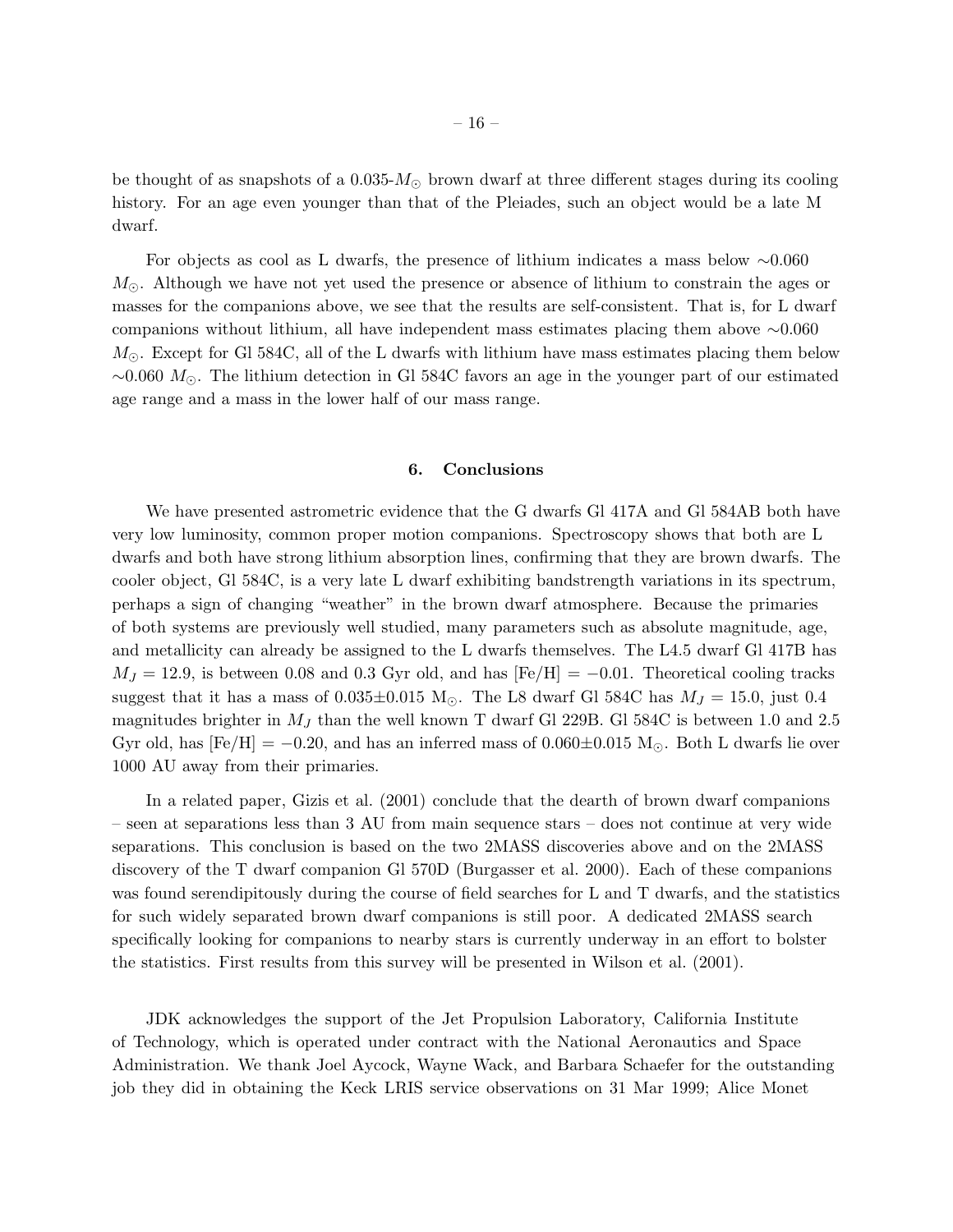and Steve Levine for obtaining some of the astrometric data (Table 1) used for common proper motion verification; John Stauffer and Dave Soderblom for enlightening discussions; and Lynne Hillenbrand and John Carpenter for acquiring data in Dec 2000 used in the telluric absorption discussion of §3.3. INR and JL acknowledge funding through a NASA/JPL grant to 2MASS Core Project science. The finder charts of Figure 1 make use of the Digitized Sky Survey, which was produced at the Space Telescope Science Institute under U.S. Government grant NAGW-2166. Research in this paper has also relied partly on photographic plates obtained at the Palomar Observatory 48-inch Oschin Telescope for the Second Palomar Observatory Sky Survey which was funded by the Eastman Kodak Company, the National Geographic Society, the Samuel Oschin Foundation, the Alfred Sloan Foundation, the National Science Foundation grants AST84-08225, AST87-19465, AST90-23115 and AST93-18984, and the National Aeronautics and Space Administration grants NGL 05002140 and NAGW 1710. This research has also made use of the SIMBAD database, operated at CDS, Strasbourg, France. This publication makes use of data from the Two Micron All Sky Survey, which is a joint project of the University of Massachusetts and the Infrared Processing and Analysis Center, funded by the National Aeronautics and Space Administration and the National Science Foundation.

#### REFERENCES

- Bailer-Jones, C. A. L., & Mundt, R. 1999, A&A, 348, 800.
- Bailer-Jones, C. A. L., & Mundt, R. 2001, A&A, in press.
- Baliunas, S. L. et al. 1995, ApJ, 438, 269.
- Basri, G., Mohanty, S., Allard, F., Hauschildt, P. H., Delfosse, X., Martín, E. L., Forveille, T., & Goldman, B. 2000, ApJ, 538, 363.
- Bidelman, W. P. 1951, ApJ, 113, 304.
- Bodenheimer, P. 1965, ApJ, 142, 451.
- Boesgaard, A. M. 1989, ApJ, 336, 798.
- Boesgaard, A. M. 1991, ApJ, 370, L95.
- Boesgaard, A. M., & Friel, E. D. 1990, ApJ, 351, 467.
- Boeshaar, P. C., 1976, PhD thesis, Ohio State University.
- Burgasser, A. J., et al., 2000, ApJ, 531, L57.
- Close, L. M., Richer, H. B., & Crabtree, D. R. 1990, AJ, 100, 1968.
- Donahue, R. A. 1993, PhD thesis, New Mexico State University.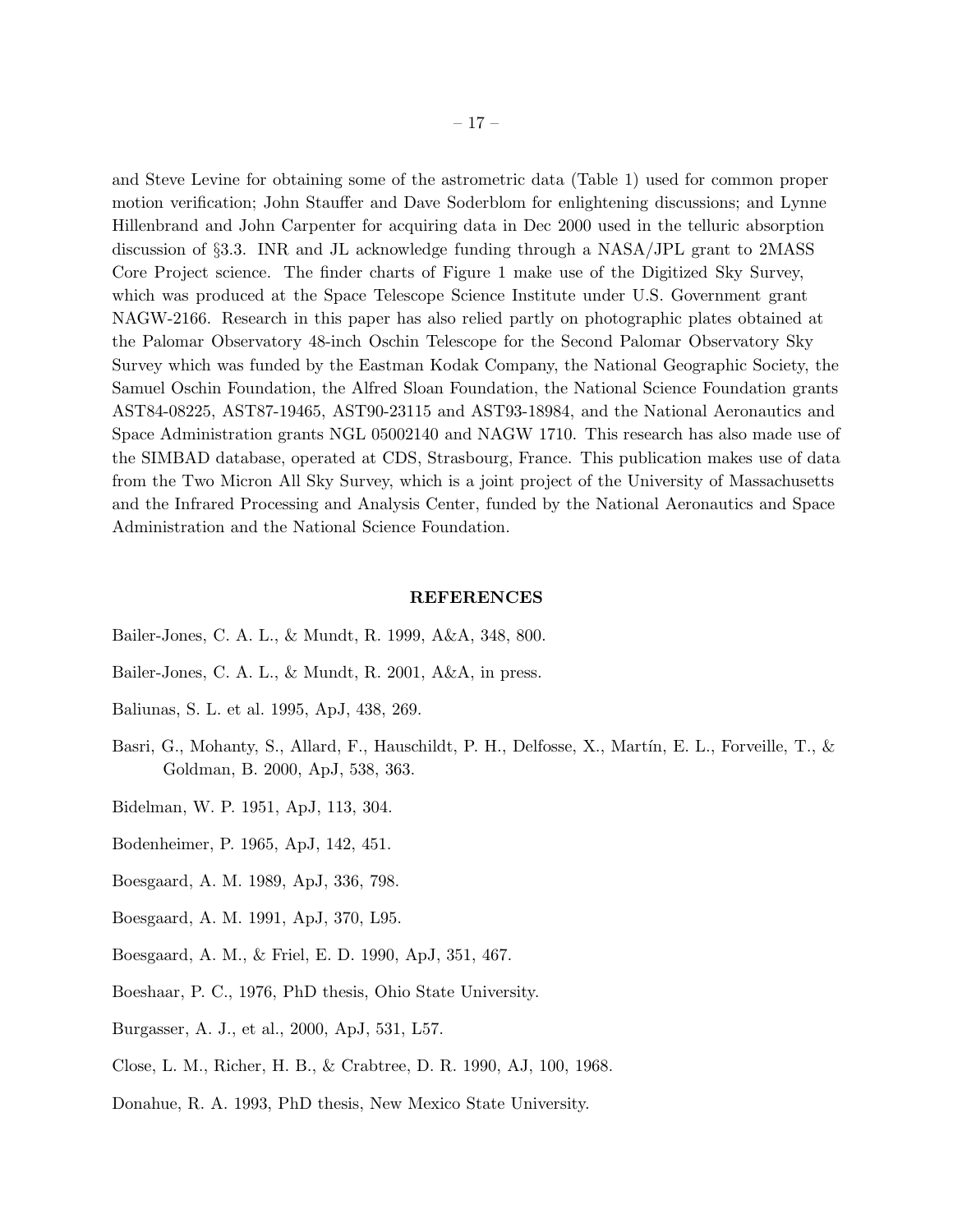- Donahue, R. A. 1998, in Cool Stars, Stellar Systems, and the Sun, ASP Conf. Ser. 154, ed R. A. Donahue & J. A. Bookbinder (ASP: San Francisco), 1235.
- Duncan, D. K. 1981, ApJ, 248, 651.
- Duncan, D. K., Baliunas, S. L., Noyes, R. W., Vaughan, A. H., Frazer, J., & Lanning, H. H. 1984, PASP, 96, 707.
- Edvardsson, B., Andersen, J., Gustafsson, B., Lambert, D. L., Nissen, P. E., & Tomkin, J. 1993, A&A, 275, 101.
- Edwards, T. W. 1976, AJ, 81, 245.
- Eggen, O. J. 1963, AJ, 68, 697.
- Epchtein, N., et al. 1997, Messenger, 87, 27.
- Fischer, D. A., & Marcy, G. W. 1992, ApJ, 396, 178.
- Friel, E. D., & Boesgaard, A. M. 1992, ApJ, 387, 170.
- Gaidos, E. J. 1998, PASP, 110, 1259.
- Gaidos, E. J., Henry, G. W., & Henry, S. M. 2000, AJ, 120, 1006.
- Gizis, J. E., Kirkpatrick, J. D., Burgasser, A., Reid, I. N., Monet, D. G., & Liebert, J. 2001, ApJL, submitted.
- Gizis, J. E., Kirkpatrick, J. D., & Wilson, J. C. 2000b, AJ, submitted.
- Gizis, J. E., Monet, D. G., Reid, I. N., Kirkpatrick, J. D., Liebert, J., & Williams, R. J. 2000a, AJ, 120, 1085.
- Goldman, B. et al. 1999, A&A, 351, L5.
- Golimowski, D. A., Burrows, C. J., Kulkarni, S. R., Oppenheimer, B. R., & Brukardt, R. A. 1998, AJ, 115, 2579.
- Hale, A. 1994, AJ, 107, 306.
- Hambly, N. C., Steele, I. A., Hawkins, M. R. S., & Jameson, R. F. 1995, MNRAS, 273, 505.
- Hamuy, M., Suntzeff, N. B., Heathcote, S. R., Walker, A. R., Gigoux, P., & Phillips, M. M. 1994, PASP, 106, 566.
- Hempelmann, A., Schmitt, J. H. M. M., Schultz, M., Rüdiger, G., & Stepien, K. 1995, A&A, 294, 515.
- Henry, T. J., Soderblom, D. R., Donahue, R. A., Baliunas, S. L. 1996, AJ, 111, 439.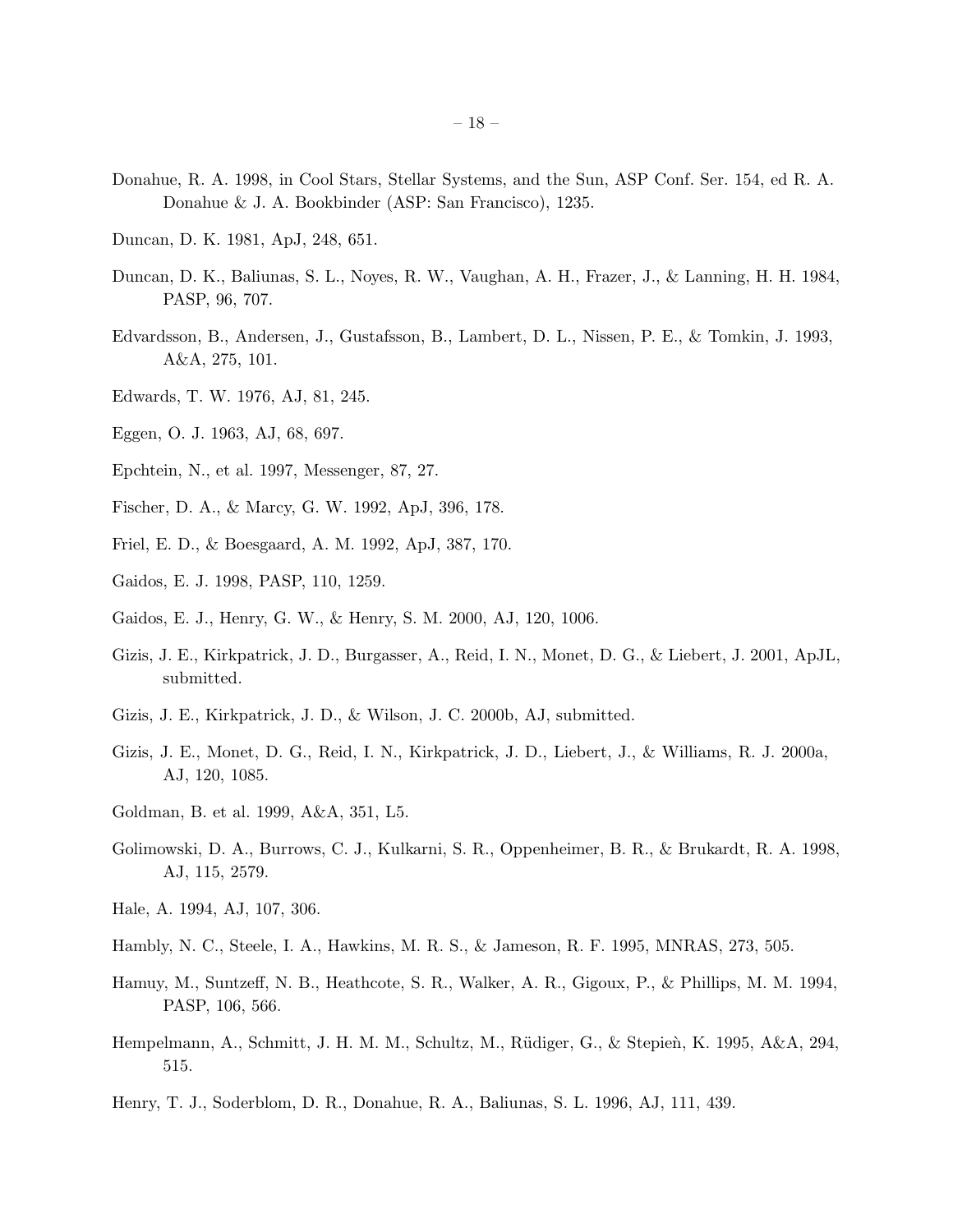- Herbig, G. H. 1965, ApJ, 141, 588.
- Jeffries, R. D. 1995, MNRAS, 273, 559.
- Johnson, D. R. H., & Soderblom, D. R. 1987, AJ, 93, 864.
- Kirkpatrick, J. D., Allard, F., Bida, T., Zuckerman, B., Becklin, E. E., Chabrier, G., & Baraffe, I. 1999a, ApJ, 519, 834.
- Kirkpatrick, J. D., Henry, T. J., & McCarthy, D. W., Jr., 1991, ApJS, 77, 417.
- Kirkpatrick, J. D., Reid, I. N., Liebert, J., Cutri, R. M., Nelson, B., Beichman, C. A., Dahn, C. C., Monet, D. G., Gizis, J. E., & Skrutskie, M. F., 1999b, ApJ, 519, 802.
- Kirkpatrick, J. D., et al. 2000, AJ, 120, 447.
- Krishnamurthi, A., et al. 1998, ApJ, 493, 914.
- Lachaume, R., Dominik, C., Lanz, T., & Habing, H. J. 1999, A&A, 348, 897.
- Latham, D. W., Schechter, P., Tonry, J., Bahcall, J. N., & Soneira, R. M. 1984, ApJ, 281, L41.
- Leggett, S. K. 1992, ApJS, 82, 351.
- Leggett, S. K., Toomey, D. W., Geballe, T. R., & Brown, R. H. 1999, ApJL, 517, 139.
- Lowrance, P. J., et al. 1999, ApJ, 512, L69.
- Lowrance, P. J., et al. 2000, ApJ, 541, 390.
- Maggio, A., Sciortino, S., Vaiana, G. S., Major, P., Bookbinder, J., Golub, L., Harnden, F. R., & Rosner, R. 1987, ApJ, 315, 687.
- Magazzù, A., Martín, E. L., & Rebolo, R. 1993, ApJ, 404, L17.
- Marcy, G. W., & Butler, R. P. 2000, PASP, 112, 137.
- Marley, M. S., Saumon, D., Guillot, T., Freedman, R. S., Hubbard, W. B., Burrows, A., & Lunine, J. I. 1996, Science, 272, 1919.
- Martín, E. L., Brandner, W., & Basri, G. 1999, Sci, 283, 1718.
- Mason, B. D., Douglass, G. G., & Hartkopf, W. I. 1999, AJ, 117, 1023.
- Matthews, K., Nakajima, T., Kulkarni, S. R., & Oppenheimer, B. R. 1996, AJ, 112, 1678.
- McCook, G. P., & Sion, E. M. 1987, ApJS, 65, 603.
- Micela, G., Sciortino, S., Harnden, F. R., Jr., Kashyap, V., Rosner, R., Prosser, C. F., Damiani, F., Stauffer, J., & Caillault, J.-P. 1999, A&A, 341, 751.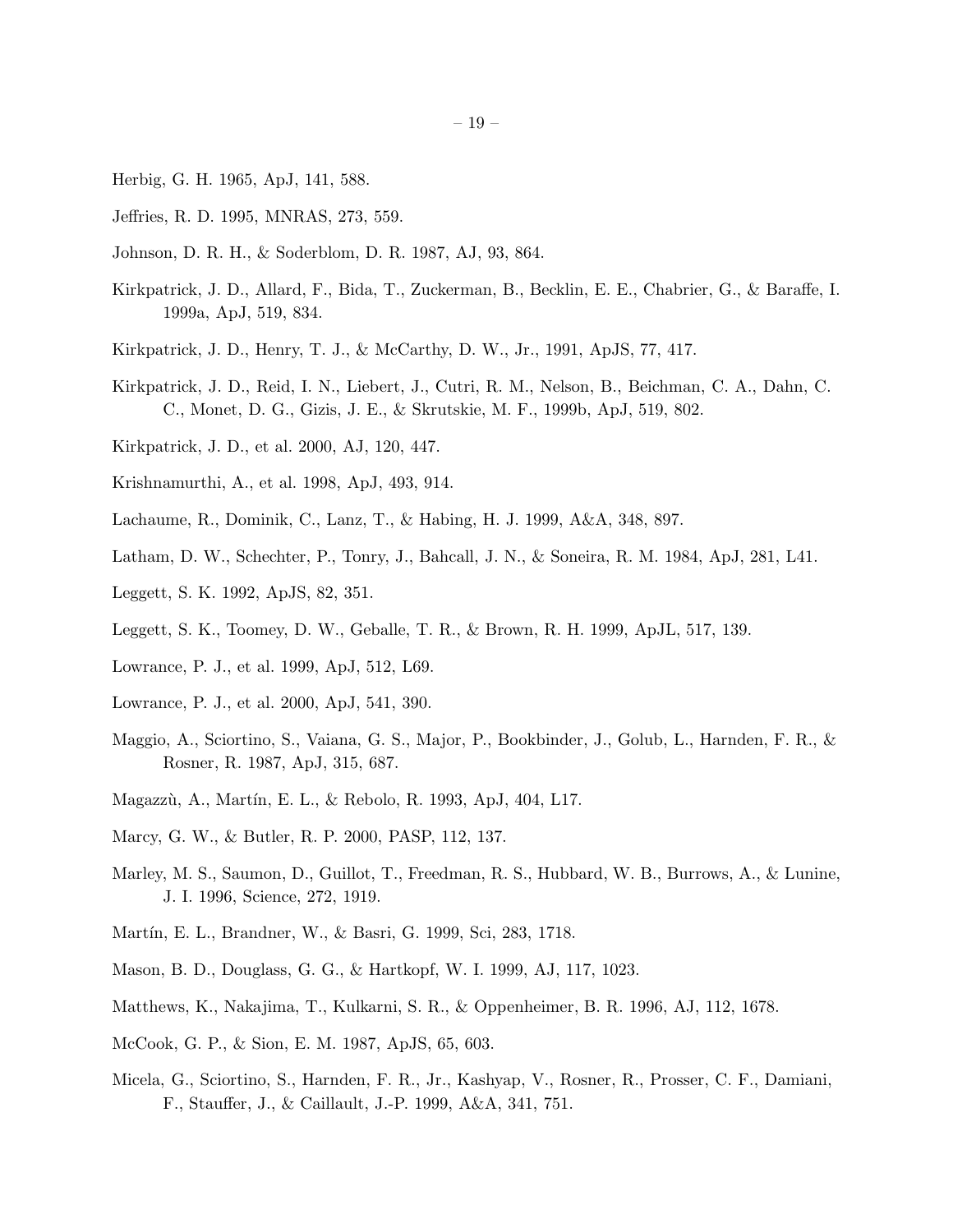- Monet, D. G., Dahn, C. C., Vrba, F. J., Harris, H. C., Pier, J. R., Luginbuhl, C. B., & Ables, H. D. 1992, AJ, 103, 638.
- Müller, E. A., Peytremann, E., & de la Reza, R. 1975, Solar Phys., 41, 53.
- Nakajima, T., Oppenheimer, B. R., Kulkarni, S. R., Golimowski, D. A., Matthews, K., & Durrance, S. T. 1995, Nature, 378, 463.
- Nakajima, T. et al. 2000, PASJ, 52, 87.
- Oke, J. B., et al. 1995, PASP, 107, 375.
- Oppenheimer, B. R., Kulkarni, S. R., Matthews, K., & Nakajima, T. 1995, Science, 270, 1478.
- Perryman, M. A. C., et al. 1997, A&A, 323, L49.
- Perryman, M. A. C., et al. 1998, A&A, 331, 81.
- Rebolo, R., Martín, E. L., & Magazzú, A. 1992, ApJ, 389, L83.
- Rebolo, R., Zapatero Osorio, M. R., Madruga, S., B´ejar, V. J. S., Arribas, S., & Licandro, J. 1998, Science, 282, L113.
- Reeves, H., & Meyer, J.-P. 1978, ApJ, 226, 613.
- Reid, I. N., et al. 1999a, ApJ, 521, 613.
- Reid, I. N. 1999b, in Proceedings of Star Formation 1999, ed. T. Nakamoto (Nobeyama, Japan: Nobeyama Radio Observatory), 327.
- Reid, I. N., Gizis, J. E., Kirkpatrick, J. D., & Koerner, D. W. 2000, AJ, accepted.
- Retterer, J. M., & King, I. R., 1982, ApJ, 254, 214.
- Schmitt, J. H. M. M., Micela, G., Sciortino, S., Vaiana, G. S., Harnden, F. R., Jr., & Rosner, R. 1990, ApJ, 351, 492.
- Schweitzer, A., Gizis, J. E., Hauschildt, P. H., Allard, F., & Reid, I. N. 2001, ApJ, submitted.
- Skrutskie, M. F., et al. 1997, in The Impact of Large-Scale Near-IR Sky Surveys, ed. F. Garzon (Dordrecht: Kluwer), 25.
- Skumanich, A. 1972, ApJ, 171, 565.
- Soderblom, D. R. 1983, ApJS, 53, 1.
- Soderblom, D. R., Jones, B. F., Balachandran, S., Stauffer, J. R., Duncan, D. K., Fedele, S. B., & Hudon, J. D. 1993c, AJ, 106, 1059.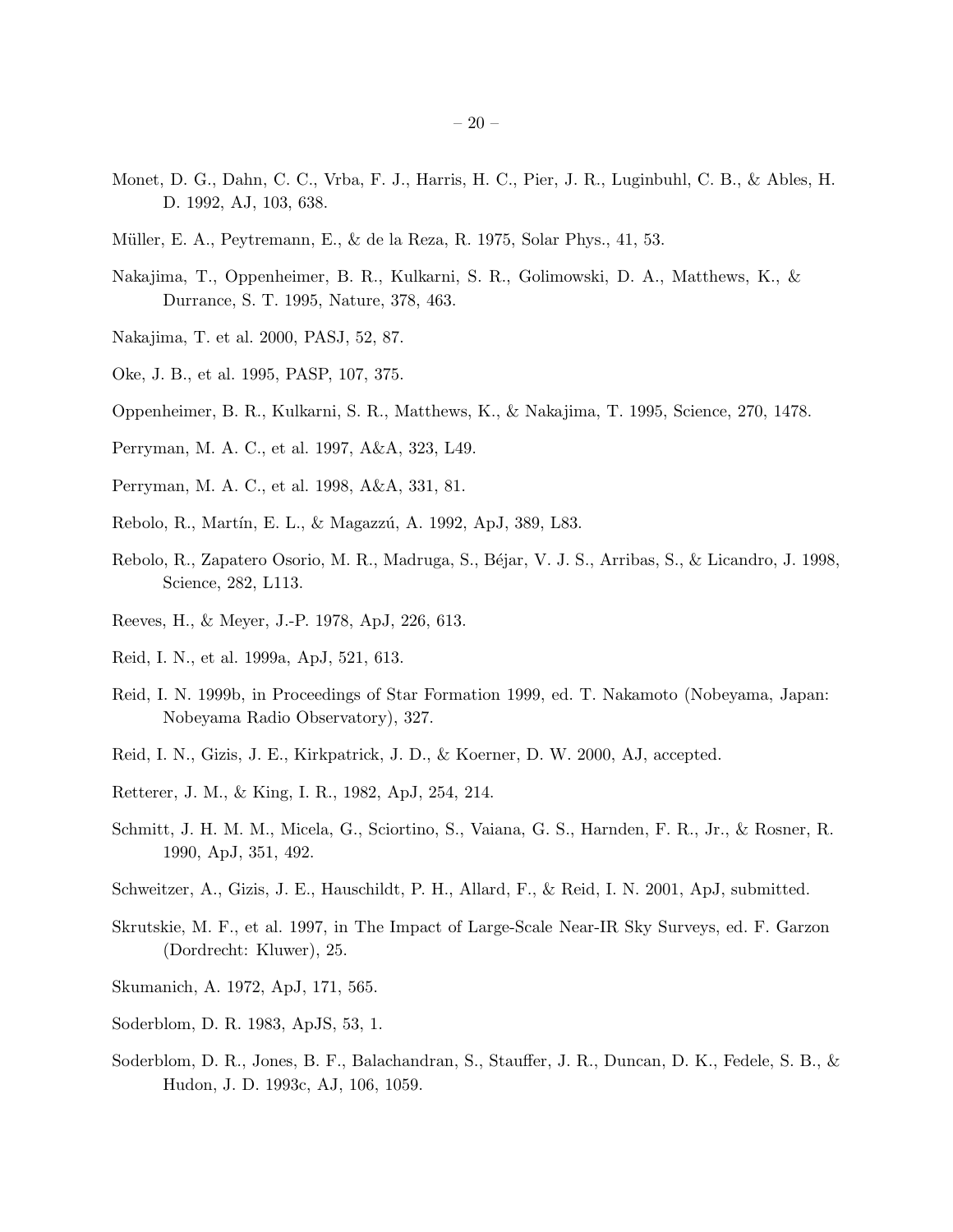- Soderblom, D. R., & Mayor, M. 1993a, AJ, 105, 226.
- Soderblom, D. R., Pilachowski, C. A., Fedele, S. B., & Jones, B. F. 1993b, AJ, 105, 2299.
- Stauffer, J. R., Schultz, G., & Kirkpatrick, J. D. 1998, ApJ, 499, 199.
- Stauffer, J. R., et al. 1999, ApJ, 527, 219.
- Stern, R. A., Schmitt, J. H. M. M., & Kahabka, P. T. 1995, ApJ, 448, 683.
- Struve, O., & Franklin, K. 1955, ApJ, 121, 337.
- Tinney, C. G., & Tolley, A. J. 1999, MNRAS, 304, 119.
- Upgren, A. R., Grossenbacher, R., Penhallow, W. S., MacConnell, D. J., & Frye, R. L. 1972, AJ, 77, 486.
- van Altena, W. F., Lee, J. T., & Hoffleit, E. D., 1995, The General Catalogue of Trigonometric Stellar Parallaxes, Fourth Edition (L. Davis Press: Schenectady).
- van Biesbroeck, G. 1944, AJ, 51, 61.
- van Biesbroeck, G. 1961, AJ, 66, 528.
- Ventura, P., Zeppieri, A., Mazzitelli, I., & D'Antona, F. 1998, A&A, 331, 1011.
- Walter, F. M., & Barry, D. C. 1991, in The Sun in Time, ed C. P. Sonett, M. S. Giampapa, & M. S. Matthews (Tucson: Univ. Arizona Press), 633.
- Weinberg, M. D. 1990, in Baryonic Dark Matter, eds. D. Lynden-Bell & G. Gilmore (London: Kluwer), 117.
- Wilson, J. C., et al. 2001, in prep.
- York, D. G. et al. 2000, AJ, 120, 1579.
- Zuckerman, B., & Becklin, E. E., 1992, ApJ, 386, 260.

This preprint was prepared with the AAS IATEX macros v4.0.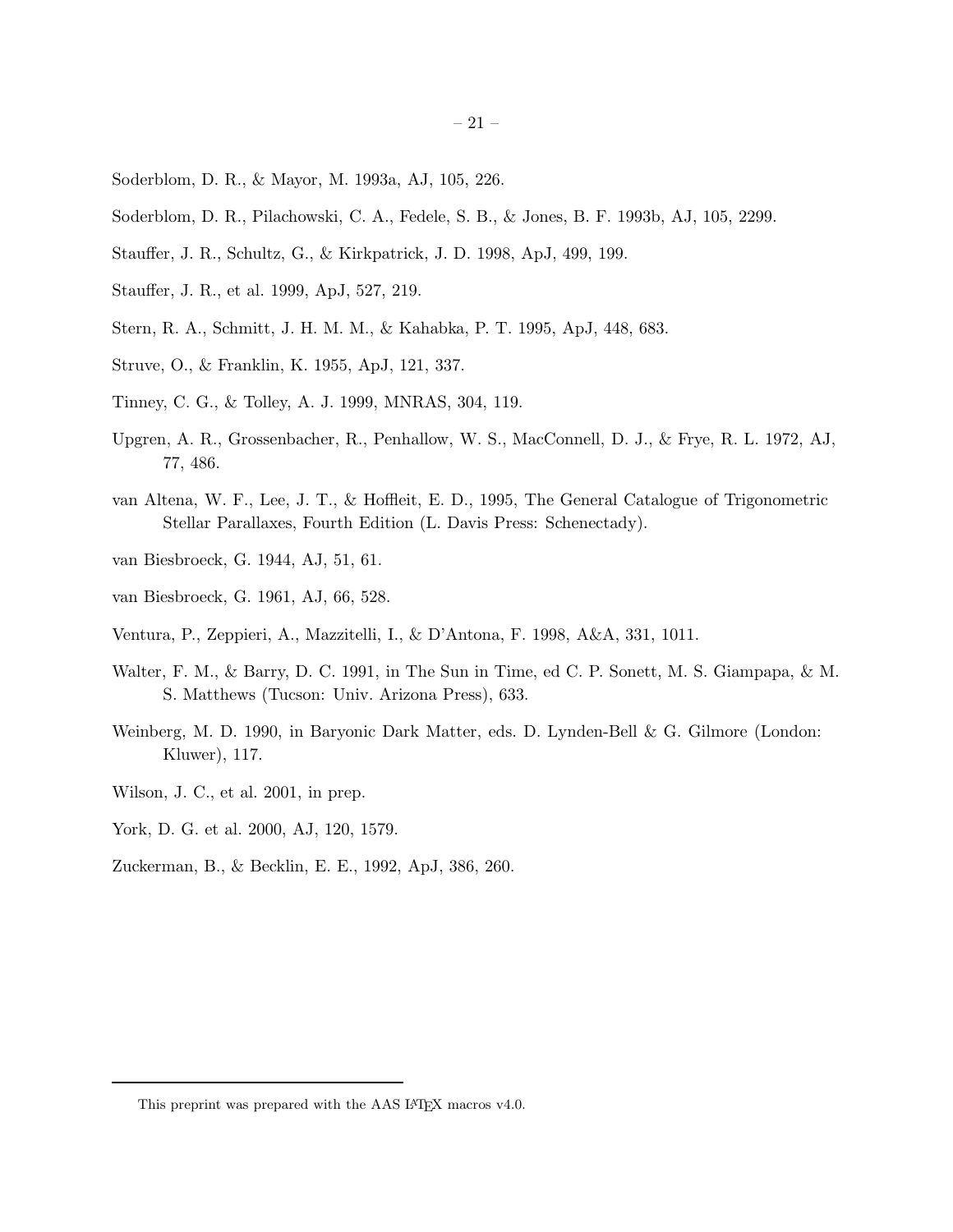Fig. 1.— Finder charts for both systems. All four images are 13.7 arcminutes on a side with north up and east to the left. a) Left panels. The top image shows the 1953-epoch POSS-I E-band image for Gl 417, and the bottom image shows the 1998-epoch 2MASS  $K_s$  image. The L dwarf companion, Gl 417B, is visible only in the near-infrared view. b) Right panels. The top image shows the 1954 epoch POSS-I E-band image for Gl 584, and the bottom image shows the 2000-epoch 2MASS  $K_s$ image. The L dwarf companion, Gl 584C, is visible only in the near-infrared view.

Fig. 2.— Spectra of the L dwarfs. a) A 6,000-sec sum of the Gl 417B observations listed in Table 3. Shown in the inset is a detailed view of the spectrum between 6600 and 6800 Å to highlight the lithium absorption at 6708 Å. b) A 13,000-sec sum of the 1998 Dec 24, 1998 Dec 25, and 1999 Mar 31 observations listed in Table 3. The inset shows a detailed view near the lithium absorption line at 6708 Å, but here only the 8,200-sec sum of the 1998 Dec data is shown as those data have the best signal-to-noise in this region of the spectrum. In both the full panels and the insets, spectra have been normalized to one at 8250 Å. Prominent spectral features have been labelled in panel (a).

Fig. 3.— Spectra of Gl 584C from each of the eleven individual integrations taken on 1998 Dec 24, 1998 Dec 25, and 1999 Mar 31 (UT). Also listed are the start times of each integration. Each spectrum has been normalized to one at  $8250 \text{ Å}$ , and integral offsets have been used to separate the spectra vertically.

Fig. 4.— a) Detailed views of the 8350-9050 Å region for each of the eleven spectra shown in Figure 3. Noteworthy spectral features are marked. b) Night sky emission spectra for the same eleven integrations. These spectra are a forest of  $OH$  and  $O<sub>2</sub>$  emission lines blended at this resolution. The scaling and ordering of the spectra are the same as in Figure 3.

Fig. 5.— The same as Figure 4 except for the  $9050-9750$  Å region.

Fig. 6.— Comparisons of the nightly spectra of Gl 584C. a) The region between 8400 and 10000 Å. The middle spectrum (dashed line) is the summed spectrum taken on 1998 Dec 25 and normalized to one at 8250 Å. Above and below this are the summed spectra for 1998 Dec 24 (solid line, offset 0.75 upward) and 1999 Mar 31 (solid line, offset 0.75 downward). The strongest spectral features are marked. b,d,f) Pairwise overplots of the spectra between 8475 and 8975 A. c,e,g) Pairwise overplots of the spectra between 9150 and 9650 Å. The pairs shown in each panel are: b-c) 1998 Dec 24 (solid) and 1998 Dec 25 (dashed); d-e) 1998 Dec 25 (solid) and 1999 Mar 31 (dashed); f-g) 1999 Mar 31 (solid) and 1998 Dec 24 (dashed).

Fig. 7.—  $\log(L_X/L_{bol})$  vs.  $B-V$ . Data for the Pleiades (age ∼125 Myr) are shown by the small solid circles. Data for the Hyades (age ∼625 Myr) are shown by the small open circles. Upper limits are denoted by downward arrows. The position of the G dwarf Gl 417A is shown by the large open triangle, and that of the G dwarf double Gl 584AB is shown by the large open star. The location of the Sun (age ∼4.6 Gyr) is shown by the large encircled dot. The sources for these data are given in the text.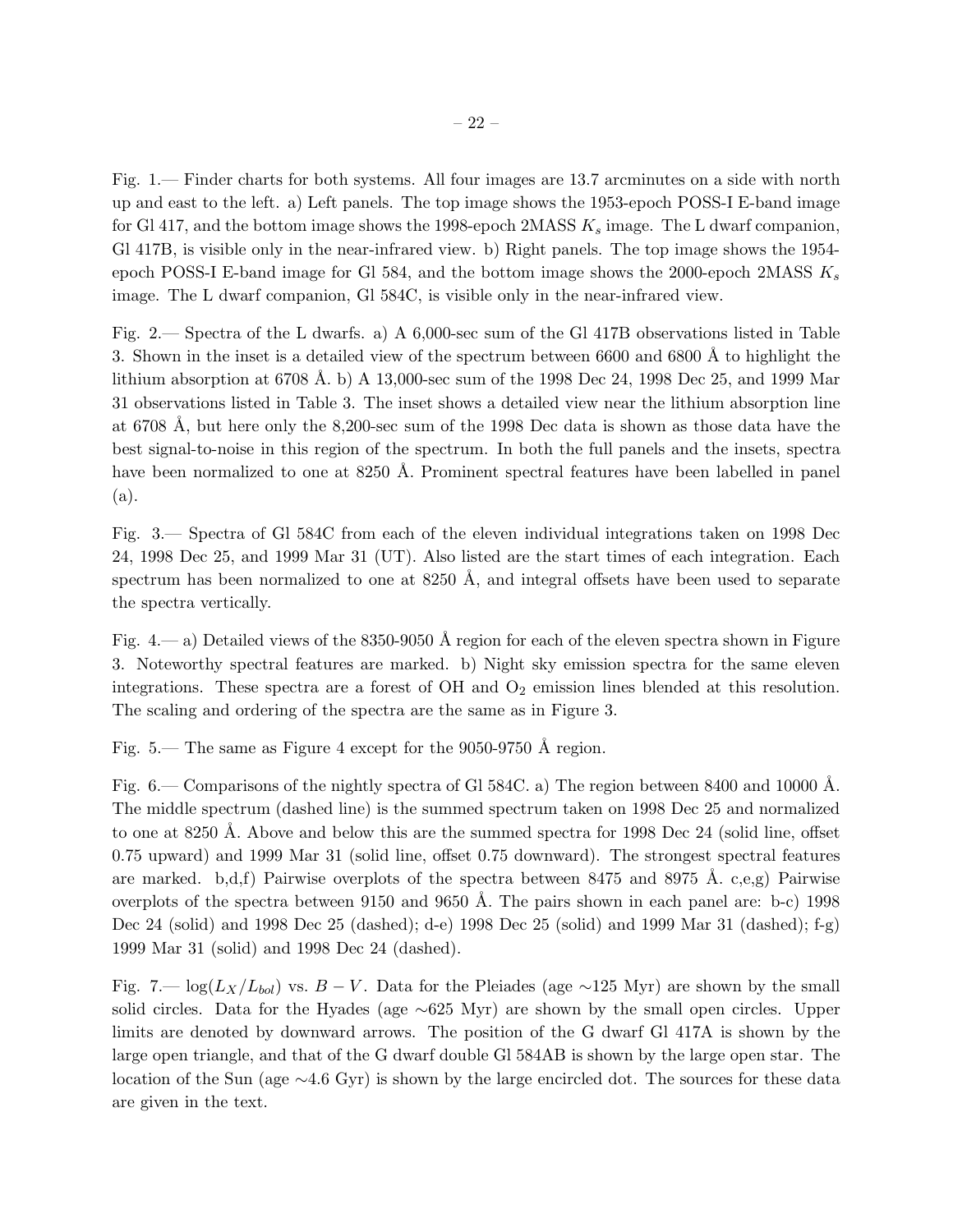Fig. 8.—  $\log(R'_{HK})$  vs.  $B-V$ . Data for the Hyades (age 625 Myr) are shown by the small open circles and are taken from Duncan et al. (1984). Also shown are mean  $\log(R'_{HK})$  values and ages for the Pleiades, NGC 752, and NGC 188 as taken from figure 1 of Donahue (1998). The locations of Gl 417A, Gl 584AB, and the Sun are shown using the same symbols as those in Fig. 7.

Fig. 9.—  $P_{rot}$  vs.  $B - V$ . Symbols are the same as in Fig. 7. The sources for these data are listed in the text.

Fig. 10.— Mean [Fe/H] vs. log age for various clusters and moving groups. Data are from Friel & Boesgaard (1992). More recent age determinations for  $\alpha$  Persei (90 Myr, Stauffer et al. 1999), the Pleiades (125 Myr, Stauffer et al. 1998), the Hyades (625 Myr, Perryman et al. 1998), and Praesepe (900 Myr, Hambly et al. 1995) have been employed here.

Fig. 11.— Mean  $\log[N(L_i)]$  values for mid-to-late F dwarfs plotted against age for various clusters and moving groups. Data are taken from Boesgaard (1991) but supplemented with more recent age determinations as detailed in the caption to Figure 10.

Fig. 12.— Theoretical plots for low-mass stars and brown dwarfs from Burrows et al. (1997). The mass, in  $M_{\odot}$ , is shown along each track. Positions are shown for each of the L and T dwarf companions listed in Tables 7a and 7b.

Fig. 13.— Spectra of two other L dwarf companions. a) A 6,000-sec sum of the G 196-3B observations listed in Table 3. Shown in the inset is a detailed view of the spectrum between 6600 and 6800 Å to highlight the lithium absorption at 6708 Å. b) The 1,200-sec spectrum of GJ 1001B. The inset shows a detailed view near 6708 A demonstrating the lack of lithium absorption. In both the full panels and the insets, spectra have been normalized to one at  $8250 \text{ Å}$ .

Fig. 14.— Spectrum of another L dwarf companion, GJ 1048B, as listed in Table 3. As with Figures 2 and 13, the inset shows the area between 6600 and 6800 Å. In the full panel and the inset, the spectrum has been normalized to one at 8250 Å.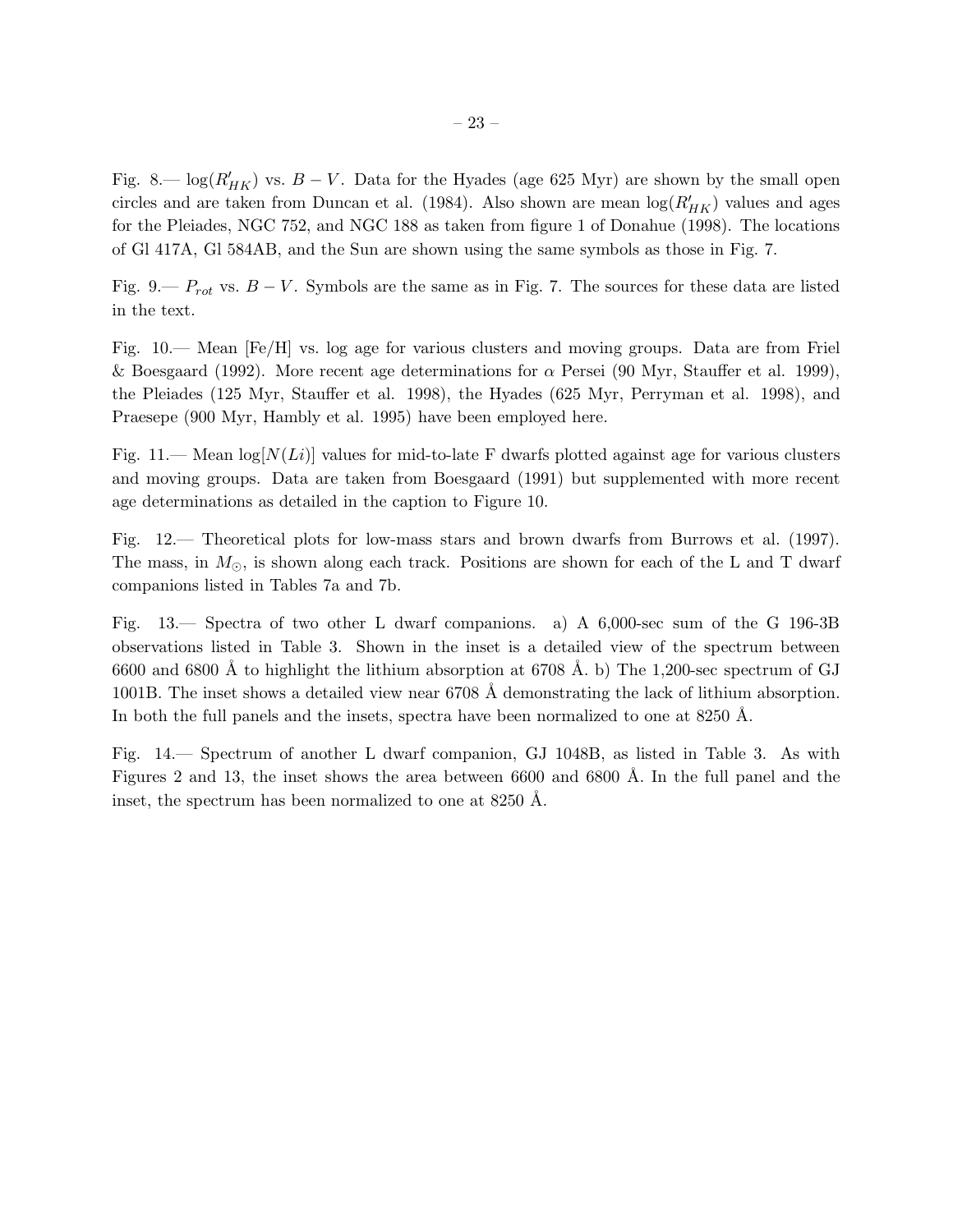Fig. 1.— The finder chart is too large for astro-ph submission. It can be downloaded as a postscript file from http://spider.ipac.caltech.edu/staff/davy/papers/fig1.ps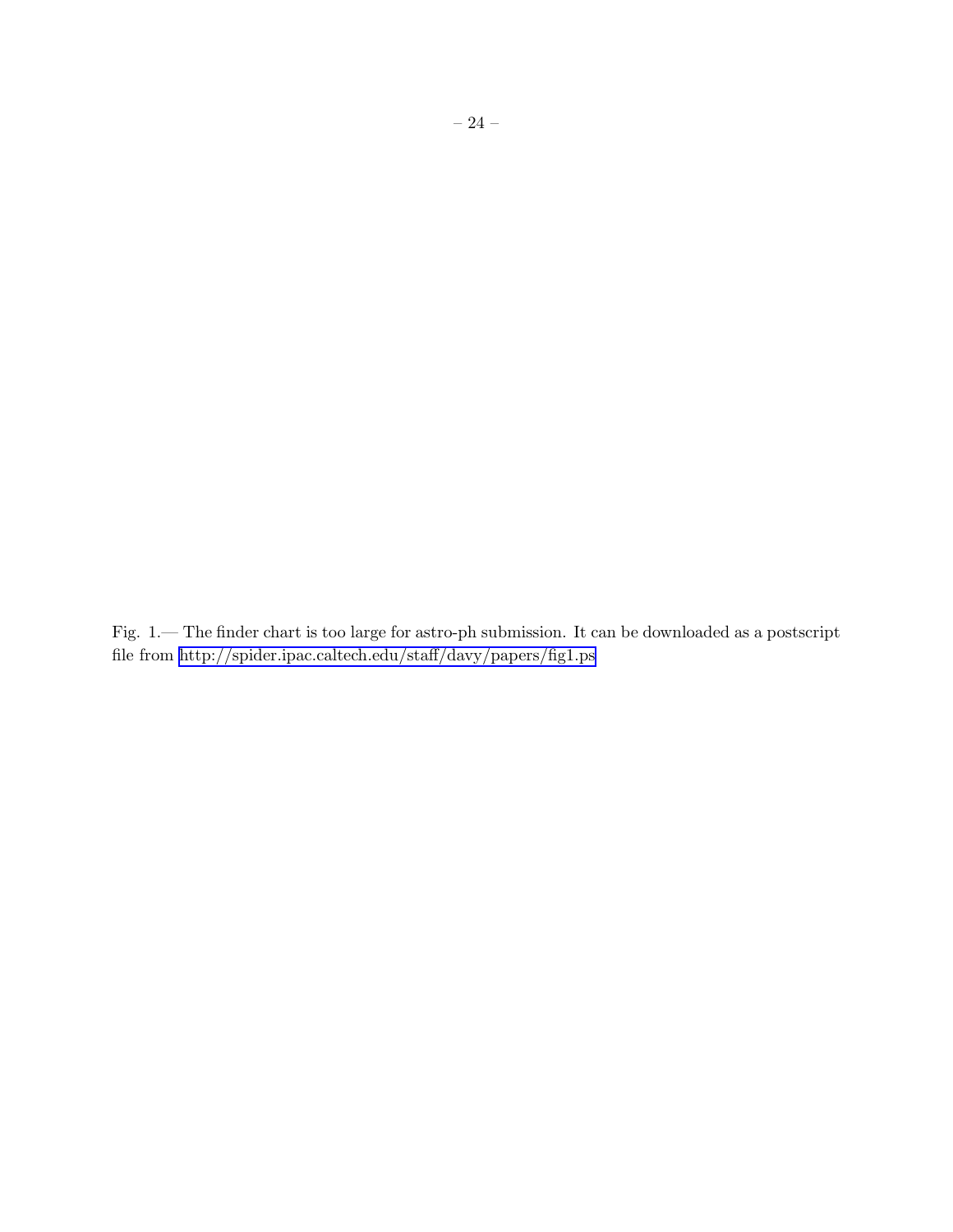

Fig.  $2$ .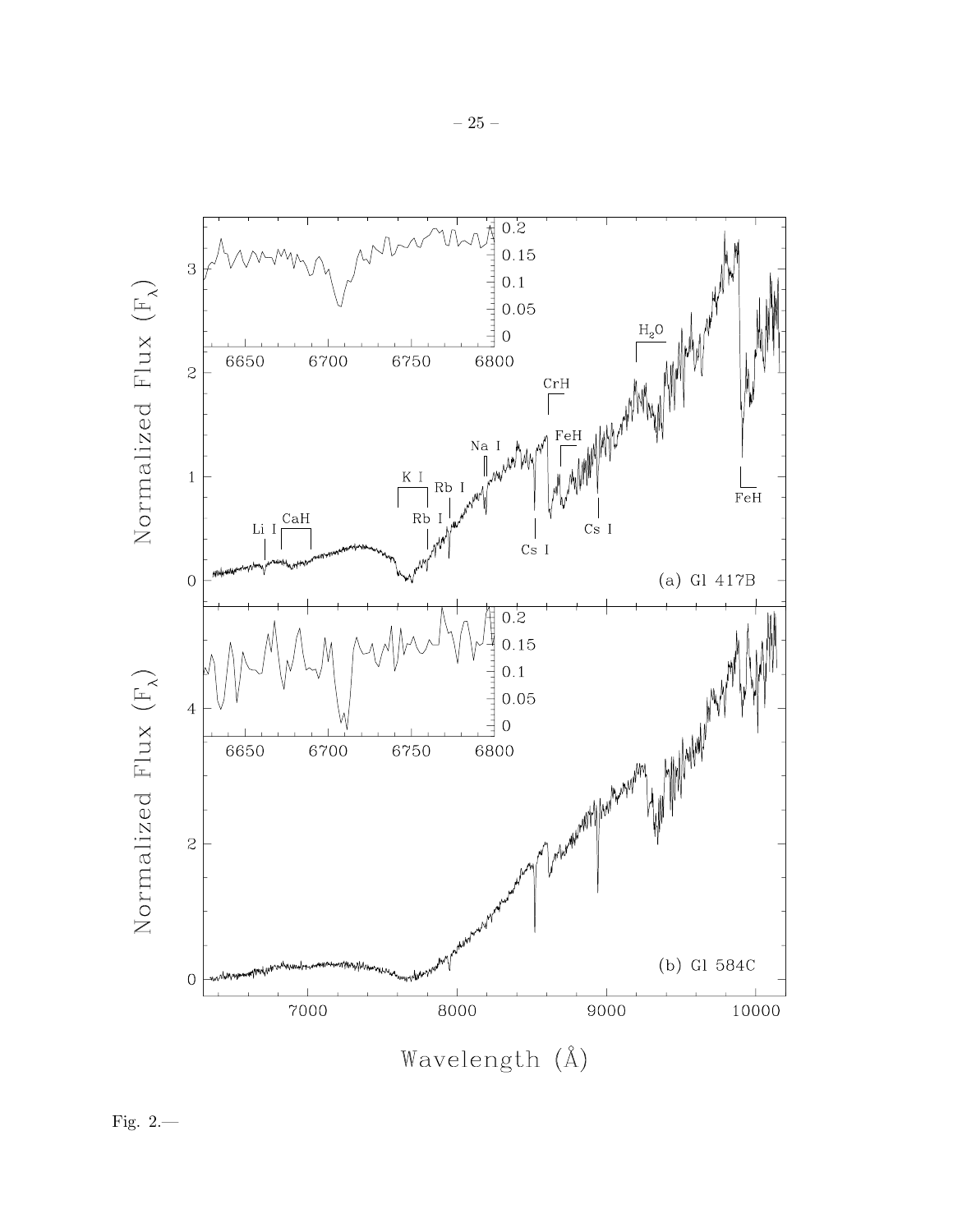

Wavelength (Å)

Fig.  $3$ .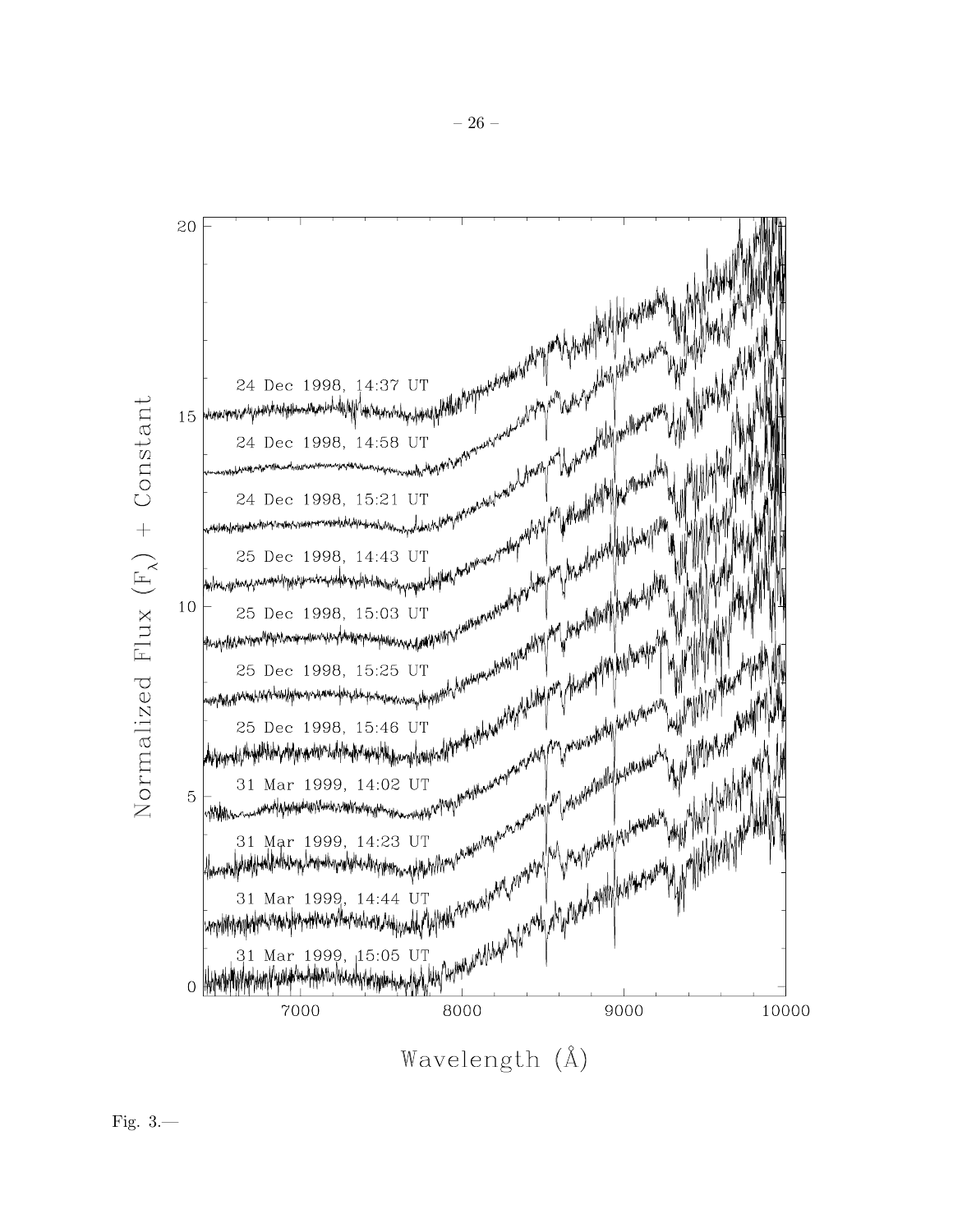

Fig.  $4$ .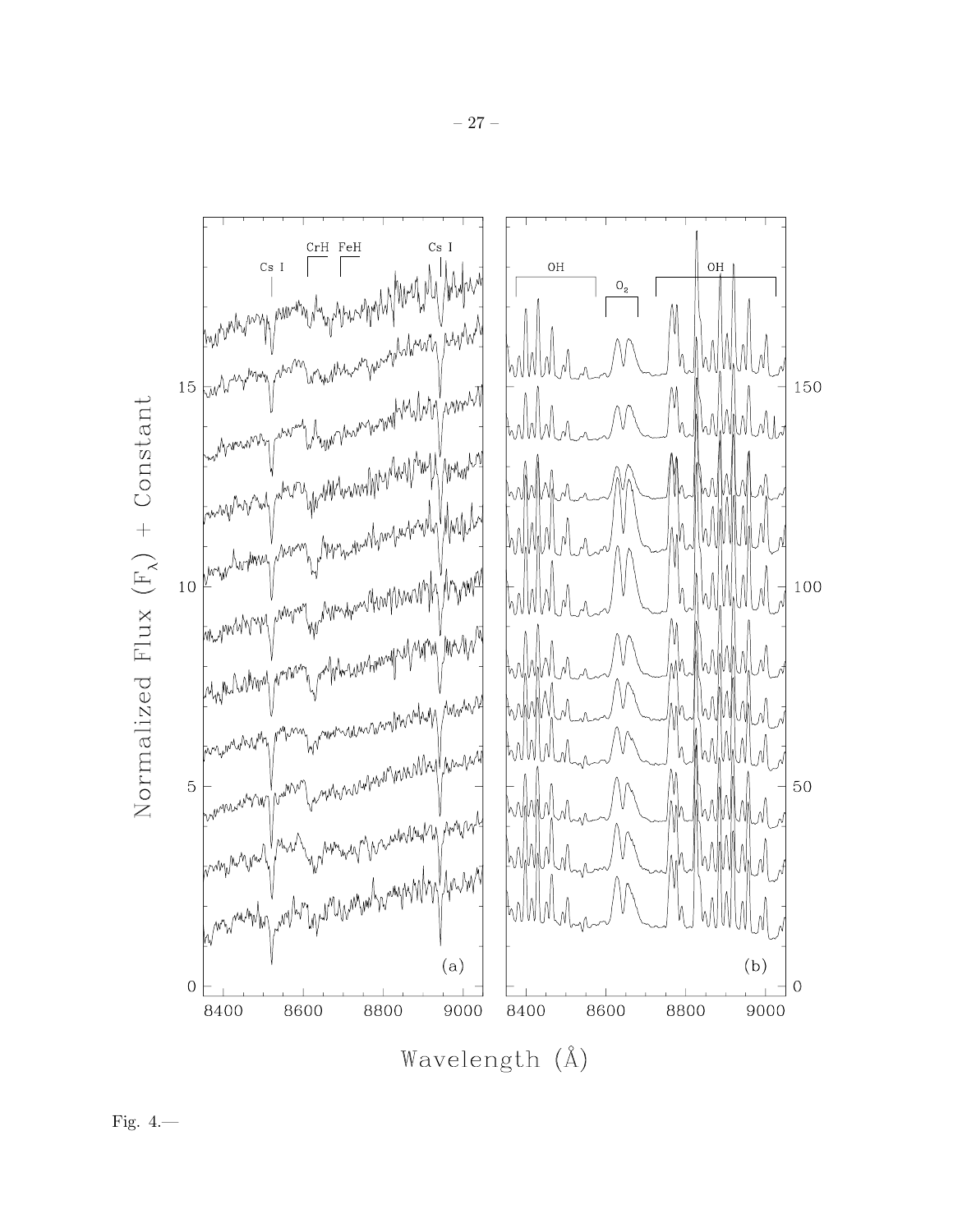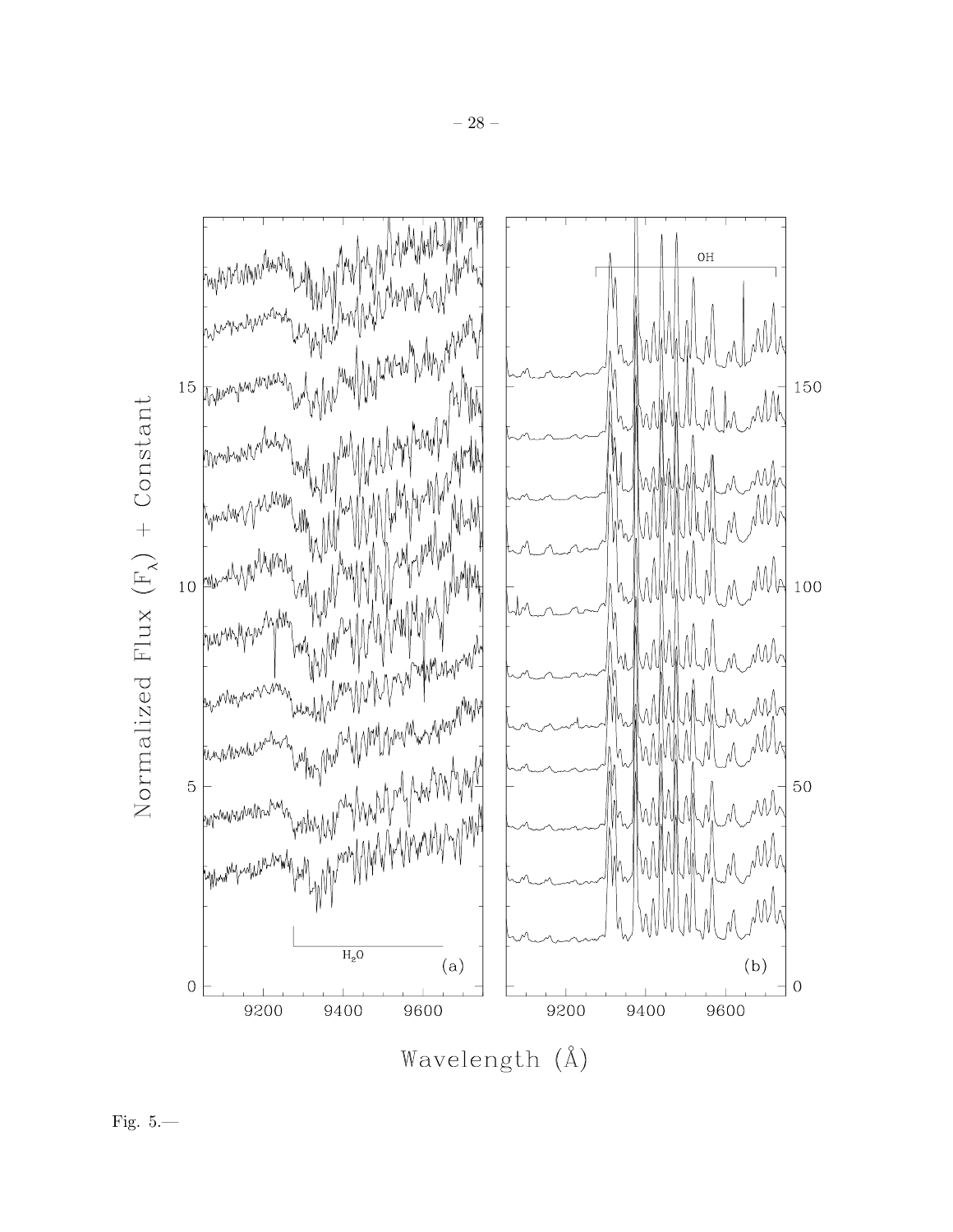

Fig.  $6$ .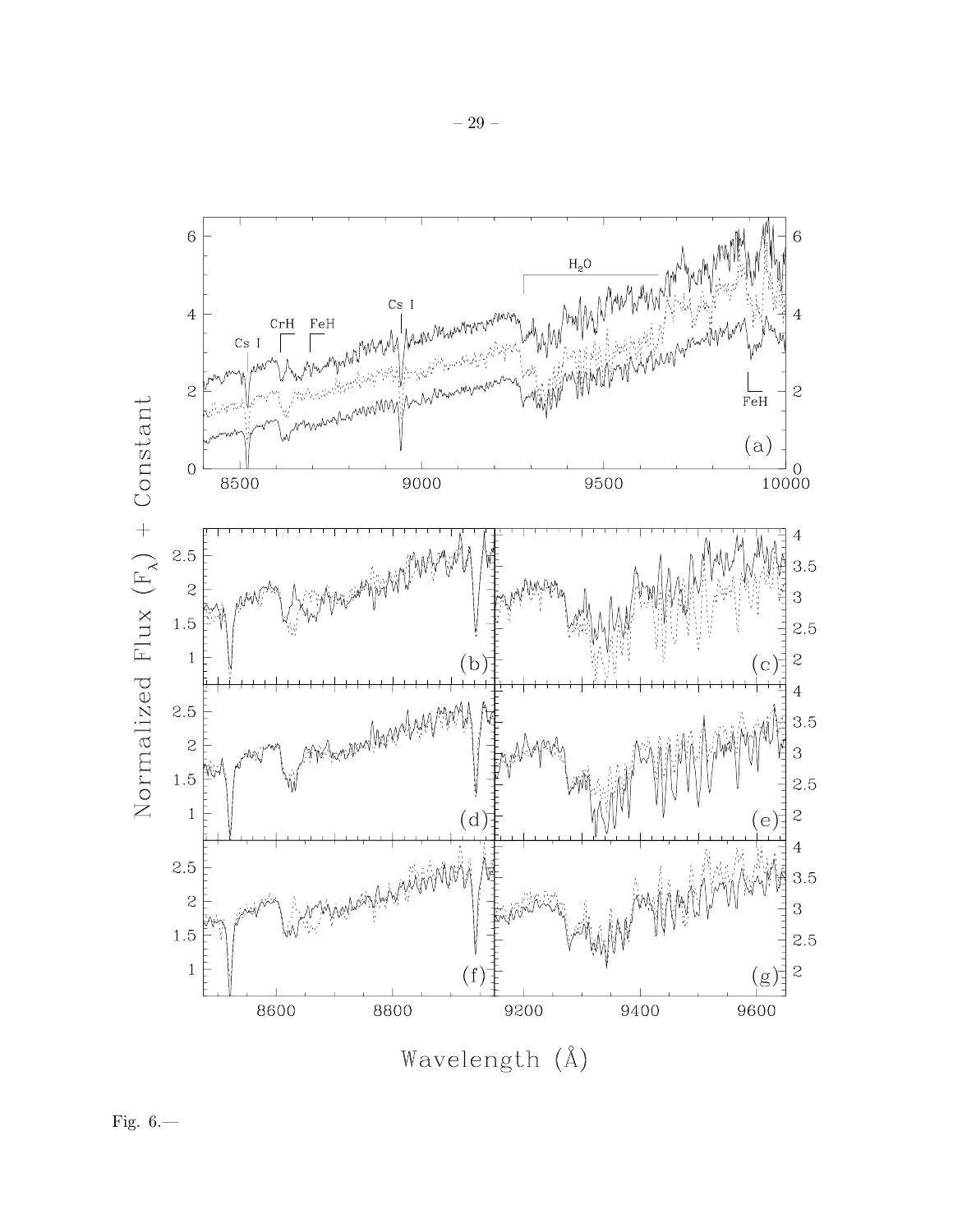

Fig.  $7$ .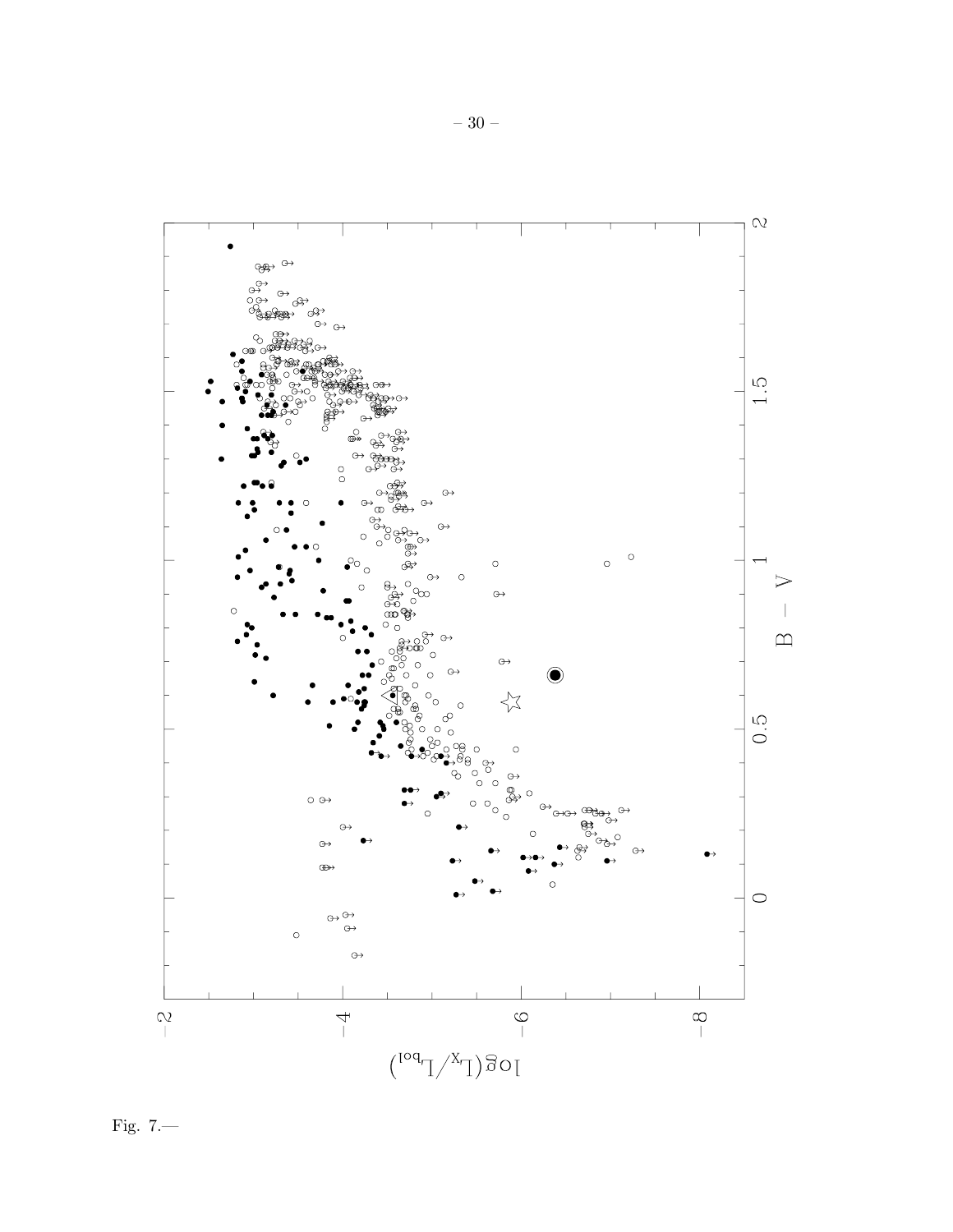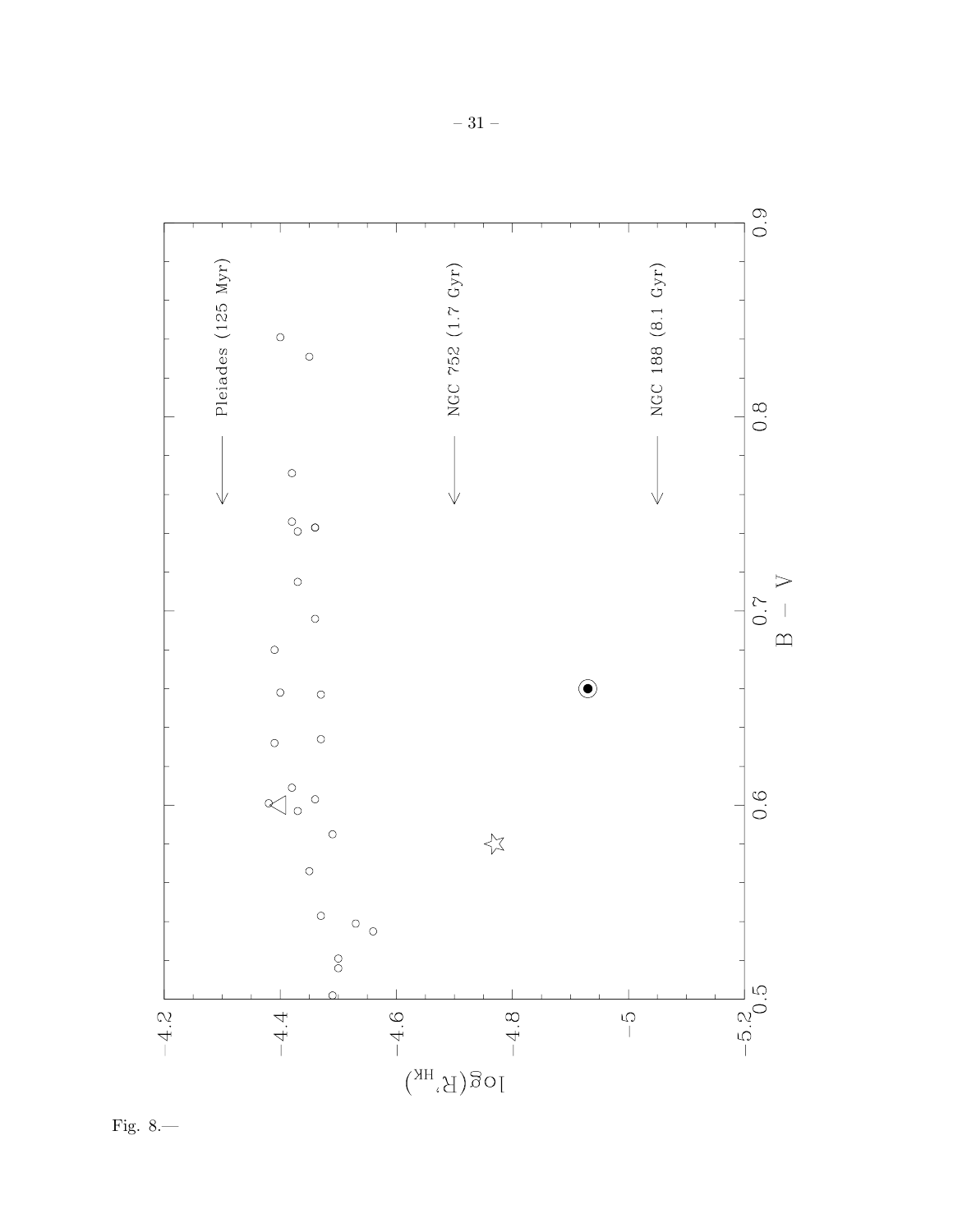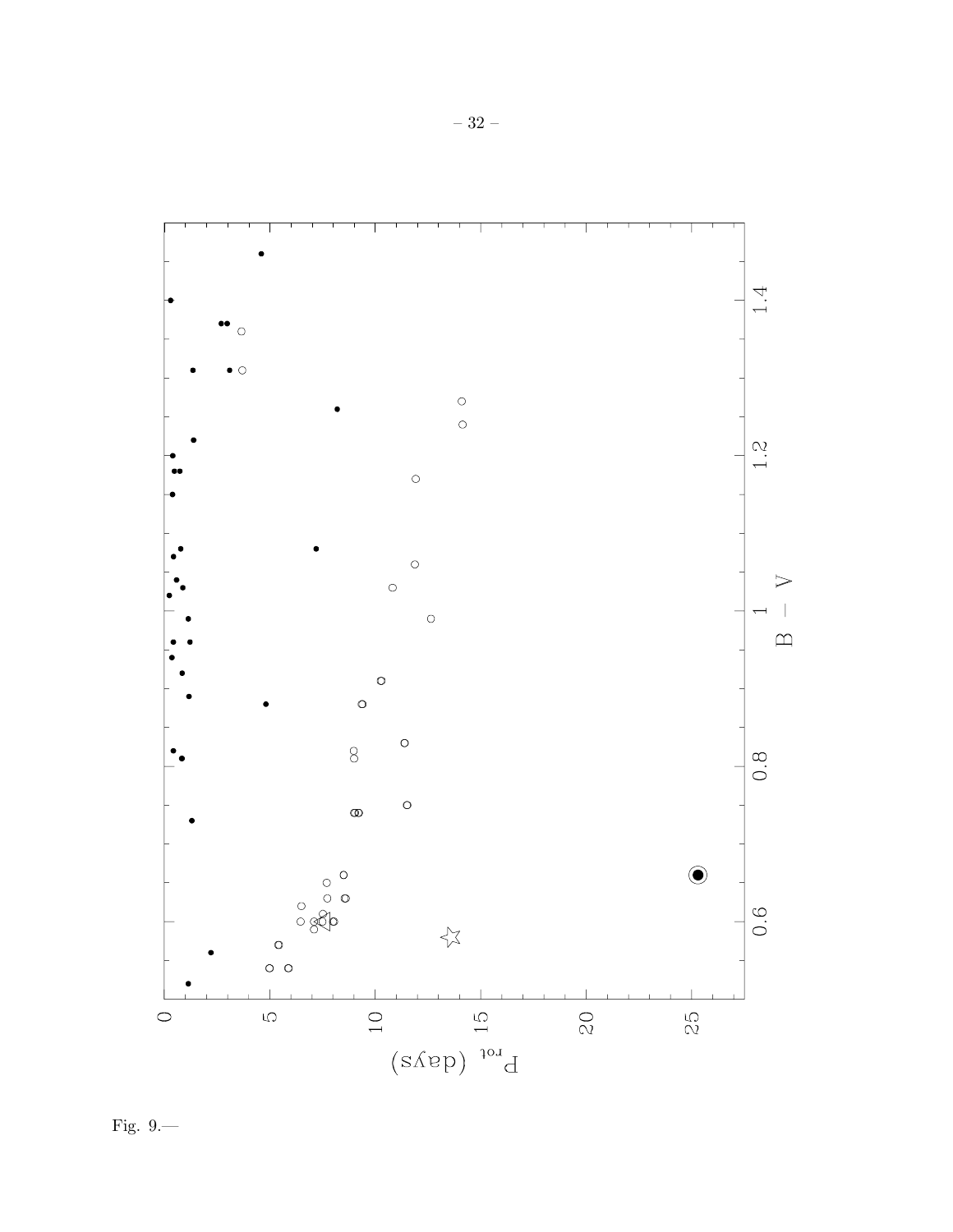

Fig.  $10-$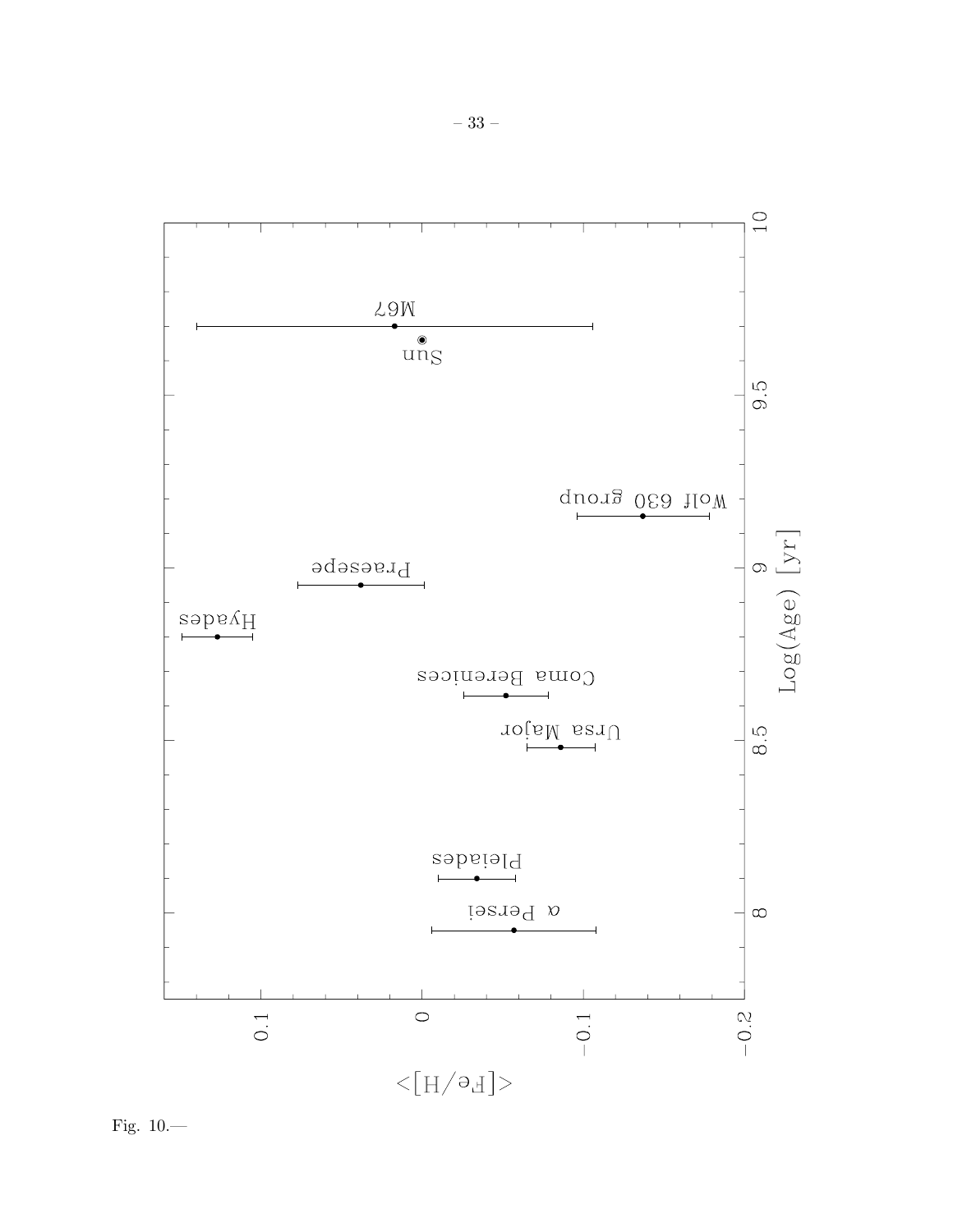

Fig.  $11$ .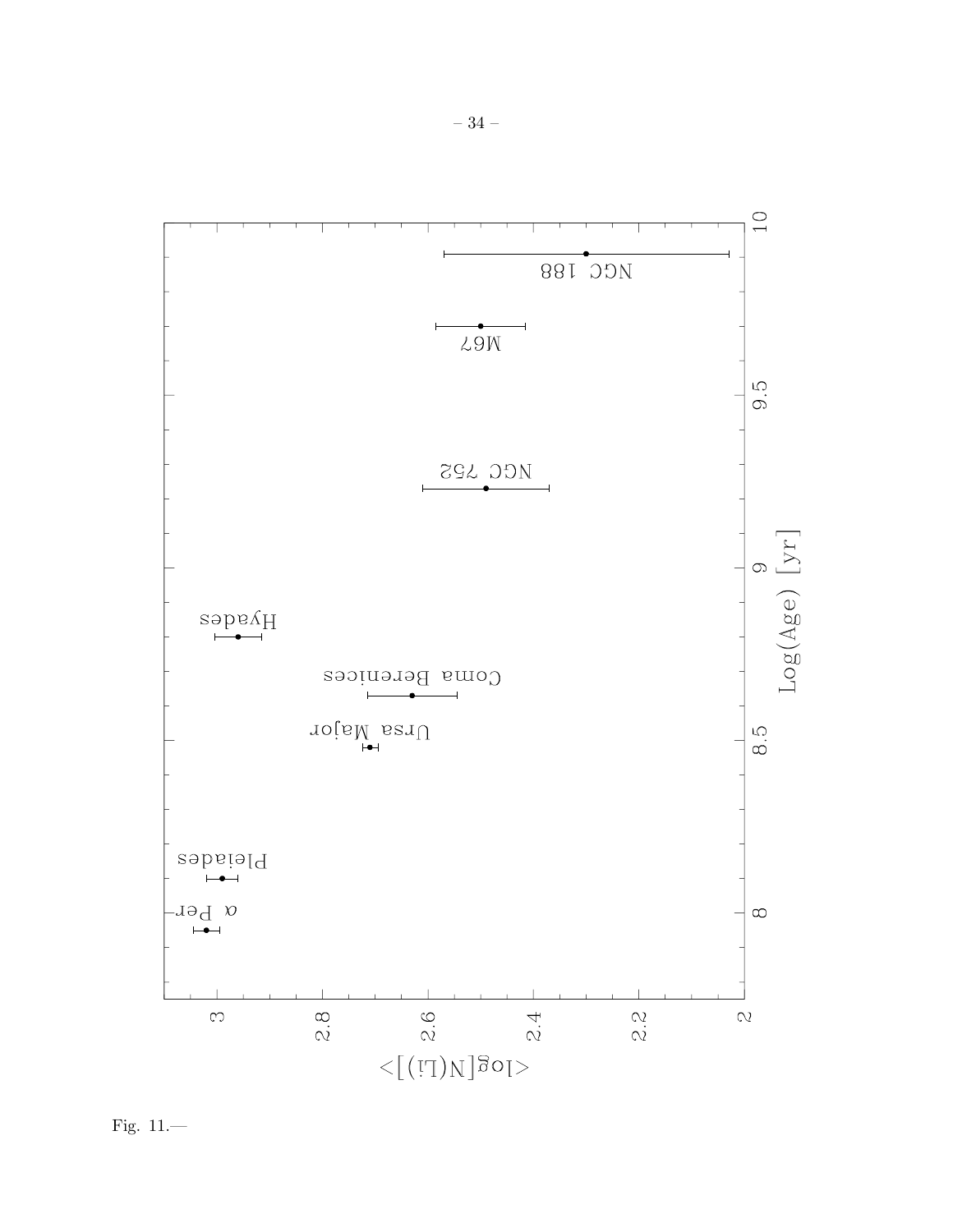

Fig.  $12$ .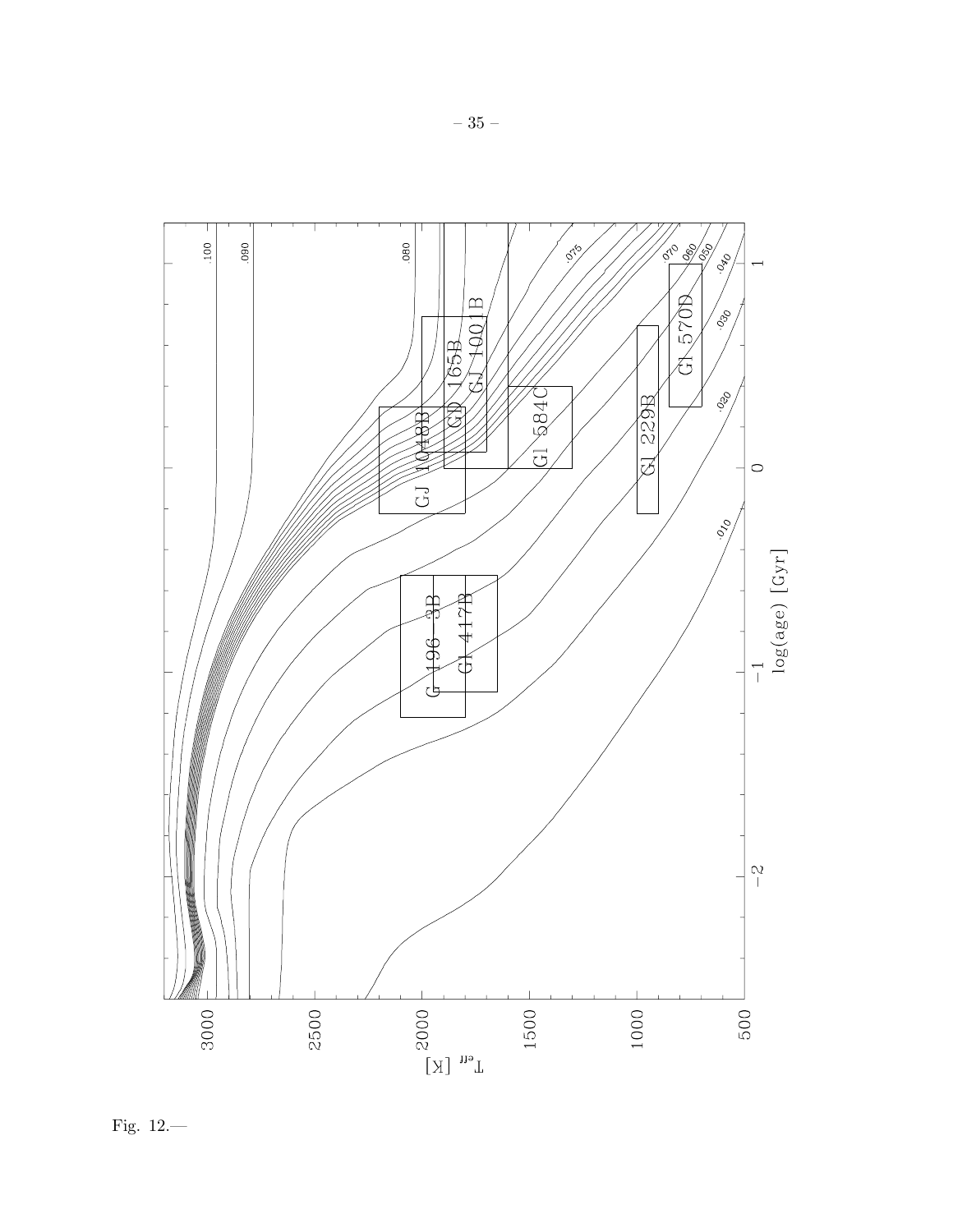

Fig.  $13-$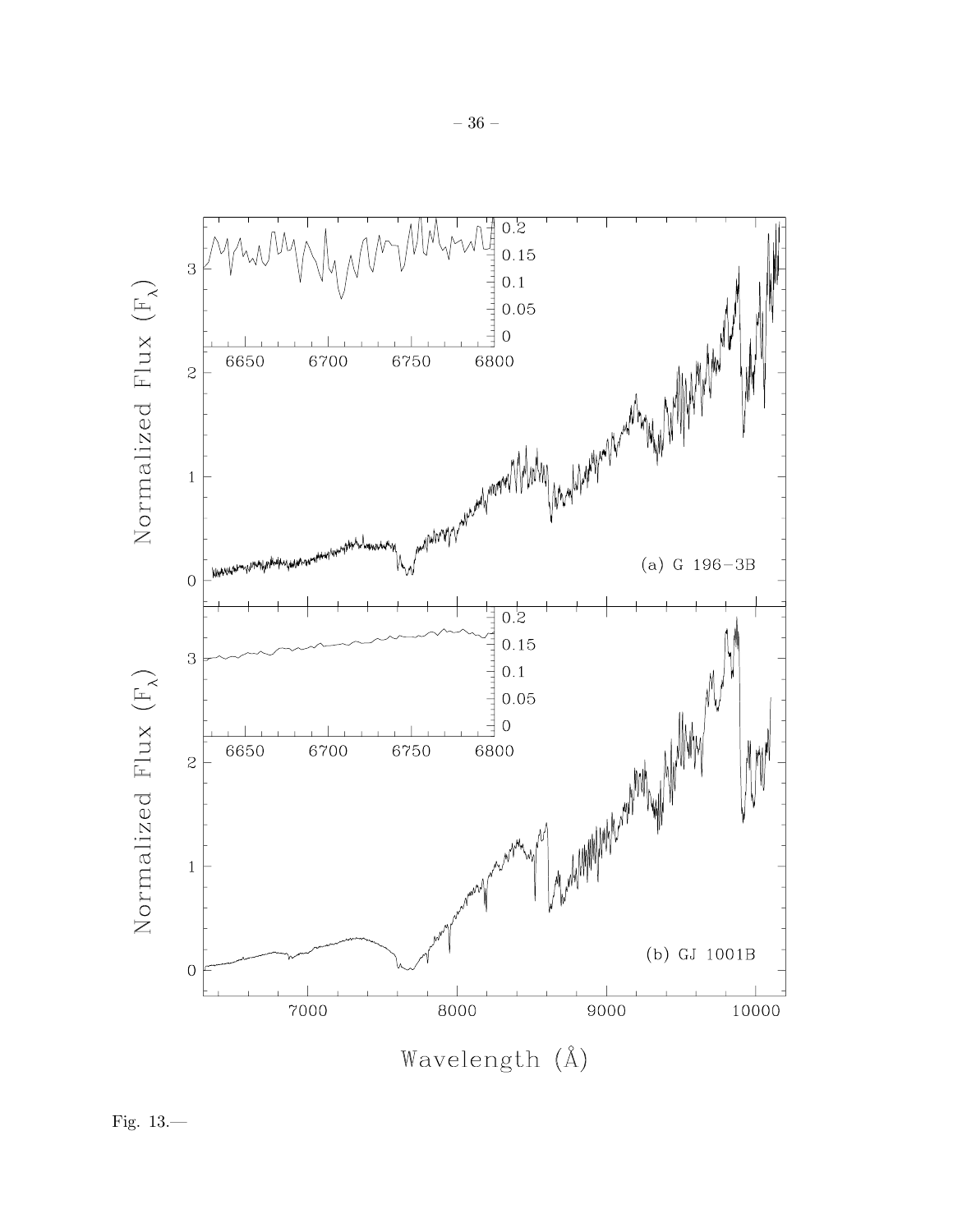

 $-37-$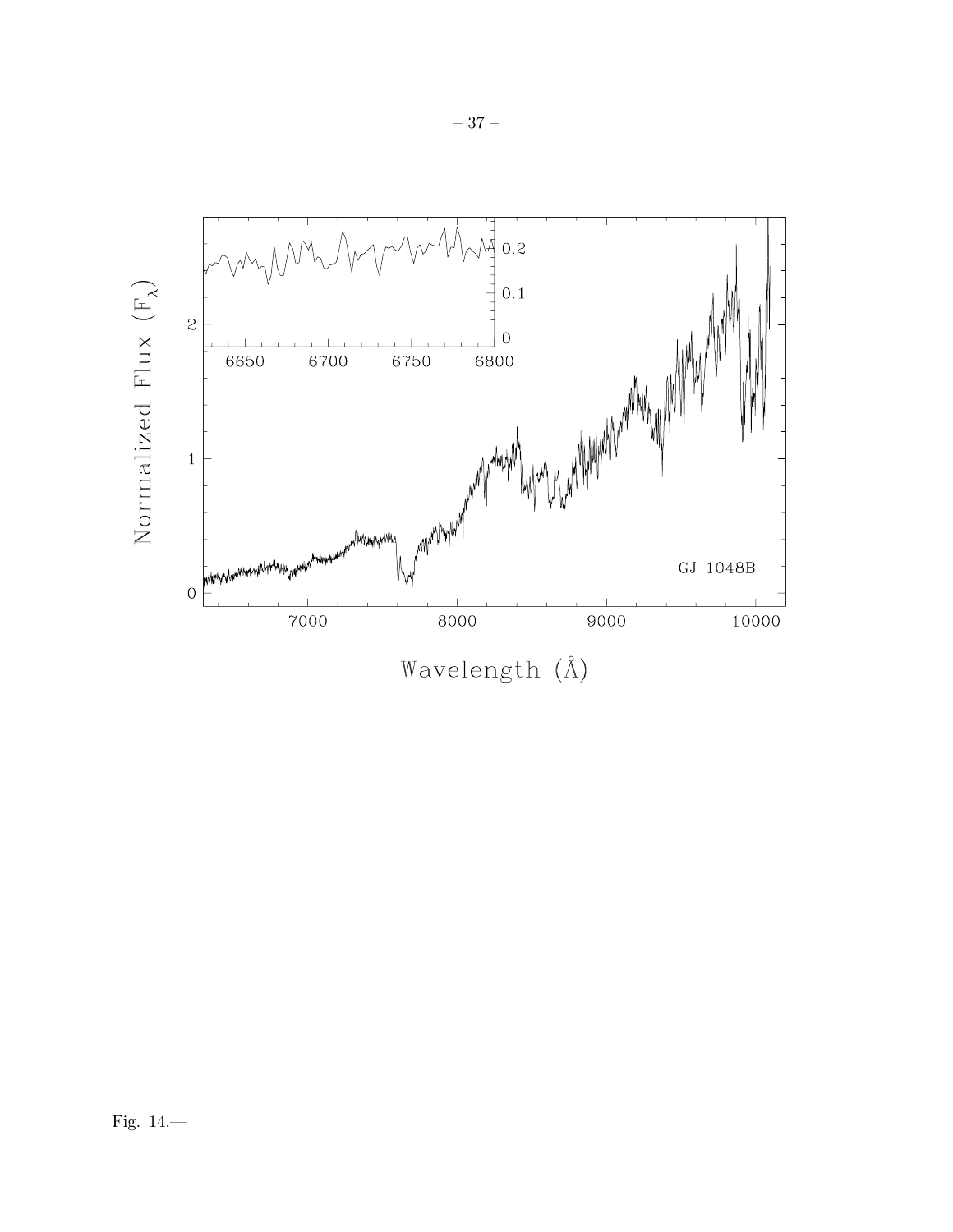| Name of Object<br>$\left( 1\right)$ | Obs. Epoch $(Yr)$<br>$\left( 2\right)$ | No. of Obs.<br>$\left( 3\right)$ | $P_{RA}$<br>$\left( 4\right)$ | $P_{Dec}$<br>(5) | $\langle \mathrm{Z}_{RA} \rangle$<br>(6) | $\langle \mathrm{Z}_{Dec} \rangle$<br>$\left( 7\right)$ |
|-------------------------------------|----------------------------------------|----------------------------------|-------------------------------|------------------|------------------------------------------|---------------------------------------------------------|
| Gl 417B                             |                                        |                                  |                               |                  |                                          |                                                         |
|                                     | 1999.38                                | 4                                | $-0.878$                      | $+0.491$         | $+0.301$                                 | $+0.017$                                                |
|                                     | 2000.10                                | 4                                | $+0.475$                      | $+0.257$         | $-0.117$                                 | $+0.010$                                                |
|                                     | 2000.35                                | 5                                | $-0.793$                      | $+0.556$         | $-0.090$                                 | $+0.011$                                                |
| Gl 584C                             |                                        |                                  |                               |                  |                                          |                                                         |
|                                     | 1999.38                                | 3                                | $-0.072$                      | $+0.773$         | $+0.243$                                 | $+0.104$                                                |
|                                     | 2000.34                                |                                  | $+0.128$                      | $+0.731$         | $+0.055$                                 | $+0.084$                                                |
|                                     | 2000.51                                |                                  | $-0.751$                      | $+0.624$         | $+0.073$                                 | $+0.084$                                                |

TABLE 1 Journal of USNO Astrometric Observations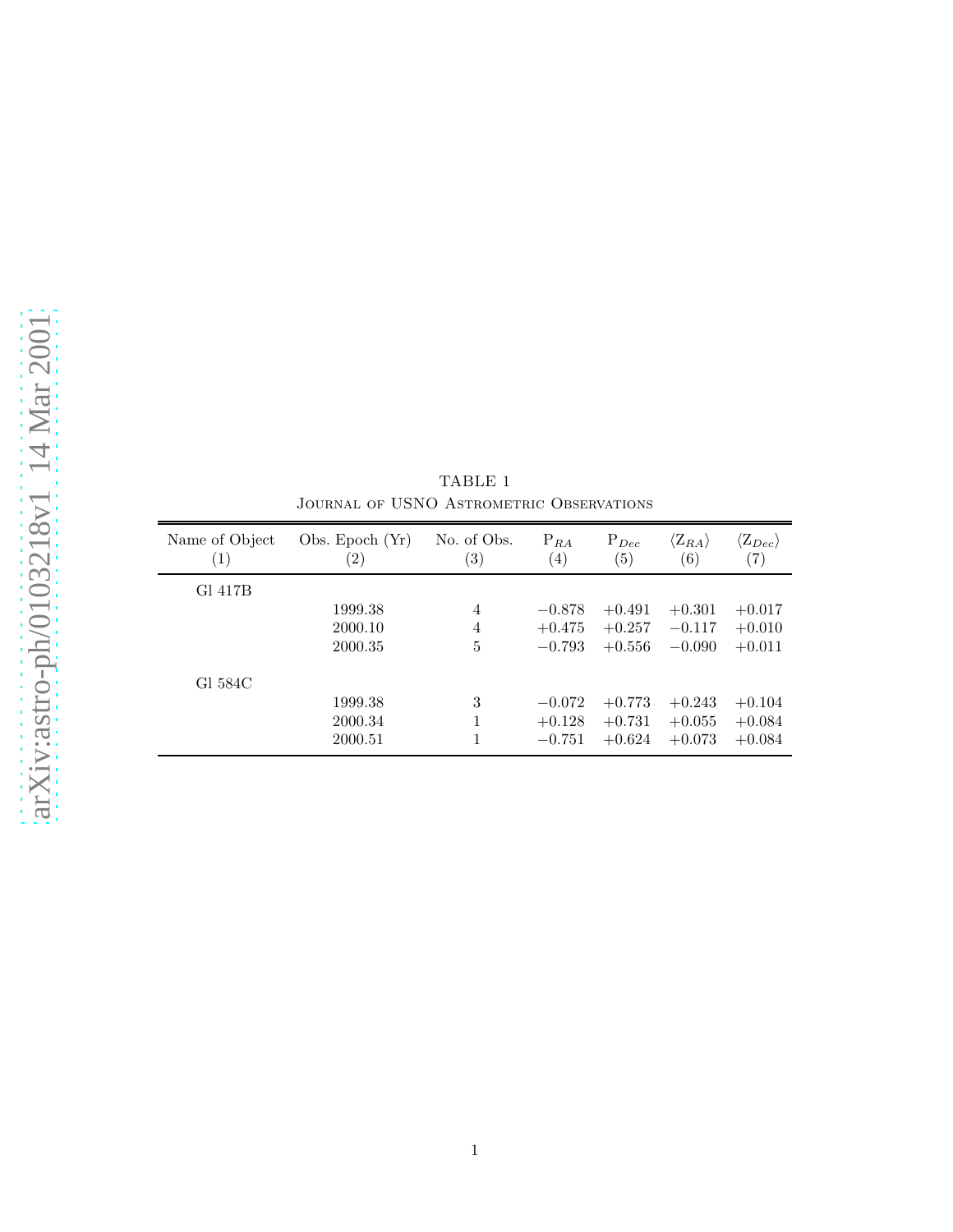| Component | $\pi$ (mas)       | $\mu$ (mas/yr)   | $\theta$ (°)      | Source and Comments                             |
|-----------|-------------------|------------------|-------------------|-------------------------------------------------|
| (1)       | $\left( 2\right)$ | (3)              | $\left( 4\right)$ | (5)                                             |
| GI 417A   | $46.0 \pm 0.9$    | $291.0 \pm 01.0$ | $238.7 \pm 0.1$   | <b>HIPPARCOS</b>                                |
| GI 417A   | $44.3 \pm 1.5$    | $286.8 \pm 04.4$ | $239.8 \pm 1.4$   | USNO; no DCR correction;                        |
| Gl 417B   | $41.0 \pm 8.9$    | $277.3 \pm 13.2$ | $235.7 \pm 2.6$   | $13 \exp$ ; 16 ref. stars                       |
| GI 417A   | $45.2 \pm 1.2$    | $287.2 + 04.3$   | $240.3 \pm 1.4$   | USNO; no DCR correction;                        |
| Gl 417B   | $48.1 \pm 5.7$    | $292.0 \pm 08.9$ | $236.8 \pm 1.8$   | $12 \exp : 16 \text{ ref. stars}$               |
| GI 417A   | $43.9 \pm 1.2$    | $285.2 \pm 04.4$ | $240.8 \pm 1.5$   | USNO; no DCR correction;                        |
| Gl 417B   | $46.3 \pm 5.5$    | $291.6 \pm 08.9$ | $236.5 \pm 1.9$   | $12 \exp$ ; 10 ref. stars                       |
| Gl 417A   | $44.5 \pm 1.5$    | $286.1 \pm 04.4$ | $239.7 \pm 1.4$   | USNO; $13 \text{ exp.}; 16 \text{ ref. stars};$ |
| G1 417B   | $40.7 \pm 8.6$    | $287.5 \pm 12.6$ | $237.1 \pm 2.5$   | DCR with $V-I=1.0$ for refstars                 |
| GI 417A   | $45.0 \pm 1.6$    | $284.4 \pm 04.4$ | $239.5 \pm 1.4$   | USNO; $13 \text{ exp.}; 16 \text{ ref. stars};$ |
| Gl 417B   | $39.0 \pm 8.5$    | $285.8 \pm 12.7$ | $236.9 \pm 2.5$   | DCR with $V-I=1.7$ for ref. stars               |

TABLE 2a Comparative Astrometry for Gl 417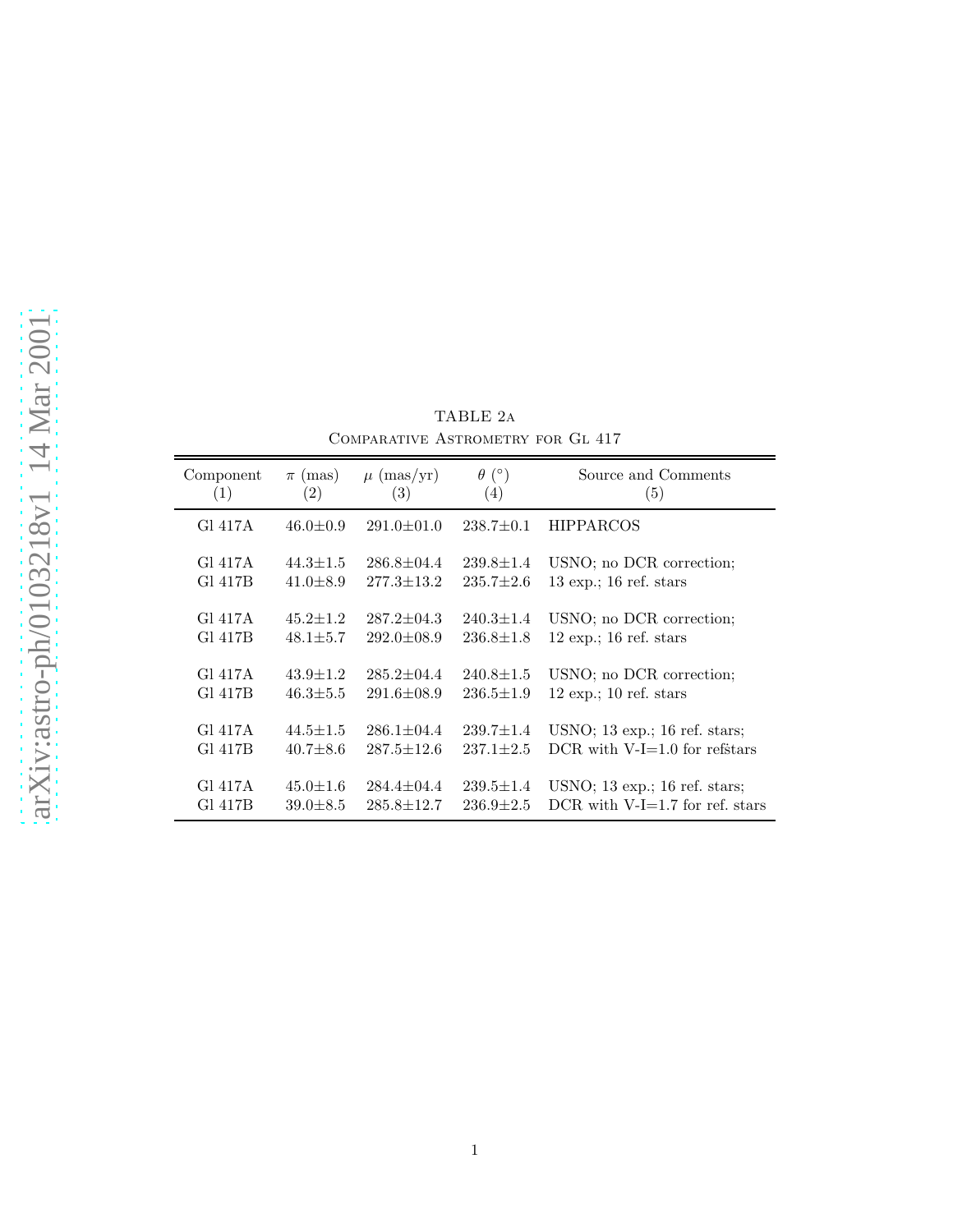| Component<br>$\left( 1\right)$ | $\pi$ (mas)<br>$\left( 2\right)$ | $\mu$ (mas/yr)<br>(3) | $\theta$ (°)<br>(4) | Source and Comments<br>(5)                                          |
|--------------------------------|----------------------------------|-----------------------|---------------------|---------------------------------------------------------------------|
| G1 584 A B                     | $53.7 \pm 1.2$                   | $216.7 \pm 01.7$      | $144.5 \pm 0.1$     | <b>HIPPARCOS</b>                                                    |
| G1 584C                        | $51.7 + 5.4$                     | $219.0 \pm 03.0$      | $132.5 \pm 1.0$     | USNO; no DCR correction;<br>$5 \exp$ ; 7 ref. stars                 |
| G1 584C                        | $35.7 \pm 1.7$                   | $214.9 \pm 01.9$      | $133.5 \pm 1.0$     | $USNO$ ; 5 exp.; 7 ref. stars;<br>DCR with $V-I=1.0$ for ref. stars |
| G1 584C                        | $39.4 + 2.2$                     | $215.6 + 02.0$        | $133.3 \pm 1.1$     | $USNO$ ; 5 exp.; 7 ref. stars;<br>DCR with $V-I=1.7$ for ref. stars |

TABLE 2b Comparative Astrometry for Gl 584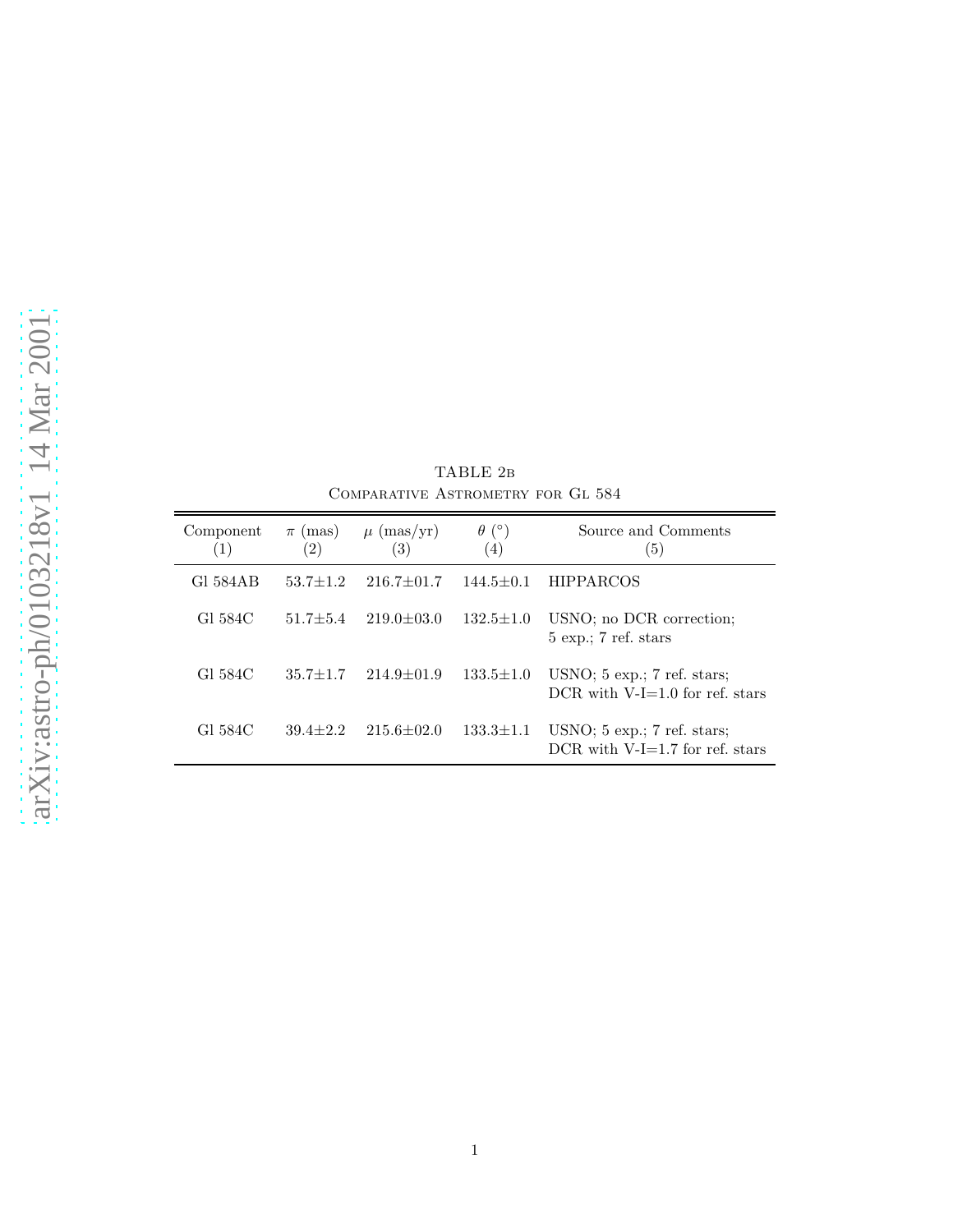| Name of L Dwarf<br>(1) | 2MASS Designation<br>(2)            | Obs. Date (UT)<br>(3)                                    | Exp. (s)<br>(4)              |
|------------------------|-------------------------------------|----------------------------------------------------------|------------------------------|
| Gl 417B                | 2MASSI J1112256+354813 <sup>a</sup> | 1998 Dec 14<br>1999 Mar 04<br>1999 Mar 05                | 1200<br>1200<br>3600         |
| GI 584C                | 2MASSW J1523226+301456              | 1998 Dec 24<br>1998 Dec 25<br>1999 Mar 04<br>1999 Mar 31 | 3600<br>4600<br>3600<br>4800 |
| G 196-3B               | 2MASSW J1004207+502300              | 1999 Mar 04<br>1999 Mar 05                               | 2400<br>3600                 |
| GJ 1001B               | 2MASSW J0004348-404405              | 1999 Jul 17                                              | 1200                         |
| GJ 1048B               | 2MASSI J0235599-233120              | 2000 Aug 23                                              | 844                          |

TABLE 3 Journal of LRIS Observations for L-dwarf Companions

<sup>a</sup>Also known as 2MASSW J1112257+354813 (Kirkpatrick et al. 2000).

 $\equiv$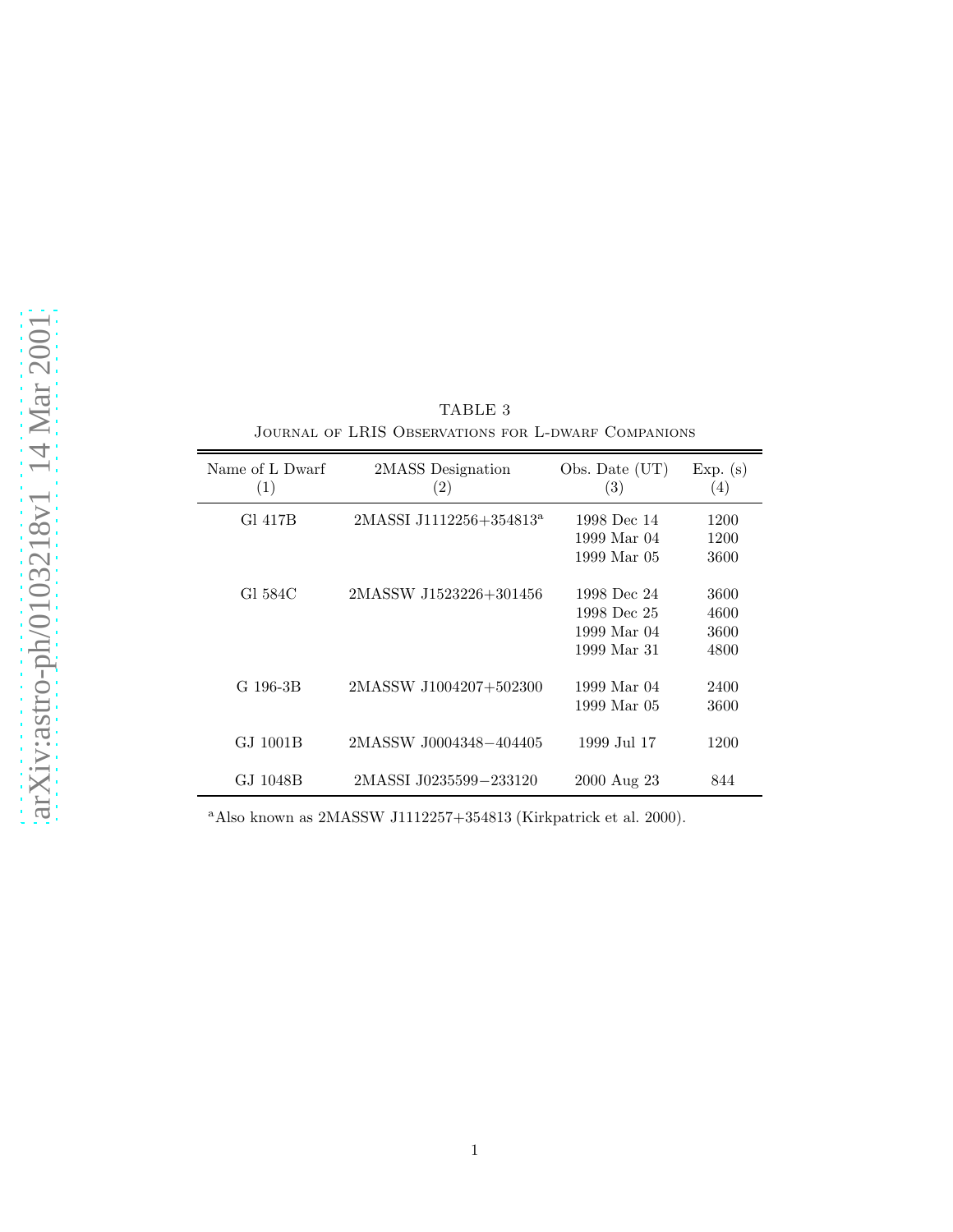| Obs. Date (UT)<br>$\left( 1\right)$ | UT at Start<br>(2) | Airmass at Start<br>$\left( 3\right)$ | $Exp.$ Time $(sec)$<br>$\left( 4\right)$ | Seeing<br>(5)                    | Moon<br>(6)       | Sky<br>(7)  |
|-------------------------------------|--------------------|---------------------------------------|------------------------------------------|----------------------------------|-------------------|-------------|
| 24 Dec 1998                         | 14:37              | 2.52                                  | 1200                                     | $1\rlap{.}^{\prime\prime}\!\!.0$ | below horizon     | clear       |
|                                     | 14:58              | 2.14                                  | 1200                                     | $1\overset{\prime\prime}{.}0$    |                   |             |
|                                     | 15:21              | 1.84                                  | 1200                                     | $1\rlap{.}^{\prime\prime}0$      |                   |             |
| 25 Dec 1998                         | 14:43              | 2.33                                  | 1200                                     | 1''1                             | below horizon     | clear       |
|                                     | 15:03              | 2.00                                  | 1200                                     | $1\overset{\prime\prime}{.}2$    |                   |             |
|                                     | 15:25              | 1.77                                  | 1200                                     | $1''\!\!.4$                      |                   |             |
|                                     | 15:46              | 1.59                                  | 1000                                     | $1''\!\!.4$                      |                   |             |
| 04 Mar 1999                         | 14:01              | 1.04                                  | 1200                                     | $0\overset{\prime\prime}{.}8$    | $95\%$ illum.,    | lt. cirrus? |
|                                     | 14:29              | 1.02                                  | 1200                                     | $1^{\prime\prime}1$              | $49^{\circ}$ away |             |
|                                     | 14:50              | 1.01                                  | 1200                                     | $1\overset{''}{.}5$              |                   |             |
| $31$ Mar $1999^a$                   | 14:02              | 1.04                                  | 1200                                     | $0^\prime\hskip-2pt.6$           | 100% illum.,      | clear       |
|                                     | 14:23              | 1.06                                  | 1200                                     | $0\rlap{.}^{\prime\prime}6$      | $50^{\circ}$ away |             |
|                                     | 14:44              | 1.09                                  | 1200                                     | $0^\prime\hskip-2pt.6$           |                   |             |
|                                     | 15:05              | 1.13                                  | 1200                                     | $0\rlap{.}^{\prime\prime}6$      |                   |             |

TABLE 4 Detailed Journal of Keck LRIS Observations of Gl 584C

<sup>a</sup>This was a night of service observing.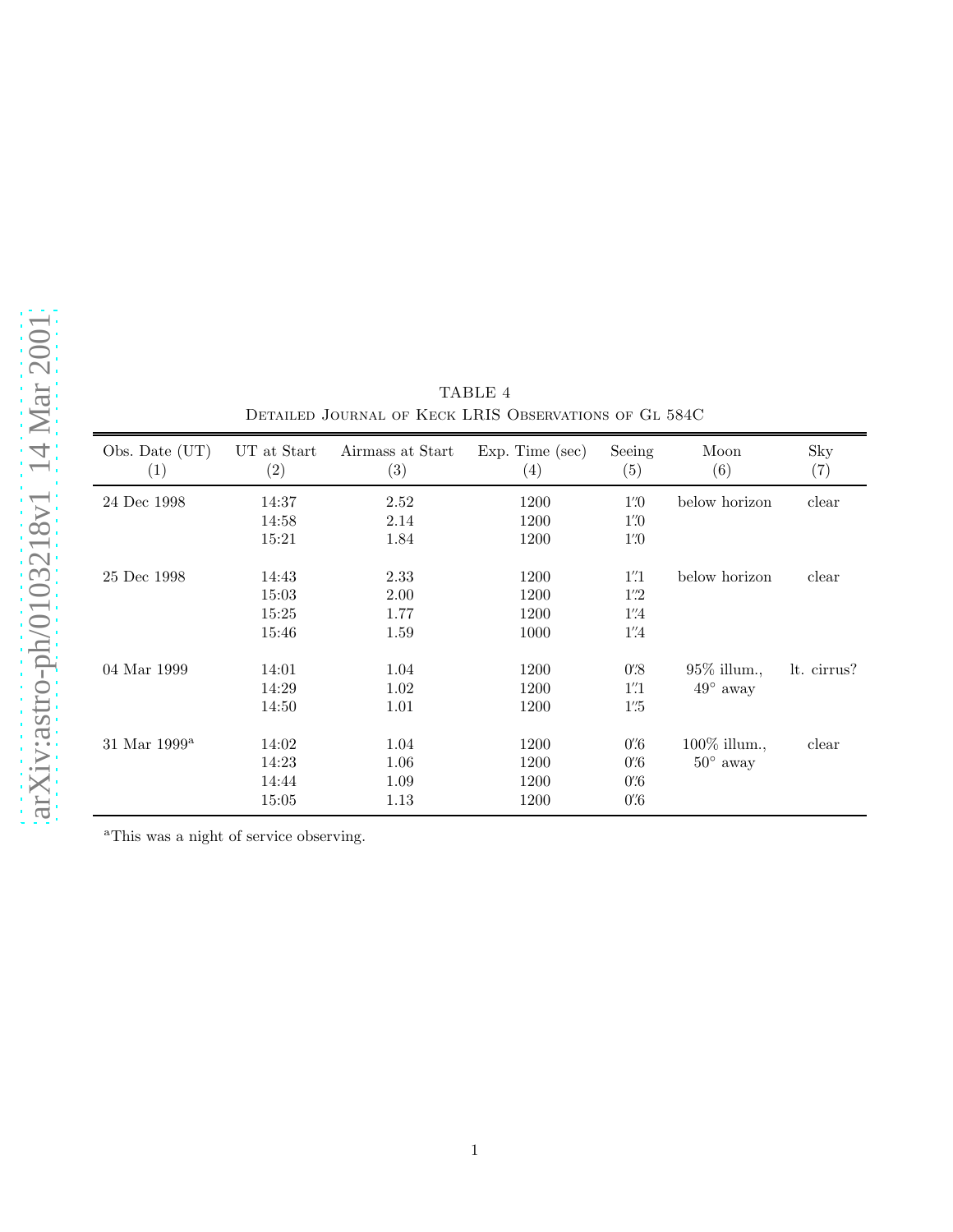|                            | Gl 417A         |                | Gl 584AB        |                |                 |     |  |
|----------------------------|-----------------|----------------|-----------------|----------------|-----------------|-----|--|
|                            | data            | ref            | data            | ref            | data            | ref |  |
| Spectral type              | G0 V            | $\mathbf{1}$   | $G1 V + G3 V^a$ | 6              | G2 V            |     |  |
| $B-V$                      | 0.60            | $\overline{2}$ | 0.58            | 7              | 0.66            | 11  |  |
| activity                   |                 |                |                 |                |                 |     |  |
| $\log(L_X/L_{bol})$        | $-4.55$         | $\overline{2}$ | $-5.89$         | 8              | $-6.38$         | 11  |  |
| $\log(R'_{HK})$            | $-4.40$         | $\overline{2}$ | $-4.77$         | 9              | $-4.93^{\circ}$ | 12  |  |
| $P_{rot}$ (days)           | 7.6             | $\overline{2}$ | 13.6            | 10             | 25.3            | 11  |  |
| period                     | variable        | 3              | variable        | 3              | cyclical        | 3   |  |
| metallicity                |                 |                |                 |                |                 |     |  |
| [Fe/H]                     | $-0.01$         | $\overline{4}$ | $-0.20$         | $\overline{4}$ | 0.00            |     |  |
| lithium abundance          |                 |                |                 |                |                 |     |  |
| $\log N_{Li}$ <sup>b</sup> | 2.38            | 5              | $2.61 \pm 0.10$ | 7              | $0.95 \pm 0.10$ | 13  |  |
| kinematics                 |                 |                |                 |                |                 |     |  |
| $U~({\rm km/s})^d$         | $-6.7 \pm 0.3$  | 14             | $+14.6 \pm 1.5$ | 9              | .               |     |  |
| $V$ (km/s)                 | $-11.7 \pm 0.5$ | 14             | $-4.6 \pm 0.4$  | 9              | .               |     |  |
| $W~({\rm km/s})$           | $-4.1 \pm 0.2$  | 14             | $-12.5 \pm 0.6$ | 9              | .               |     |  |
|                            |                 |                |                 |                |                 |     |  |

TABLE 5 Compiled Data on the G Dwarf Systems with Comparison to the Sun

<sup>a</sup>The composite spectral type of this close binary ( $\rho = 1'034$  at  $\theta = 29.9^{\circ}$ ) is given as G2 V by Struve & Franklin 1955. Edwards 1976 estimates the individual types are G1 V and G3 V based on the combined spectral type and known magnitude difference between components.

<sup>b</sup>The primordial lithium abundance of the sun, based on analysis of carbonaceous chondrites, is log  $N_{Li} = 3.34 \pm 0.07$  (Reeves & Meyer 1978).<br>
"This is an average of the values at Maunder minimum (-5.10) and solar maximum (-4.75).

 ${}^{\text{d}}$ Here, U is positive in the direction of the Galactic center.

REFERENCES.—(1) Bidelman 1951, (2) Gaidos 1998, (3) Baliunas et al. 1995, (4) Soderblom 1983, (5) Duncan 1981, (6) Edwards 1976, (7) Soderblom et al. 1993b, (8) Schmitt et al. 1990, (9) Soderblom & Mayor 1993a, (10) Hale 1994, (11) Maggio et al. 1987, (12) Henry et al. 1996,  $(13)$  Müller et al. 1975,  $(14)$  Gaidos et al. 2000.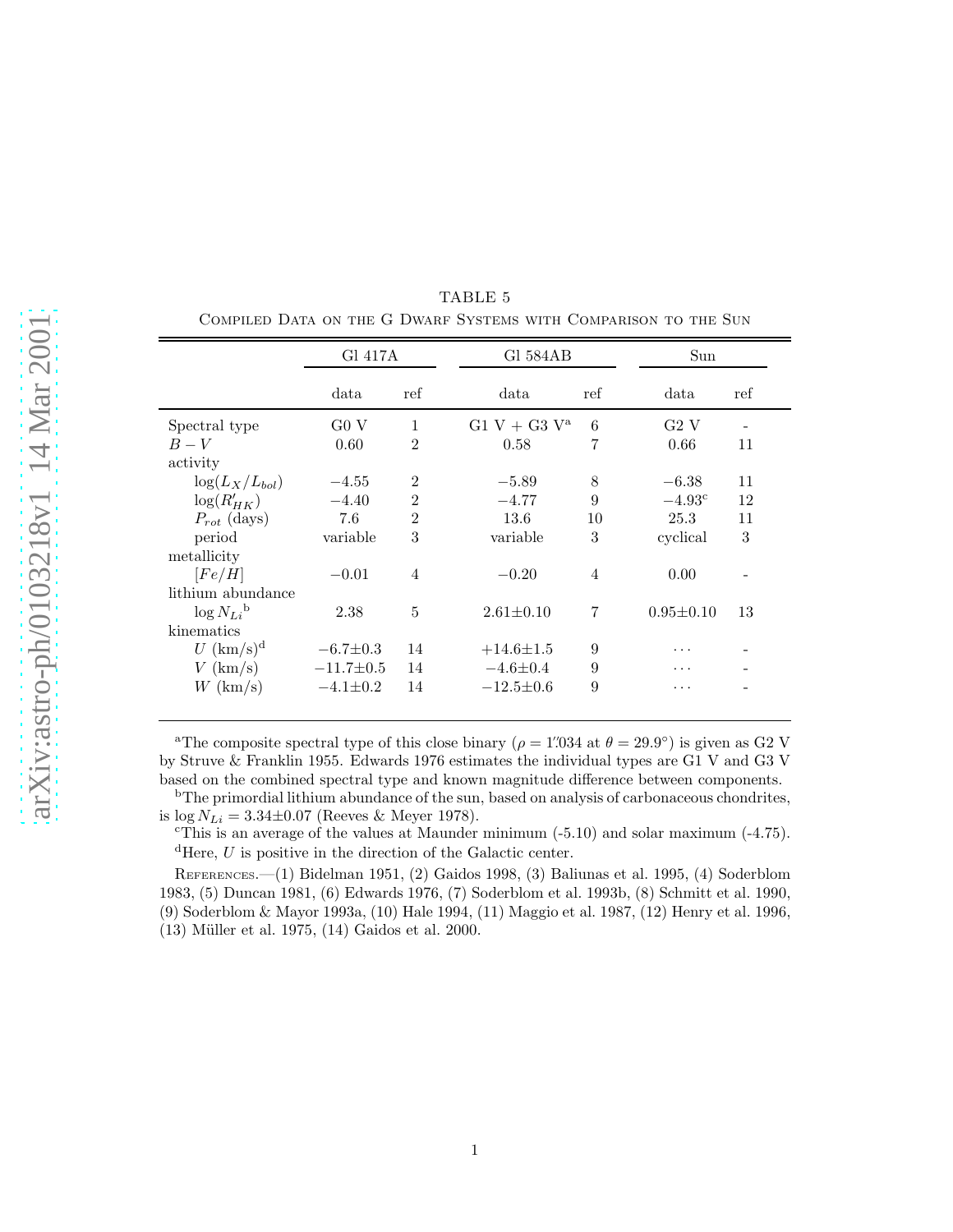| ╡<br>$\overline{\phantom{0}}$  |
|--------------------------------|
| $\bigcap_{i=1}^n$              |
|                                |
|                                |
| $\epsilon$                     |
| $\longleftarrow$               |
| $\tilde{a}$                    |
| $\overline{\phantom{0}}$       |
| $\geqslant$                    |
| ┥                              |
| ₹                              |
|                                |
| $\overline{\phantom{0}}$       |
|                                |
| $\overline{\phantom{0}}$       |
| þ<br>≧                         |
|                                |
| $\dot{\alpha}$                 |
| $\equiv$                       |
| LUO.                           |
| )                              |
| )                              |
| ۹<br>$\overline{\phantom{0}}$  |
|                                |
|                                |
| $\mathbf{\Xi}$                 |
| $\overline{\phantom{0}}$       |
| $\mathbf{\underline{\square}}$ |
|                                |
| $\supset$                      |
|                                |
| ð                              |
| <b>ASTE</b>                    |
| ٥                              |
| ۰<br>h                         |
| ╭                              |
| $\overline{\phantom{0}}$<br>o  |
| X                              |
|                                |
| 3H                             |
|                                |

 $\overline{a}$ 

|                          | Gl 417A<br>(1)     | G1 584AB<br>(2)  |
|--------------------------|--------------------|------------------|
| X-ray luminosity         | $80-250$ Myr       | $\sim$ 2 Gyr     |
| Ca II emission           | $\sim$ 400 Myr     | $\sim$ 2.5 Gyr   |
| Rotational period        | 150-400 Myr        | 850 Myr-1.35 Gyr |
| Chromospheric variations | young              | young            |
| Metallicity              | (see text)         | (see text)       |
| Lithium abundance        | $600::$ Myr        | $300::$ Myr      |
| Kinematics               | young disk         | young disk       |
| Moving group membership  | Local Association? | none             |
| Final age estimate       | 80-300 Myr         | $1-2.5$ Gyr      |

TABLE 6 Age Estimates for Each System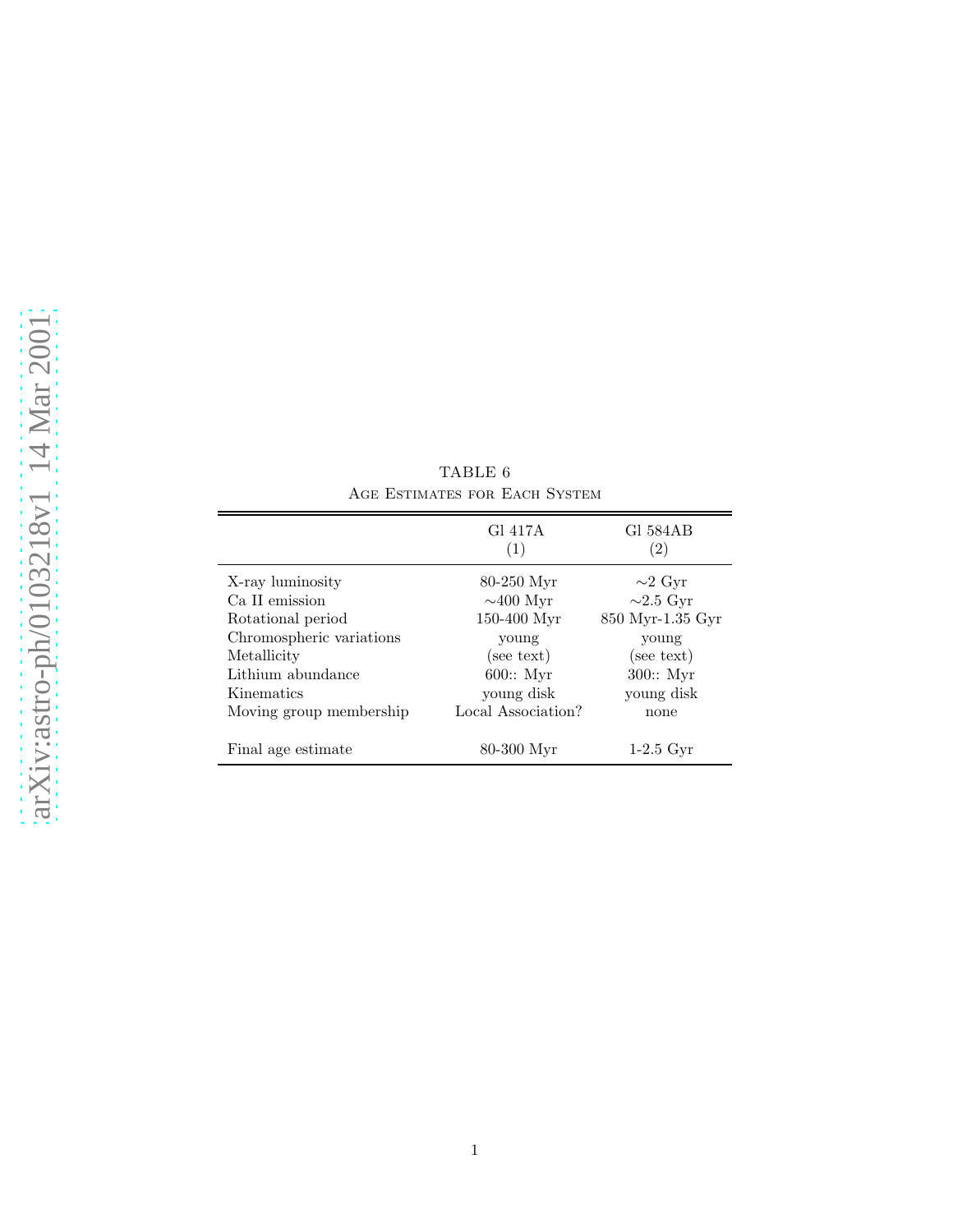|                         | GJ 1048B              |     | G 196-3B                  |     | $GD 165B^a$         |                | G1 417B               |     | GJ 1001B            |                 | G1 584C               |     |
|-------------------------|-----------------------|-----|---------------------------|-----|---------------------|----------------|-----------------------|-----|---------------------|-----------------|-----------------------|-----|
|                         | data                  | ref | data                      | ref | data                | ref            | data                  | ref | data                | ref             | data                  | ref |
| Spectral type           |                       |     |                           |     |                     |                |                       |     |                     |                 |                       |     |
| of companion            | $L1$ V                |     | $L2$ V                    |     | L <sub>4</sub> V    | $\overline{2}$ | $L4.5$ V              |     | L <sub>5</sub> V    |                 | L8 V                  |     |
| of primary              | K <sub>2</sub> V      |     | $M2.5$ V                  |     | DA4                 |                | G <sub>0</sub> V      | 6   | M <sub>4</sub> V    |                 | $G1 V + G3 V^b$       |     |
|                         | $13.67 \pm 0.12$      |     | 14.90±0.05                |     | $15.55 \pm 0.06$    |                | $14.57 \pm 0.04$      |     | $13.10 \pm 0.03$    |                 | $16.32 \pm 0.11$      |     |
| Н                       | $12.98 \pm 0.10$      |     | $13.67 \pm 0.07$          |     | $14.55 \pm 0.09$    |                | $13.47 \pm 0.04$      |     | $12.05 \pm 0.02$    |                 | $15.00 \pm 0.07$      |     |
| $K_{s}$                 | $12.32 \pm 0.08$      |     | $12.81 \pm 0.13$          |     | 14.06±0.07          |                | $12.69 \pm 0.05$      |     | $11.40 \pm 0.03$    |                 | 14.24±0.07            |     |
| $J-H$                   | $0.69 + 0.16$         |     | $1.23 \pm 0.09$           |     | $1.00 \pm 0.11$     |                | $1.10 \pm 0.06$       |     | $1.05 \pm 0.04$     |                 | $1.33 \pm 0.13$       |     |
| $H - K_s$               | $0.67 \pm 0.13$       |     | $0.86 \pm 0.15$           |     | $0.49 \pm 0.12$     |                | $0.78 + 0.06$         |     | $0.65 \pm 0.04$     |                 | $0.76 \pm 0.10$       |     |
| $J-K_s$                 | $1.35 \pm 0.14$       |     | $2.09 \pm 0.14$           |     | $1.49 \pm 0.09$     |                | $1.88 \pm 0.06$       |     | $1.70 \pm 0.04$     |                 | $2.09 \pm 0.13$       |     |
|                         | 11''9                 |     | 16''2                     |     | 3''7                |                | 90''                  |     | 18''6               | 10 <sup>°</sup> | 194''                 |     |
|                         | $252^{\circ}$         |     | $210^{\circ}$             |     | $191^\circ$         |                | $245^{\circ}$         |     | $258^\circ$         | 10              | $136^\circ$           |     |
| $\pi_{trig}$            | $0''0470 \pm 0''0010$ | 11  | $\sim 0''05 \pm 0''015$ ° |     | $0''0317 + 0''0025$ | 12             | $0''0460 \pm 0''0009$ | 11  | $0''1047 + 0''0011$ | 12              | $0''0537 \pm 0''0012$ | 11  |
| physical sep.           | $\sim$ 250 AU         | Ξ.  | $\sim$ 300 AU             | ÷.  | $\sim$ 120 AU       |                | $\sim$ 2000 AU        |     | $\sim$ 180 AU       | $\equiv$        | $\sim$ 3600 AU        |     |
| $M_{I}$                 | $12.03 \pm 0.13$      |     | $13.4 \pm 0.7$            |     | $13.31 \pm 0.18$    |                | $12.89 \pm 0.06$      |     | $13.20 \pm 0.04$    |                 | 14.98 ± 0.12          |     |
| $M_H$                   | $11.34 \pm 0.11$      |     | $12.2 \pm 0.7$            |     | $12.29 \pm 0.18$    |                | $11.79 \pm 0.06$      |     | $12.15 \pm 0.03$    |                 | $13.65 \pm 0.09$      |     |
| $M_{K, \epsilon}$       | $10.68 \pm 0.09$      |     | $11.3 \pm 0.7$            |     | $11.68 \pm 0.18$    |                | $11.01 \pm 0.07$      |     | $11.50 \pm 0.04$    |                 | $12.89 \pm 0.09$      |     |
| est. age (Gyr)          | $0.6 - 2.0$           |     | $0.06 - 0.3$              |     | $1.2 - 5.5$         | 13             | $0.08 - 0.3$          |     | >1.0                |                 | $1.0 - 2.5$           |     |
| est. mass $(M_{\odot})$ | $0.070 \pm 0.010$     |     | $0.035 \pm 0.015$         |     | $0.075 \pm 0.005$   |                | $0.035 \pm 0.015$     |     | $0.070 \pm 0.010$   |                 | $0.060 \pm 0.015$     |     |
| Li I EW $(A)$           | $\lt 1$               |     | 6                         |     | < 0.7               | 2              | 11.5                  |     | < 0.2               |                 | 7.4                   |     |

TABLE 7a Compiled Data on the Six L-Dwarf Companions to Stars

 $^{\text{a}}$ Also known as 2MASSW J1424390+091710.

<sup>b</sup>The composite spectral type of this close binary ( $\rho = 1$ '034 at  $\theta = 29.9^{\circ}$ ) is given as G2 V by Struve & Franklin 1955. Edwards 1976 estimates the individual types are G1 V and G3 V based on the combined spectral type and known magnitude difference between components.

cThis is not an actual measure but <sup>a</sup> best guess to the true parallax. It represents the mean value (and error) of the spectroscopic distance estimates for both components.

REFERENCES.| (1) This paper, (2) Kirkpatrick et al. 1999b, (3) Upgren et al. 1972, (4) Rebolo et al. 1998, (5) McCook & Sion 1987, (6) Bidelman 1951, (7) Edwards 1976, (8) Gizis et al. 2000b, (9) Zuckerman & Becklin 1992, (10) Goldman et al. 1999, (11) Perryman et al. 1997, (12) van Altena et al. 1995, (13) Kirkpatrick et al. 1999a.

NOTE.—Physical association of the companion with the primary was established via common proper motion for all entries except GJ 1048B, for which the inference is statistical. All JHK<sub>s</sub> magnitudes are from 2MASS.